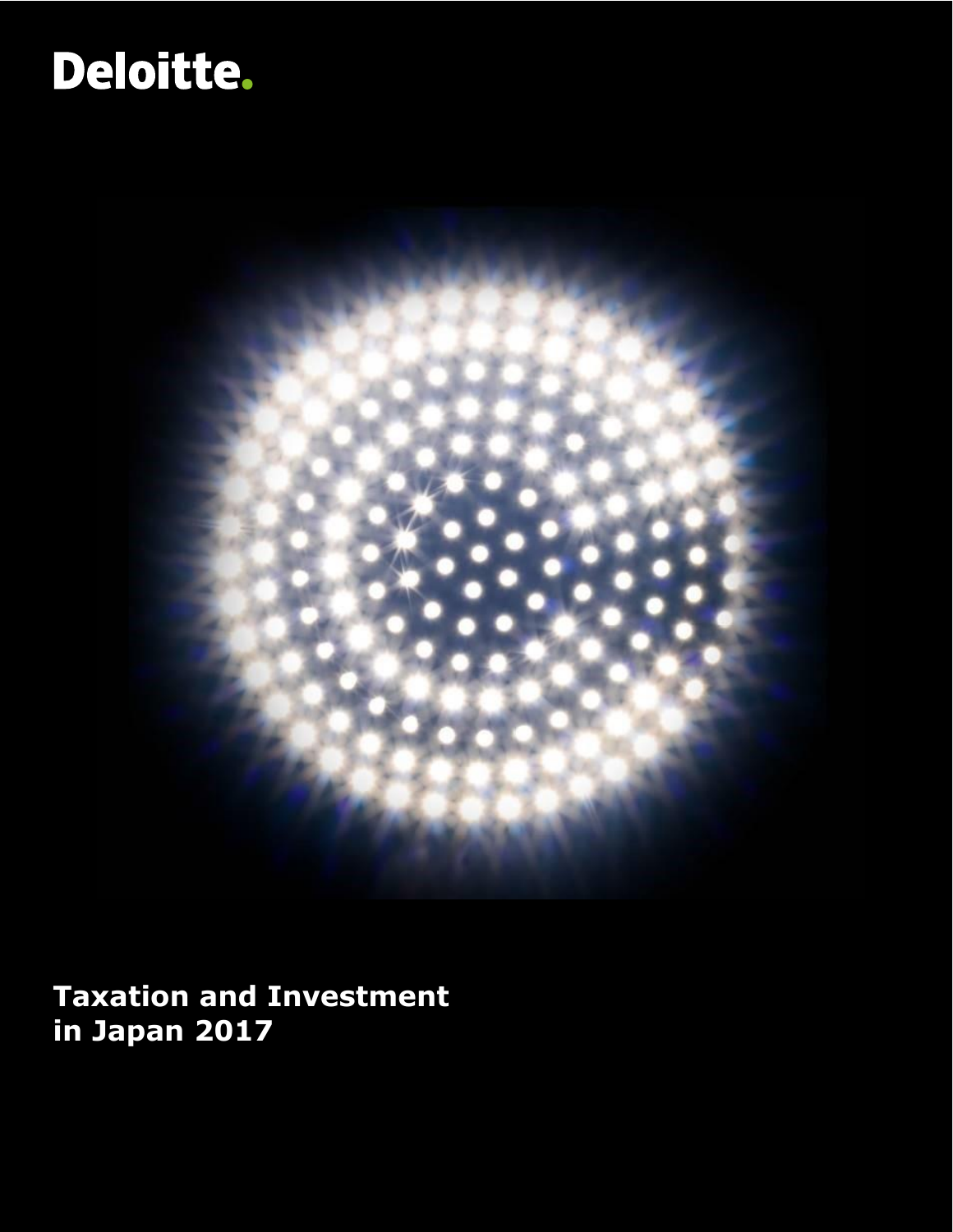## **Contents**

### **[1.0 Investment climate](#page-2-0)**

- [1.1 Business environment](#page-2-1)
- [1.2 Currency](#page-3-0)
- [1.3 Banking and financing](#page-3-1)
- [1.4 Foreign investment](#page-4-0)
- [1.5 Tax incentives](#page-4-1)
- [1.6 Exchange controls](#page-5-0)

#### **[2.0 Setting up a business](#page-6-0)**

- [2.1 Principal forms of business entity](#page-6-1)
- [2.2 Regulation of business](#page-8-0)
- [2.3 Accounting, filing and auditing requirements](#page-9-0)

#### **[3.0 Business taxation](#page-10-0)**

- [3.1 Overview](#page-10-1)
- [3.2 Residence](#page-11-0)
- [3.3 Taxable income and rates](#page-11-1)
- [3.4 Capital gains taxation](#page-14-0)
- [3.5 Double taxation relief](#page-14-1)
- [3.6 Anti-avoidance rules](#page-15-0)
- [3.7 Administration](#page-19-0)
- [3.8 Other taxes on business](#page-20-0)

## **[4.0 Withholding taxes](#page-22-0)**

- [4.1 Dividends](#page-22-1)
- [4.2 Interest](#page-22-2)
- [4.3 Royalties](#page-22-3)
- [4.4 Branch remittance tax](#page-22-4)
- [4.5 Wage tax/social security contributions](#page-22-5)
- [4.6 Other](#page-22-6)

#### **[5.0 Indirect taxes](#page-23-0)**

- [5.1 Consumption tax](#page-23-1)
- [5.2 Capital tax](#page-24-0)
- [5.3 Real estate tax](#page-24-1)
- [5.4 Transfer tax](#page-24-2)
- [5.5 Stamp duty](#page-24-3)
- [5.6 Customs and excise duties](#page-24-4)

#### **[6.0 Taxes on individuals](#page-26-0)**

- [6.1 Residence](#page-26-1)
- [6.2 Taxable income and rates](#page-27-0)
- [6.3 Inheritance and gift tax](#page-28-0)
- [6.4 Net wealth tax](#page-28-1)
- [6.5 Real property tax](#page-29-0)
- [6.6 Social security contributions](#page-29-1)
- [6.7 Other taxes](#page-29-2)
- [6.8 Compliance](#page-29-3)

#### **[7.0 Labor environment](#page-31-0)**

- [7.1 Employee rights and remuneration](#page-31-1)
- [7.2 Wages and benefits](#page-31-2)
- [7.3 Termination of employment](#page-32-0)
- [7.4 Labor-management relations](#page-33-0)
- [7.5 Employment of foreigners](#page-33-1)

## **[8.0 Deloitte International Tax Source](#page-34-0)**

#### **[9.0 Contact us](#page-35-0)**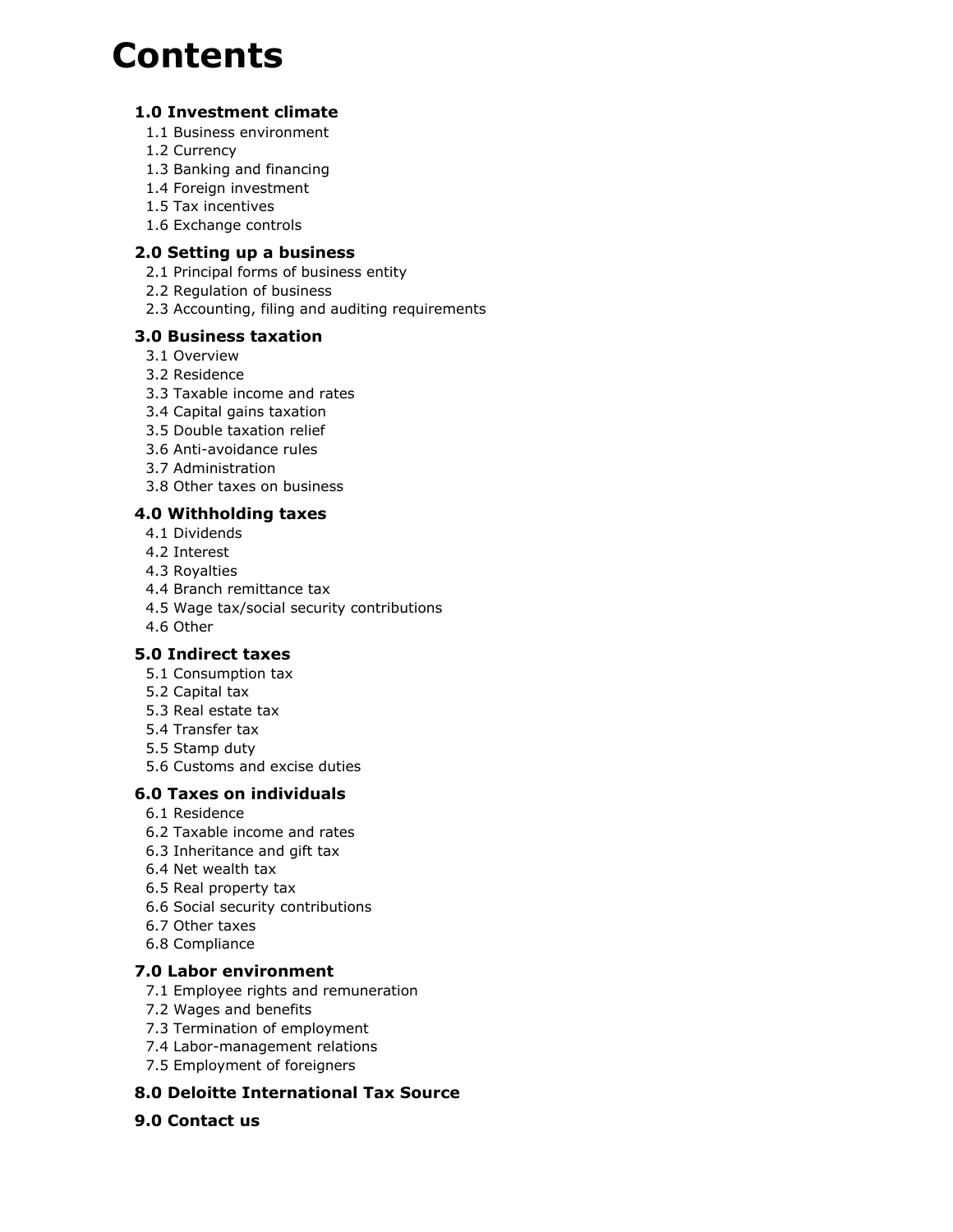## <span id="page-2-0"></span>**1.0 Investment climate**

## <span id="page-2-1"></span>**1.1 Business environment**

Japan is a representative democracy. There are three branches of government: the executive, legislative and judicial. Executive power rests with the cabinet, which is responsible to the Diet (parliament). The Diet is Japan's legislative body, which consists of two houses: the House of Councilors and the House of Representatives, whose members are elected by popular vote. The Diet selects the prime minister, who serves as head of state. Locally, Japan is divided into 47 prefectures, each with its own governor and assembly. The prefectures are further divided into cities, towns and villages, which have mayors and local assemblies. Judicial power is vested in the courts. The main courts are the Supreme Court, the High Court and the District Court.

Manufacturing has been the mainstay of the Japanese economy since the 1960s, with electronics and the automobile industries dominating the sector. Japan is the world's second largest manufacturer of machine tools, many of which are exported to Korea and the US, and it also is one of the world's most important iron and steel makers.

The US is Japan's most important export market, followed by China, Korea, Taiwan and Hong Kong. The country has more diversified import sources, including China, the US, Australia, Saudi Arabia, Korea and Malaysia. Japan has forged bilateral trade agreements with some of these partners that trigger voluntary export restraints as a way to prevent a disruption of orderly trade.

Japan is not a member of any regional market or trading bloc, but it has been promoting bilateral free trade agreements with regional countries to strengthen regional economic ties. Japan is a member of the OECD and the World Trade Organization (WTO), and has actively participated in the Doha Development Round of multilateral trade talks.

| <b>OECD member countries</b>              |                    |                         |                      |  |  |  |
|-------------------------------------------|--------------------|-------------------------|----------------------|--|--|--|
| Australia                                 | France             | Slovakia<br>Korea (ROK) |                      |  |  |  |
| Austria                                   | Germany            | Latvia                  | Slovenia             |  |  |  |
| Belgium                                   | Greece             | Luxembourg              | Spain                |  |  |  |
| Canada                                    | Hungary            | Mexico                  | Sweden               |  |  |  |
| Chile                                     | Iceland            | <b>Netherlands</b>      | Switzerland          |  |  |  |
| Czech Republic                            | Ireland            | New Zealand             | Turkey               |  |  |  |
| Denmark                                   | Israel             | Norway                  | United Kingdom       |  |  |  |
| Estonia                                   | Italy              | Poland                  | <b>United States</b> |  |  |  |
| Finland                                   | Japan              | Portugal                |                      |  |  |  |
| <b>Enhanced engagement countries</b>      |                    |                         |                      |  |  |  |
| <b>Brazil</b>                             | India<br>Indonesia |                         | South Africa         |  |  |  |
| China                                     |                    |                         |                      |  |  |  |
| <b>OECD accession candidate countries</b> |                    |                         |                      |  |  |  |
| Lithuania<br>Colombia<br>Costa Rica       |                    |                         |                      |  |  |  |

## **Price controls**

Price controls are applicable only to limited goods, such as rice. Rice also is subject to import quotas.

#### **Intellectual property**

Various laws provide protection for intellectual property, including the Patent Law, Trademark Law, Copyright Law, Design Law, Utility Model Law and the Unfair Competition Prevention Law.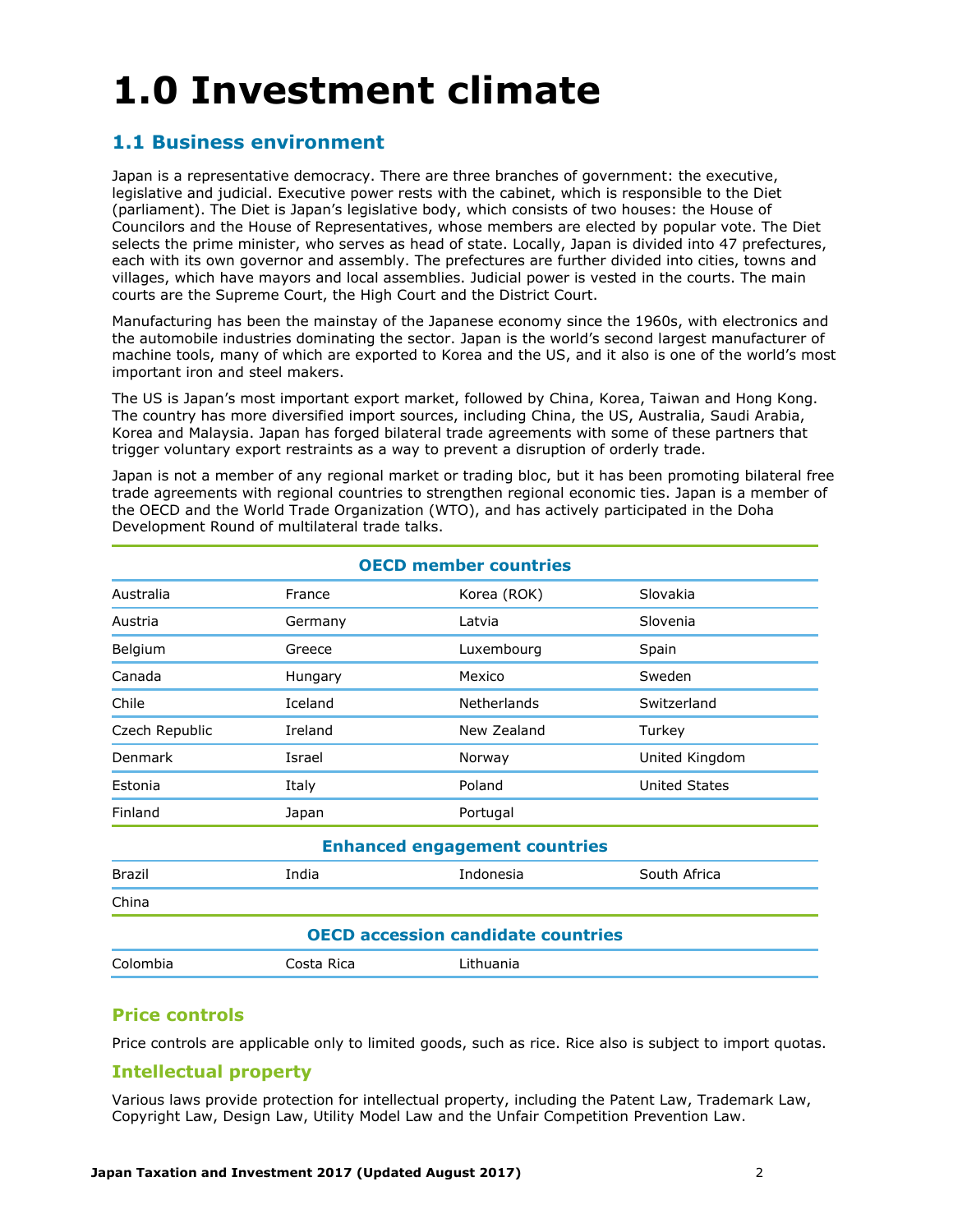A company with patents, trademarks or other intellectual property may enter into a licensing agreement with a Japanese company. Such an agreement is private and if the contracting party is a foreign firm, that firm need not establish a presence in Japan. Licensing is most common in electronics, information technology, chemicals and pharmaceuticals.

Under the Foreign Exchange and Foreign Trade Law, a Japanese company generally must notify the Ministry of Finance (MOF) within 15 days of the execution of a licensing agreement with a foreign company. If the licensing agreement is regarding certain technologies, such as aerospace, weapons and nuclear energy, the Japanese company must notify the MOF in advance of the execution of the agreement.

#### **Patents**

Patents in Japan are granted to the first person to file an application for a particular invention, rather than to the first person to invent it. A patent is valid for 20 years from the date an application is filed (a five-year extension may be granted to pharmaceutical products and agricultural chemicals, which require more time for a safety review). A separate Design Law protects designs for 20 years. A special court—the Intellectual Property High Court—handles disputes involving patents, utility models, trademarks, integrated circuit layouts and use, copyrights, publishing rights and related rights.

#### **Utility models**

The Utility Model Law allows the registration of utility models, a minor patent form that provides for 10 years of protection from the filing date. Inventions subject to protection under the Utility Model Law are of the same nature as those protected under the Patent Law, but utility model rights are granted more expeditiously.

#### **Trademarks and trade secrets**

The Trademark Law protects trademarks and service marks. Trademarks must be registered in Japan to ensure enforcement.

The only trademark protection available in Japan before registration is provided by the Unfair Competition Prevention Law, which is enforced by the Ministry of Economy, Trade and Industry. The law defines trade secrets as technical or business information useful in commercial activities, such as manufacturing or marketing methods, which is kept secret and not publicly known. The legislation covers various types of unfair competition, such as the unauthorized imitation of merchandise and false indications of the origin of goods. It also protects trade secrets against unauthorized disclosure or misappropriation.

#### **Copyrights**

The Agency for Cultural Affairs oversees the country's copyright system under the Copyright Law, which has been amended frequently to align the law with international copyright rules. Japan is a member state of two conventions for the international protection of copyrights: the Berne Convention and the Universal Copyright Convention. Any work that is first published in a member state of either convention is protected in Japan under the Copyright Law. This legislation provides limitations on copyrights to permit fair exploitation of works, such as reproduction for educational and personal use, as well as the recognition of neighboring rights.

Copyrights for sound recordings are protected for 50 years and cinematographic works, animation and video games for 70 years.

## <span id="page-3-0"></span>**1.2 Currency**

The currency in Japan is the yen (JPY).

## <span id="page-3-1"></span>**1.3 Banking and financing**

The Financial Services Agency regulates all Japanese financial institutions. Government regulations still impose barriers on certain bank activities. The Financial Instruments and Exchange Law, for example, protects securities companies by prohibiting banks from selling stocks and bonds by themselves. Banks, for their part, are opposed to allowing other financial institutions to perform account settlement services. However, these barriers are not strict, since banks are allowed to have securities companies as their subsidiaries, and vice versa.

Tokyo is the main financial center.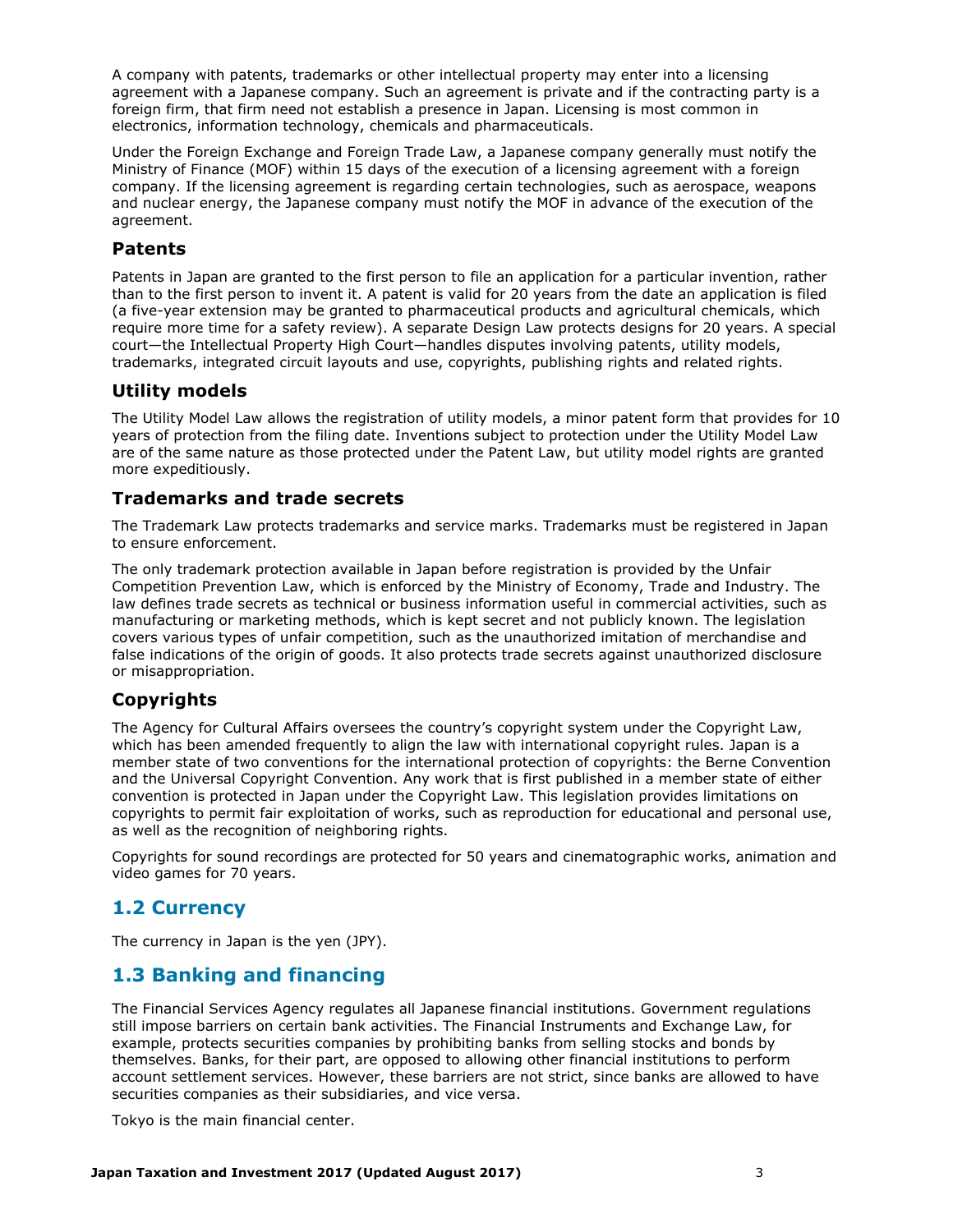## <span id="page-4-0"></span>**1.4 Foreign investment**

The government encourages direct foreign investment and has set up the Council for the Promotion of Foreign Direct Investment to make any regulatory changes needed to promote investment and to make Japan a global hub and an international trade and investment hub.

The government imposes few formal restrictions on inbound foreign direct investment, and it has removed or liberalized most legal restrictions on specific economic sectors. There are no exportbalancing or other trade-related requirements on foreign firms seeking to establish or increase their presence in Japan.

Prior notification to the MOF of foreign direct investment is required only for investment in certain restricted sectors—including agriculture, broadcasting, forestry, fisheries, petroleum, utilities, aerospace, defense, telecommunications, aviation, nuclear energy, maritime transport and leather manufacturing. The government can restrict foreign direct investment in these sectors if it determines that it would "undermine national security, disrupt public order, impinge on public safety or have serious effects on the smooth operation of the national economy." Foreign direct investment in unrestricted sectors must be reported only after the investment is made.

"Invest Japan" offices assist foreign companies with M&A transactions, investments in Japanese business establishments and other investment procedures.

The Foreign Exchange and Foreign Trade Law addresses specific categories of foreign direct investment, including:

- Transfer of ownership in nonpublic shares from residents to nonresidents;
- Foreign acquisition of shares publicly traded on an exchange and in over-the-counter markets that results in a foreign stake of 10% or more;
- Establishment of a branch, factory or other form of office, or changes in the business content of an established branch;
- Loans of more than JPY 200 million to a Japanese business for more than one year but no more than five years, and loans of more than JPY 100 million to a Japanese business for longer than five years (yen loans from financial institutions as part of normal operations are not included); and
- Foreign acquisition of privately placed bonds with a maturity of more than one year issued by a Japanese business.

## <span id="page-4-1"></span>**1.5 Tax incentives**

Tax incentives include the following:

- A 10% tax credit for the promotion of income growth where a company raises wages by at least 5% from the base year and meets certain other criteria (for fiscal years beginning on or after 1 April 2013 until 31 March 2017); and
- A tax credit for job creation (i.e. where a corporation hires new employees), which has been increased to JPY 400,000 per person for fiscal periods beginning on or after 1 April 2013 until 31 March 2018, where certain conditions are satisfied.

The tax credit for the promotion of income growth and the tax credit for job creation may be taken in the same fiscal year, if certain adjustments are made.

For fiscal periods beginning on or after 1 April 2015 until 31 March 2017, an R&D tax credit, of generally between 8% and 10% of R&D expenditure, is available up to 25% of corporate taxable income. For fiscal periods beginning on or after 1 April 2017, the R&D tax regime has been revised. Under the new rules, the R&D credit generally is between 6% and 10% of R&D expenditure (depending on the increase/decrease in R&D costs), but may be up to 14% under two-year transition rules. The credit generally will remain limited to 25% of corporate taxable income; however, two-year transition rules provide that if R&D costs exceed 10% of average sales, an additional tax credit of up to 10% may be available.

In addition, an 8%-15% tax credit or 25%-50% special depreciation for machinery acquired in national strategic special zones or in international strategic comprehensive special zones is available until the period ending 31 March 2018.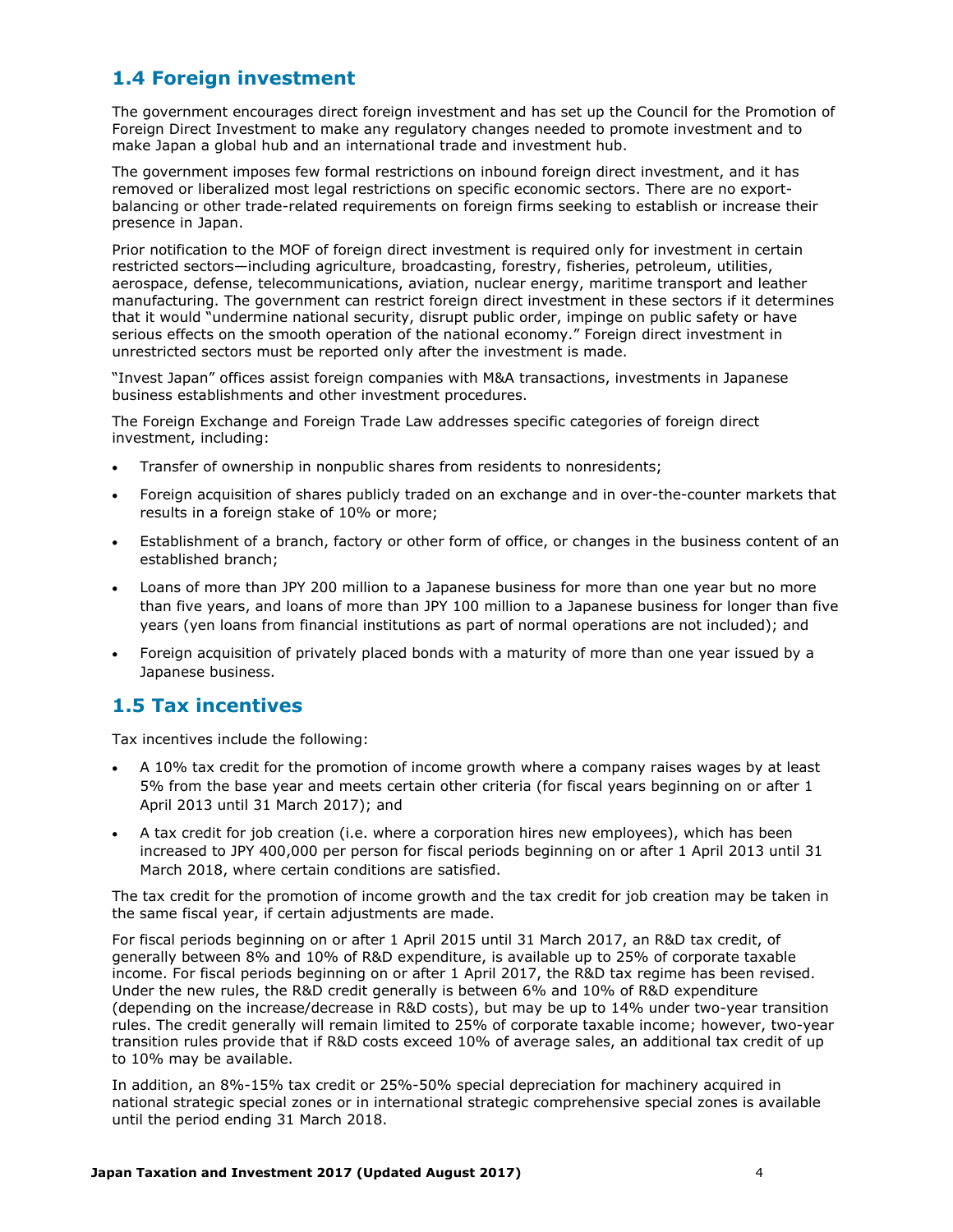## <span id="page-5-0"></span>**1.6 Exchange controls**

The Foreign Exchange and Foreign Trade Law eliminated most exchange control restrictions. Companies and individuals may open an overseas checking account denominated in yen or an alternate currency and may freely engage in cross-border lending and borrowing. Domestic investors may buy and sell foreign securities from their overseas accounts. Notification is not required (with the exception of *ex post facto* reporting) for a nonresident's issue of domestic bonds (e.g. "samurai" or "shogun bonds"), or for a resident's issue of overseas bonds (e.g. Eurobonds). There are no restrictions on forex brokerage entities, including those engaged in derivatives trading or over-thecounter retail trading in foreign exchange.

Foreign companies can freely remit profits or capital abroad, subject to reporting requirements in certain instances.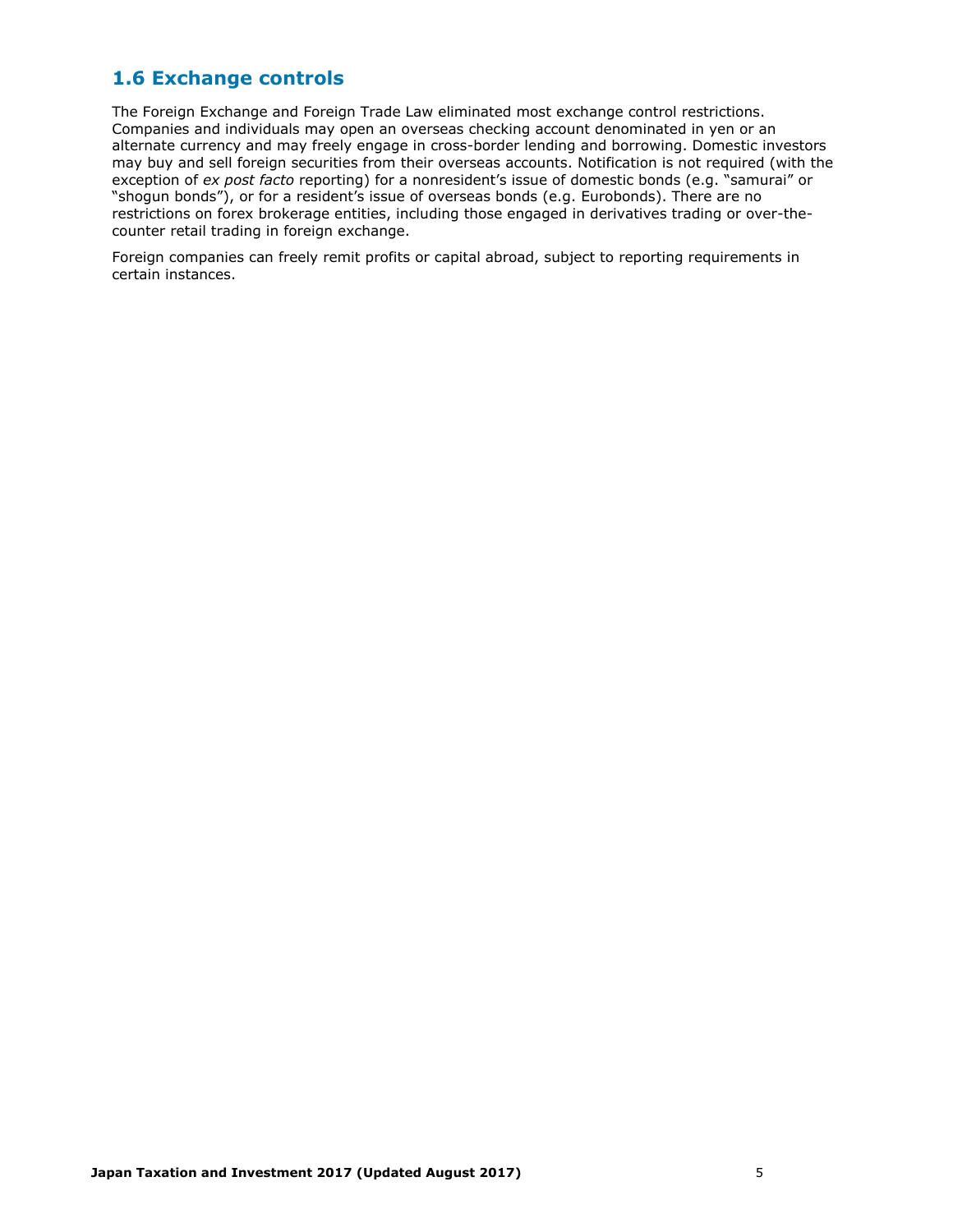## <span id="page-6-0"></span>**2.0 Setting up a business**

## <span id="page-6-1"></span>**2.1 Principal forms of business entity**

Businesses are broadly classified into two categories: corporations and partnerships (*kumiai*). There are several different types of corporations, although joint stock companies (*kabushiki kaisha* or KK) are the dominant form of doing business in Japan. Partnerships established under the Commercial Code are silent partnerships called *tokumei kumiai* (TK), as opposed to general partnerships (*nin-i kumiai*) set up under the Civil Code. The TK is based on a contractual agreement whose terms require the "silent" or "limited" partners to contribute monetary or other assets to the partnership. The investors' liability in a general partnership is unlimited; partners assume all risks arising from the partnership's business.

A limited liability partnership (LLP) law provides for the creation of LLPs, which provide investors with the same limited liability protection as an ordinary corporation, but with the benefits of a true partnership.

A foreign company also can set up a registered branch office.

#### **Formalities for setting up a company**

Foreign entities doing business in Japan are subject to registration and other procedural requirements under the Company Law and the Commercial Registration Law under the jurisdiction of the Ministry of Justice.

Most major foreign investors do business through a joint stock company, which comes with complicated requirements. Also, some foreign companies conduct their business through a limited liability company (*go-do kaisha*), whose organizational structure is much simpler than that of a joint stock company. Setting up a wholly owned subsidiary is an effective way of obtaining better protection for proprietary information, obtaining credit and penetrating markets with subtle, but substantial, barriers to imports.

Joint stock companies need not have a board of directors, unless the companies meet certain criteria. Boards of six to 10 members are common among large corporations, and for a joint venture, parent companies usually are represented in proportion to their equity.

#### **Forms of entity**

#### **Requirements for a joint stock company (KK)**

**Capital:** A company may be created with as little as JPY 1.

**Founders, shareholders:** There must be at least one founder/shareholder, who may be an individual or a legal person; it is not necessary that the founder/shareholder be a Japanese citizen or resident. Founders must sign the articles of incorporation, but residents holding a power of attorney for overseas interests may sign on behalf of nonresident founders. Since shares may be transferred from the original subscribers immediately after incorporation, lawyers and others involved in the incorporation may act as founders.

**Directors, management:** A KK must have at least one director. The Company Law limits the authority of the company chairman and president by requiring all directors to participate in decisionmaking on important matters (e.g. disposing of major assets; large borrowings; hiring/dismissing managers; and establishing, altering or liquidating the business). A director may call a board meeting. Labor need not be represented in management or on the board.

**Large corporations:** Companies with more than JPY 500 million of share capital (amount shown on the corporate register) or JPY 20 billion or more of liabilities must adopt a corporate governance system that complies with the Company Law and other regulations. This generally involves having an accounting auditor and either (i) a statutory auditor(s); (ii) a supervisory committee; or (iii) a threeboard committee structure: a nomination committee, a compensation committee and an audit committee. Each committee must consist of at least three directors, and the majority of the members of each committee must be outside directors.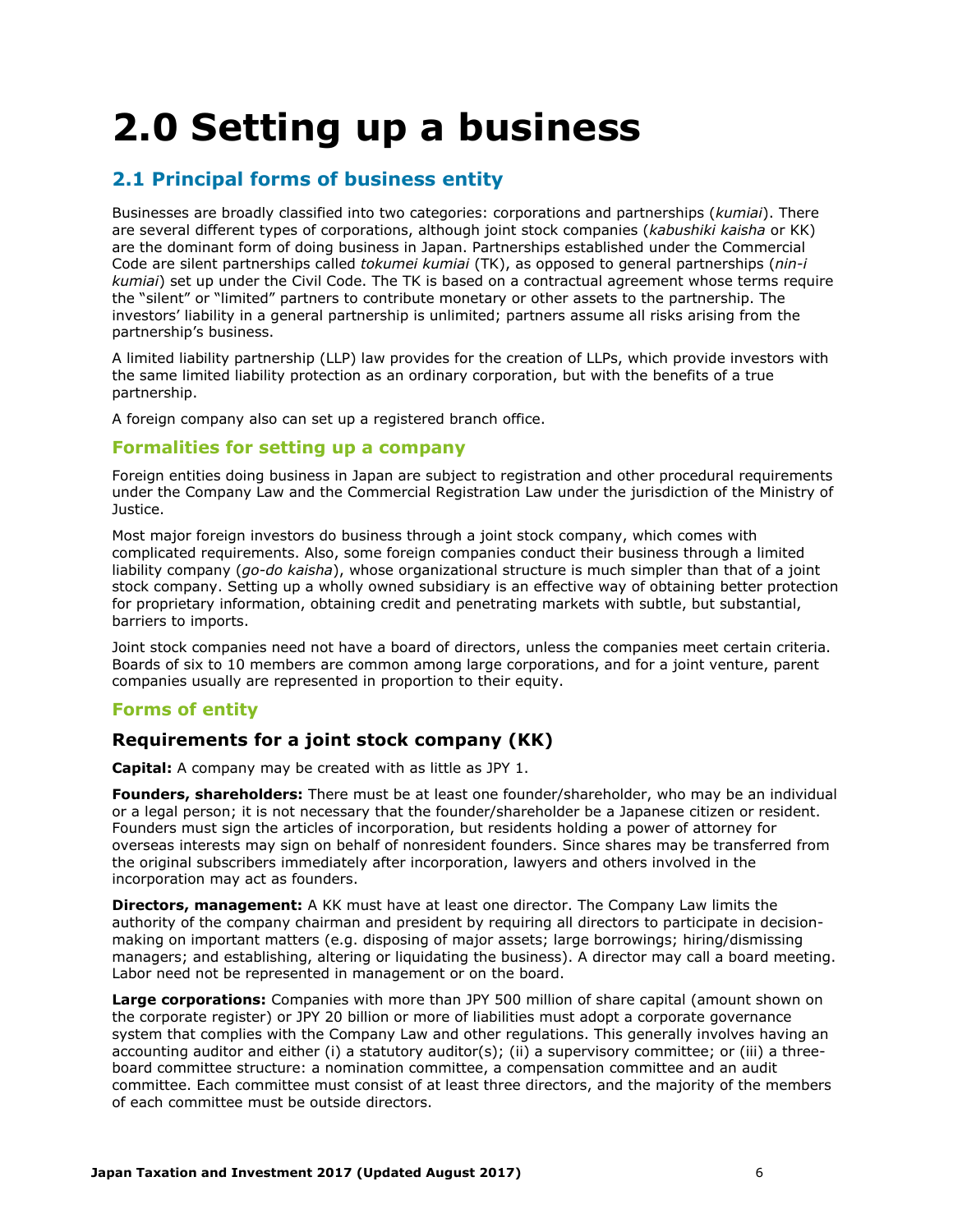**Disclosure:** Financial statements, signed by a representative director, must be filed with the tax authorities within two months of the fiscal year-end (three months if a timely application for an extension is filed), and annually thereafter. Shareholders are entitled to receive an annual report containing a balance sheet, a profit-and-loss statement, a statement of changes in equity and a business report of the company. A group of shareholders owning at least 3% of the issued shares has the right to inspect the accounts.

**Taxes and fees:** Registration tax is proportionate to (stated) share capital (including subsequent increases, with a minimum tax of JPY 30,000). The tax is charged at a rate of 0.7% of the capital increase, with a minimum tax of JPY 150,000 for the incorporation of a KK. Bank commissions and legal fees may vary depending on the size of the company.

**Types of shares:** All types of shares may be issued. Corporations usually issue standard, registered, full-voting shares, with no preference, conversion or cumulative provisions, although it is possible to have shares with voting rights only on specific matters or ordinary shares without voting rights. There is no minimum share price requirement.

**Control:** Shareholders' and directors' meetings may be held in Japan or abroad. At least one ordinary meeting of shareholders must be held annually. Extraordinary meetings of shareholders may be convened upon demand by shareholders holding at least 3% of the total issued shares continuously for at least six months. Under the Company Law, shareholders owning at least 300 shares or at least 1% of a company continuously for at least six months have the right to make management proposals and recommend agenda items at shareholders' meetings. Shareholders may demand explanations from directors or statutory auditors at shareholders' meetings.

In principle, a quorum at a shareholders' meeting is more than 50% of the issued shares, and resolutions are adopted by majority vote of the shareholders present. The quorum requirement may be waived in the articles of association for ordinary resolutions, although the minimum quorum for electing directors is one-third of the shareholders. Proxies may be issued, but must be made out separately for each meeting. Companies may allow shareholders the option of voting online.

#### **Branch of a foreign corporation**

A foreign company that wishes to conduct business in Japan but does not intend to set up a subsidiary may instead establish a branch office. It will be necessary to appoint a resident in Japan to represent the branch.

The registration formalities for a branch are simple. Application must be made in person or by proxy at the public registration office covering the locality of the intended place of business. Steps include appointing a Japanese representative and creating a place of business. Documents required include evidence of a head office, the qualifications of the representative and company statutes or other documents to show the nature of the foreign company.

Foreign companies planning to do business in industries deemed sensitive or important to national security must notify the minister of the relevant department of their business and financing plans 30 days before forming a branch, and also should notify the MOF. Failure to do so may result in either relevant ministry withholding or denying permission to bring in funds, based on the results of further investigation by the ministry.

The taxation of a branch and a KK is similar in most respects, including the rate of corporation tax; a branch office will be subject to Japanese corporation tax on income generated in Japan by the branch. The transfer of operating funds to a branch from its head office usually may be made without restriction and is not subject to withholding tax.

"Quasi-foreign corporations," which are corporations incorporated outside Japan but that conduct most of their business in the country, are prohibited. The rules on quasi-foreign corporations affect, in particular, foreign investment banks, brokerages, investment companies, law firms, trading companies and certain other businesses. These operations typically are incorporated offshore to take advantage of tax concessions and avoid Japanese regulations. The rationale underlying the rule is that, to conduct business in Japan, foreign companies should have clearly defined corporate status. As a result of the law, many foreign branches operating in Japan have been required to reincorporate as Japanese companies or close their Japanese operations.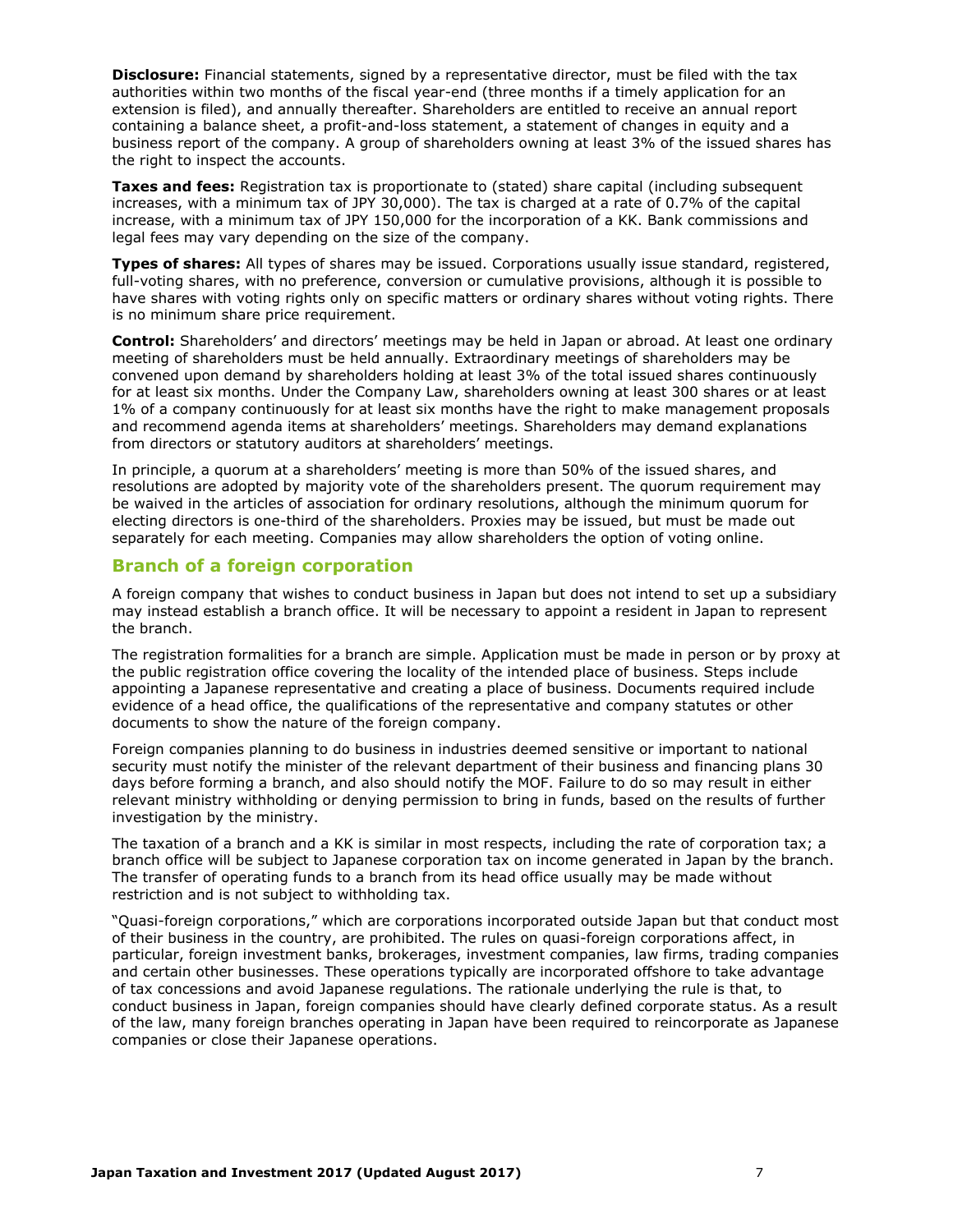## <span id="page-8-0"></span>**2.2 Regulation of business**

#### **Mergers and acquisitions**

While the Financial Instruments and Exchange Law and the regulations of a particular stock exchange must be considered, the Company Law sets forth the procedures for corporate mergers in Japan. Moreover, since the Anti-Monopoly Law and other commercial legislation impose reporting and licensing requirements, it is necessary to prepare a merger schedule that takes the relevant regulations into account.

Certain corporate reorganizations—including statutory mergers, demergers and capital contributions in kind—may be achieved on a tax-free basis if certain requirements are fulfilled. In a tax-qualified merger, loss carryforwards of the merged company may be passed on to the merging company if additional requirements are met.

In principle, the Japan Fair Trade Commission (JFTC) must approve all mergers. A proposed merger that is subject to reporting under the Anti-Monopoly Law must be reported to the JFTC at least 30 days in advance. The JFTC must notify the parties of any problems within 30 days after such a consultation. In some cases, however, the JFTC may extend the waiting period to 120 days by requiring the companies to submit more detailed information.

Mergers that involve at least one corporate group with aggregated domestic revenues (i.e. the domestic revenue of the parent company and its subsidiaries) exceeding JPY 20 billion and another corporate group with aggregated domestic revenues exceeding JPY 5 billion must be reported by all companies involved in the transaction. For mergers between foreign companies, sales in Japan, rather than assets, are the criteria used to determine whether the reporting obligation is triggered. Notification requirements are waived for mergers between a parent company and its subsidiary if the parent company already owns more than 50% of the subsidiary. There are no reporting requirements for companies with interlocking directorates.

The scope of business transfers covered by the notification rules includes: (1) a transfer of an entire business from a company with aggregated domestic revenues exceeding JPY 3 billion; and (2) a transfer of a major portion of a business or fixed business assets that account for aggregated domestic revenues exceeding JPY 3 billion to a company with aggregated domestic revenues exceeding JPY 20 billion.

The JFTC also imposes shareholding notification requirements on companies with aggregated domestic revenues exceeding JPY 20 billion if they acquire shares of a company with aggregated domestic revenues exceeding JPY 5 billion and their shareholding ratio exceeds 20% or 50%.

#### **Monopolies and restraint of trade**

The Anti-Monopoly Law enables the JFTC to break up companies it defines as monopolistic. The JFTC enforces various reporting and notification requirements for large business organizations under the Anti-Monopoly Law. These are broadly divided into two categories: one for going concerns, and the other for new companies.

A company and its subsidiaries with combined assets of JPY 2 trillion (JPY 600 billion for holding companies and JPY 8 trillion for banks, insurers and securities companies) must file annual reports on business operations with the JFTC within three months of the closing of the books. A newly established company that meets the same asset-size tests must declare to the JFTC the nature of its business operations, including any subsidiaries, within 30 days from the date of establishment.

The JFTC polices collusion in pricing and, under the Anti-Monopoly Law, the following unfair business practices: concerted refusal to deal; discriminatory pricing; discriminatory treatment relating to transaction terms; unjust low price sales; unjust high price purchasing; deceptive customer inducement; customer inducement by unjust benefits; tie-in sales; dealing on exclusive terms; resale price restrictions; dealing on restrictive terms; abuse of a dominant bargaining position; interference with a competitor's transactions; and interference with the internal operations of a competing company.

To prevent a concentration of economic power in the hands of certain banks, the Anti-Monopoly Law prohibits (subject to exemptions) financial institutions that are not part of a financial holding company from holding 5% or more of the outstanding shares in a domestic company (although insurance companies may own up to 10%).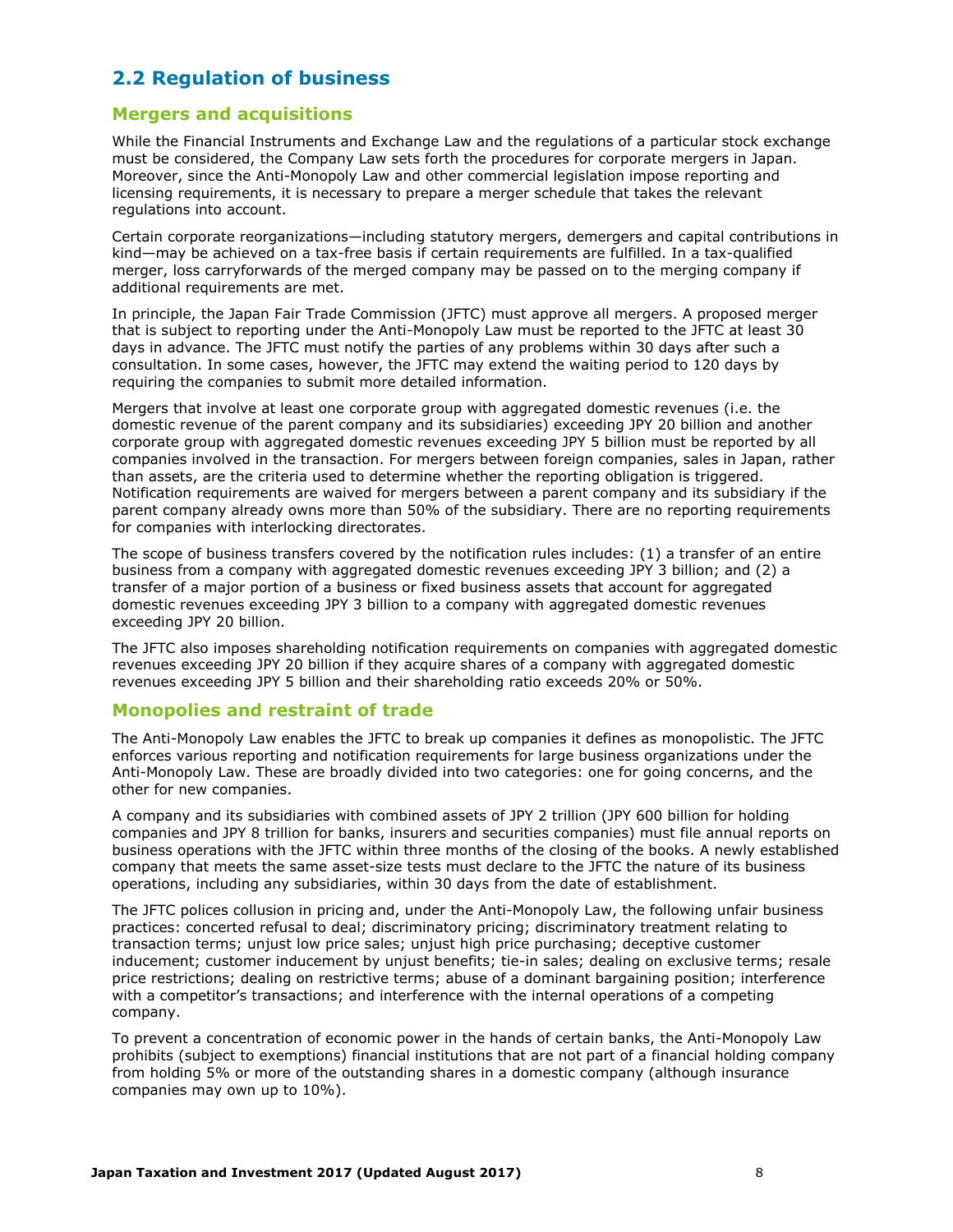## <span id="page-9-0"></span>**2.3 Accounting, filing and auditing requirements**

Japanese GAAP applies. Financial statements must be prepared annually.

Companies with more than JPY 500 million of share capital or JPY 20 billion or more of liabilities are required to appoint an external auditor (a public certified accountant) or an auditing firm, and must be subject to an audit based on the Company Law, as must a company listed on the Japanese stock markets.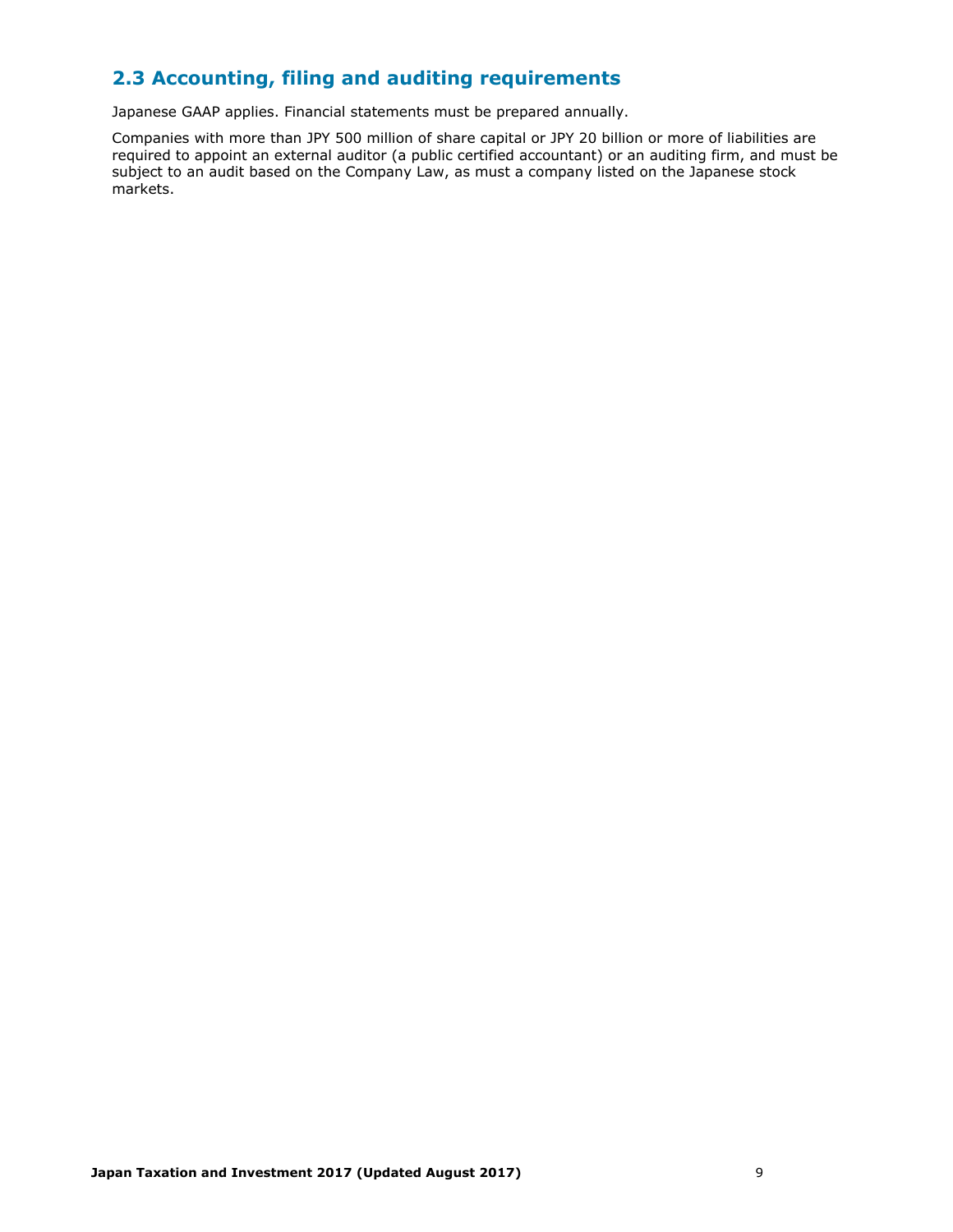## <span id="page-10-0"></span>**3.0 Business taxation**

## <span id="page-10-1"></span>**3.1 Overview**

Taxes in Japan are levied by the central government and the prefectural and municipal authorities. The principal national taxes affecting companies are the corporate income tax, consumption tax, registration tax and stamp duties. The more important prefectural and municipal taxes are the enterprise tax and the inhabitants tax. Enterprise tax is levied on a corporation's income that is attributable to operations in Japan. If a corporate taxpayer's share capital is more than JPY 100 million, the corporate taxpayer also will be subject to a capital levy and a "value-added" levy under the enterprise tax regime. Inhabitants tax is levied on income, and on capital and the number of employees.

New tax legislation is drafted by the MOF and approved by the Diet. Any new legislation generally becomes effective on 1 April of each year.

The corporation tax law governs the principal taxes affecting corporations in Japan. The corporate tax burden is high compared with other countries in the region. However, Japan's annual tax reforms have steadily lowered corporate tax rates, as part of continuing efforts to revitalize the economy. The effective tax rate for corporations (inclusive of the inhabitants tax and the enterprise tax), based on the maximum rates applicable in Tokyo to a company whose paid-in capital is over JPY 100 million, is approximately 30%.

Japanese taxation is based on a self-assessment system: taxpayers must calculate their taxable income, file returns and pay taxes due. Taxpayers can choose between filing "blue returns" or "white returns." A corporation (or an individual who conducts a business) may file a tax return using the special blue form, which requires the taxpayer to maintain books and keep continuous accounting records that meet prescribed standards. In return, the taxpayer is entitled by law to a variety of benefits when calculating income and preferential treatment, including special depreciation allowances and loss carryovers.

Japan has transfer pricing, controlled foreign company (CFC), thin capitalization and earnings stripping rules. It also provides for a system for groups of companies to file a consolidated tax return.

To administer the self-assessment system, the tax authorities at the National Tax Agency (NTA) use a qualitative control system, under which corporations are classified and scrutinized based on their level of tax compliance. There are steep penalties for evasion (35%-40% of the additional tax assessed).

| Japan Quick Tax Facts for Companies      |                                                                                  |  |  |  |
|------------------------------------------|----------------------------------------------------------------------------------|--|--|--|
| Corporate income tax rate (national tax) | 23.4%                                                                            |  |  |  |
| Branch tax rate                          | 23.4%                                                                            |  |  |  |
| Capital gains tax rate                   | 23.4%                                                                            |  |  |  |
| Enterprise tax rate (local tax)          | Varies                                                                           |  |  |  |
| Inhabitants tax rate (local tax)         | Varies                                                                           |  |  |  |
| Basis                                    | Worldwide basis (attribution basis for branches)                                 |  |  |  |
| Participation exemption                  | 95% foreign dividend exemption                                                   |  |  |  |
| <b>Loss relief</b>                       |                                                                                  |  |  |  |
| Carryforward                             | 9 years                                                                          |  |  |  |
| Carryback<br>٠                           | Generally suspended, but 1 year for SMEs and in<br>the case of dissolution, etc. |  |  |  |
| Double taxation relief                   | Yes                                                                              |  |  |  |
| Tax consolidation                        | Yes, but national tax only                                                       |  |  |  |
| Transfer pricing rules                   | Yes                                                                              |  |  |  |
| Thin capitalization rules                | Yes                                                                              |  |  |  |

#### **Japan Quick Tax Facts for Companies**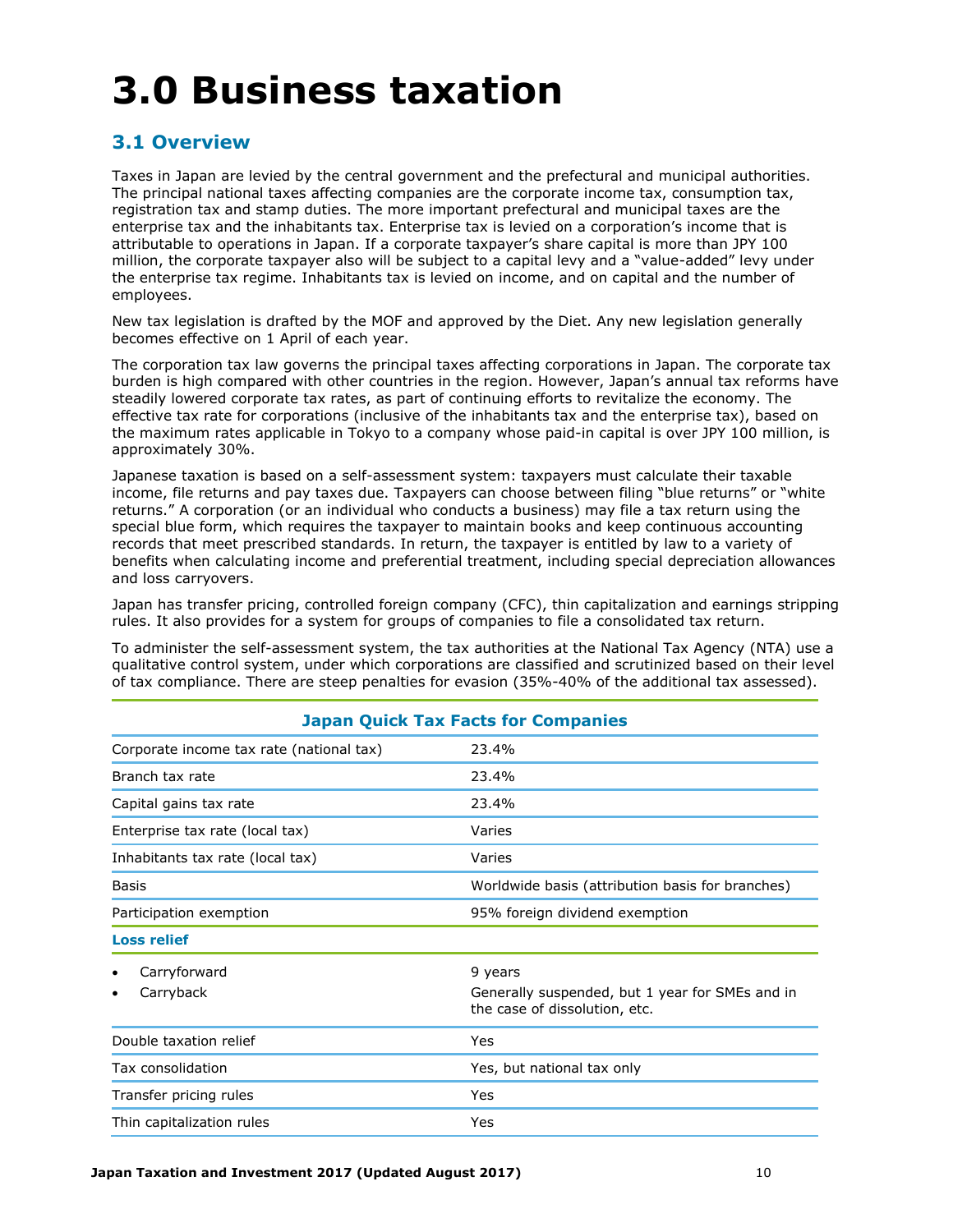| Controlled foreign company rules                                      | Yes                                                                                                          |  |  |  |
|-----------------------------------------------------------------------|--------------------------------------------------------------------------------------------------------------|--|--|--|
| Tax year                                                              | Fiscal year                                                                                                  |  |  |  |
| Advance payment of tax                                                | Generally required                                                                                           |  |  |  |
| Return due date                                                       | Within 2 months of end of fiscal year, in the case of<br>income tax returns (extension generally is allowed) |  |  |  |
| <b>Withholding tax</b>                                                |                                                                                                              |  |  |  |
| Dividends<br>Interest<br>٠<br>Royalties<br>٠<br>Branch remittance tax | 20%/15%, plus 2.1% surtax<br>20%/15%, plus 2.1% surtax<br>20%, plus 2.1% surtax<br>No                        |  |  |  |
| Fixed asset tax                                                       | 1.4% of adjusted official appraisal value (exact rate<br>may vary slightly by municipality)                  |  |  |  |
| Business premises tax                                                 | JPY 600 per square meter of premises used in<br>business and 0.25% of gross payroll                          |  |  |  |
| Capital tax                                                           | Included in inhabitants tax and enterprise tax                                                               |  |  |  |
| Social security contribution                                          | Up to approximately 16.283%, assuming general<br>business rates for labor insurance apply                    |  |  |  |
| Real estate acquisitions tax                                          | 3% or 4% (temporarily, 1.5%-2%)                                                                              |  |  |  |
| Real estate registration tax                                          | Up to $2\%$                                                                                                  |  |  |  |
| Stamp duty                                                            | JPY 200 to JPY 600,000                                                                                       |  |  |  |
| Consumption tax                                                       | 8%                                                                                                           |  |  |  |

#### <span id="page-11-0"></span>**3.2 Residence**

A company that has its principal or main office in Japan is considered to be resident; Japan does not use the concept of the "effective place of management" or place of incorporation. Local management is not required.

## <span id="page-11-1"></span>**3.3 Taxable income and rates**

All corporate entities are liable for corporate income tax, including resident corporations and branches of foreign companies. Resident companies are liable for tax on their worldwide income, while foreign companies are taxed only on income from Japanese sources (unless otherwise provided in a tax treaty) and, for fiscal years beginning on or after 1 April 2016, on Japanese-source income attributed to a permanent establishment. Corporate income tax rates are the same for domestic and foreign companies.

The tax treatment of foreign income generally is the same as for Japanese-source income, i.e. it is subject to corporate income tax and the inhabitants tax. A foreign tax credit is available under domestic law to prevent the double taxation of such income (see below under 3.5).

#### **National corporate tax**

The national standard corporation tax rate that applies to ordinary corporations with share capital exceeding JPY 100 million is 23.4% (reduced from 23.9% for tax years beginning on or after 1 April 2016). A special tax rate of 19% is available to small and medium-sized enterprises (SMEs—generally defined for corporate tax purposes as companies with share capital of JPY 100 million or less and that are not 100%-owned directly or indirectly by a company with share capital of JPY 500 million or more) for the first JPY 8 million of taxable income; however, the rate is temporarily decreased from 19% to 15% for fiscal years beginning up to 31 March 2017.

The national corporate tax rate will be further reduced to 23.2% for taxable years beginning on or after 1 April 2018.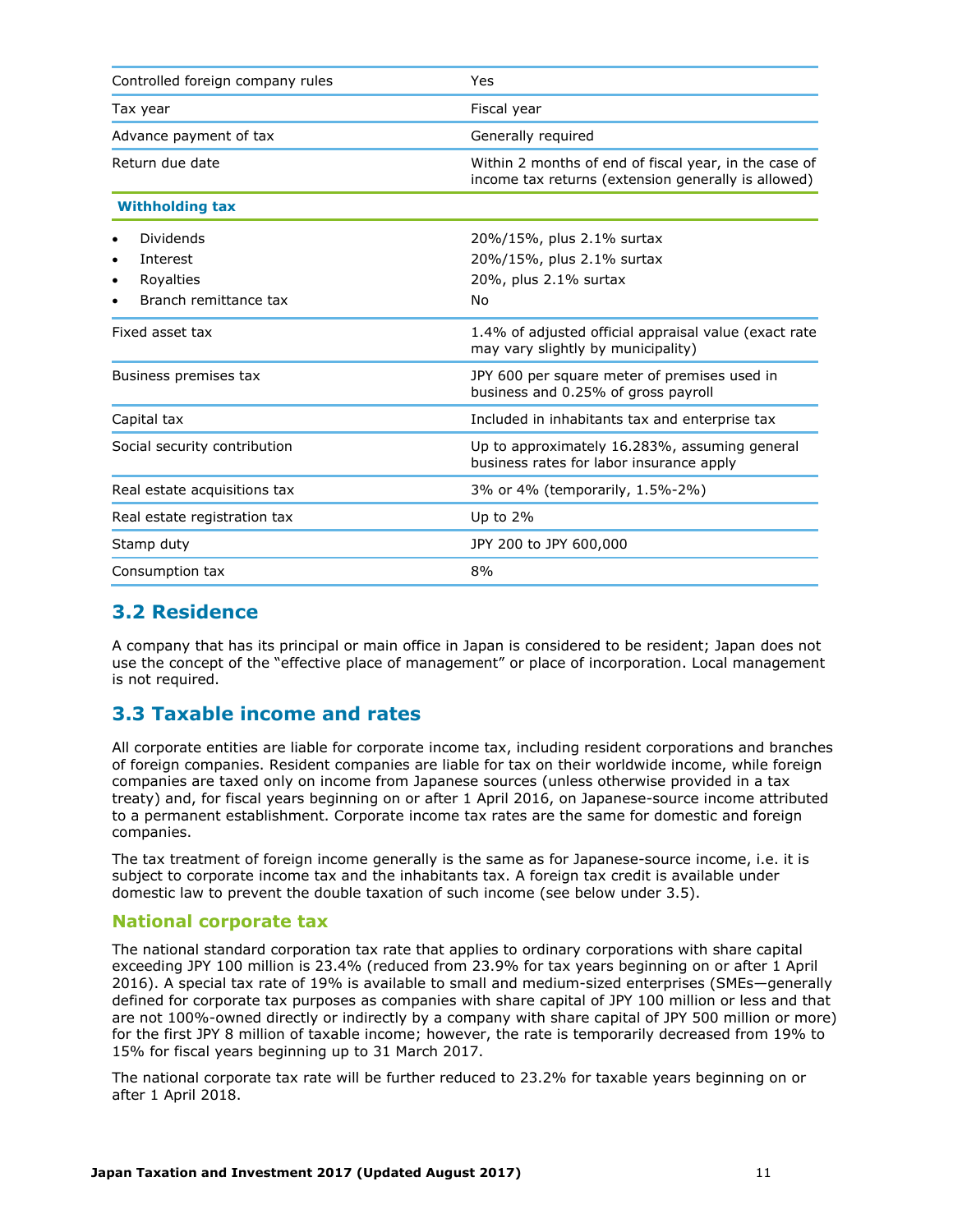#### **Inhabitants tax**

Companies also must pay local inhabitants tax, which varies depending on the location and size of the corporation. The inhabitants tax, levied by both prefectures and municipalities, comprises a corporation tax levy (levied as a percentage of national corporation tax) and a per capita levy (determined based on the amount of capital and the number of employees). Each prefecture and municipality may elect an inhabitants tax rate, as follows:

- For prefectures: 3.2%-4.2% for fiscal years beginning up to 31 March 2017) (reducing to 1%-2% for fiscal years beginning on or after 1 April 2017); and
- For municipalities: 9.7%-12.1% for fiscal years beginning up to 31 March 2017 (reducing to 6%- 8.4% for fiscal years beginning on or after 1 April 2017).

For the Tokyo metropolitan region, a combined rate of 12.9%-16.3% (7%-10.4% for fiscal years beginning on or after 1 April 2017) generally is applicable.

Each prefecture and municipality also levies a per capita tax of JPY 20,000-JPY 800,000 and JPY 50,000-JPY 3.6 million, respectively, on each office or place of business in its jurisdiction, depending on the number of employees and the higher amount of 1) the total of capital and capital surplus for accounting purposes, or 2) capital for tax purposes.

The corporation tax levy and per capita levy are not deductible in computing the national corporation tax liability.

#### **Enterprise tax**

The local enterprise tax, another prefecture-level tax, may be either an income-only-based tax or a factor-based tax. The factor-based tax consists of the following: the income base, the value-added base and the capital base. Generally, the income base is taxed at progressive tax rates of up to 3.6% on taxable income, the value-added base is taxed at a rate of 1.2% on added value and the capital base is taxed at a rate of 0.5% on the higher amount of 1) the total of capital and capital surplus for accounting purposes, or 2) capital for tax purposes. SMEs are subject to only the income-based enterprise tax, at a rate of 9.6%. Each prefecture may increase the income-based enterprise tax rates to up to 200% of the standard rates mentioned above.

#### **Taxable income defined**

The taxable income of a corporation for each accounting period is the excess of gross taxable revenue over total deductible business expenses.

Gross taxable revenue generally is defined as the realized increase in the value of assets accruing from every transaction other than gains from certain capital transactions, such as share registration and share retirement. Business expenses, broadly, are the realized decrease in the value of net assets from all transactions other than the reimbursement of capital or distribution of profits. Foreign exchange transactions generally are recognized when gains are realized or losses incurred. However, outstanding receivables and payables denominated in foreign currency at the end of the fiscal year should, in principle, be valued at the exchange rates prescribed by the tax code.

The treatment of dividends received by a resident corporation from another resident corporation depends on the recipient's shareholding percentage and ownership period:

- Dividends are entirely excluded from taxable income for corporation tax purposes if the recipient holds 100% of the shares in the dividend-paying corporation throughout the dividend calculation period of the dividend-paying corporation.
- If a corporation owns less than 100% but over one-third of the shares throughout the dividend calculation period of the dividend-paying corporation, the amount of the dividends (less a certain amount of interest expense allocated to such dividends) will be excluded from taxable income.
- If a corporation holds less than or equal to one-third of the shares but over 5% of shares throughout the dividend calculation period of the dividend-paying corporation, 50% of the dividends will be excluded from taxable income.
- If a corporation holds less than or equal to 5% of the shares on the dividend determination date, 20% of the dividends will be excluded from taxable income.

A foreign dividend exemption system exempts 95% of dividends received by a Japanese corporation from its qualifying shareholdings of 25% or more in a foreign corporation held for at least six months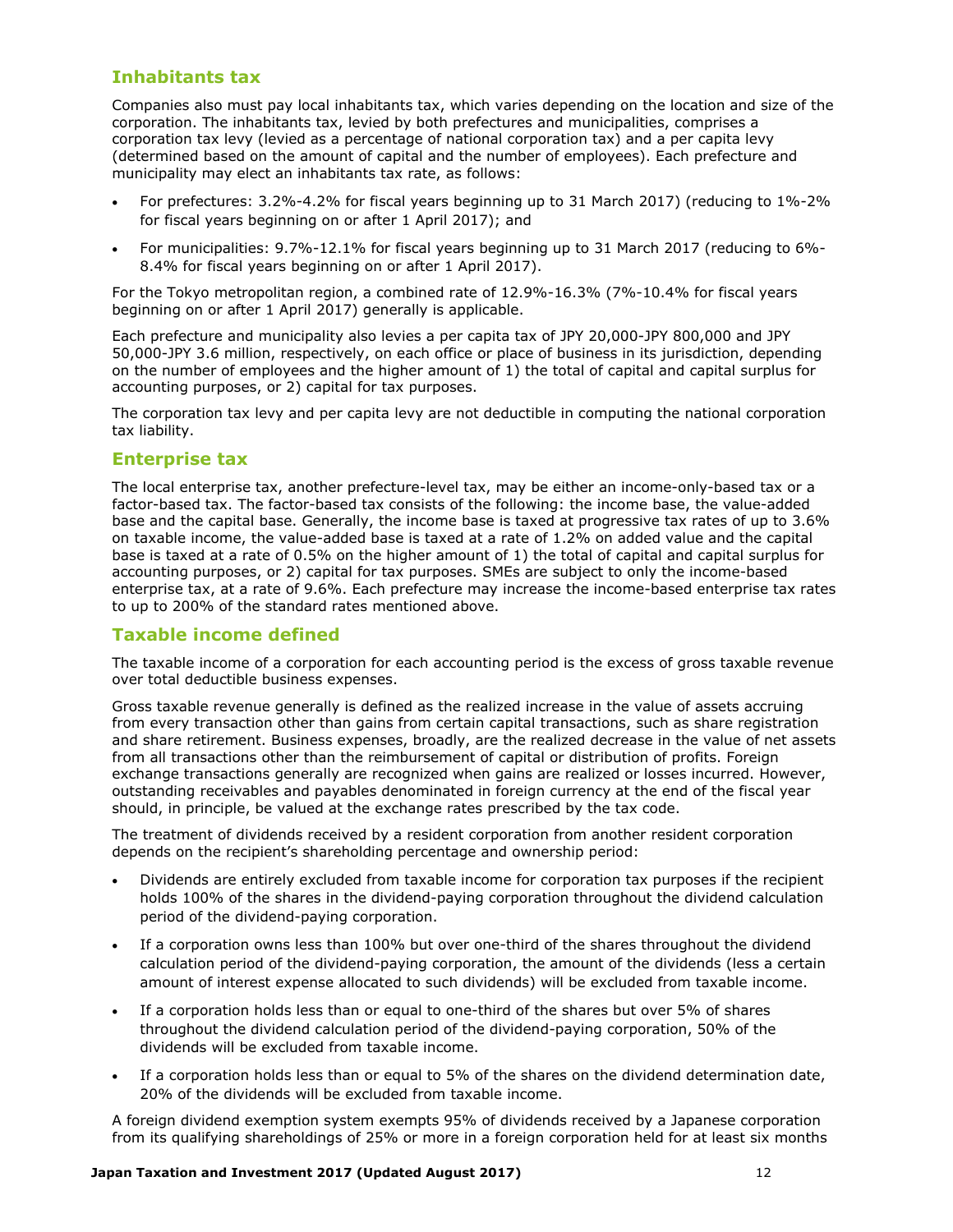immediately before the dividend determination date (these requirements may be reduced under an applicable tax treaty). However, the exemption is not available if the dividends are deductible in the country of the payer (see under 3.6, below).

#### **Deductions**

Allowable deductions include material costs; manufacturing, trading and administration expenses; and interest, rents and royalties paid. Management fees paid to a foreign affiliate may be deductible to the extent they are considered reasonable for the specific benefits derived by the Japanese corporation.

The Corporation Tax Law allows other types of tax deductions and credits for normal business operations, as follows:

- Deductions may be taken against bad debts, goods returned, repairs, overseas investment losses, natural disasters and employee severance indemnities.
- Deductions are available for charitable donations up to an amount equal to the sum of 0.625% of taxable income and 0.0625% of capital for tax purposes. Higher levels of deductibility are available for donations to specified public interest-facilitating corporations and certain organizations designated by the government. Donations to foreign related parties are not deductible.
- For SMEs, the higher of 1) entertainment expenses of up to JPY 8 million per annum, or 2) 50% of the expenditure on meals with persons outside the corporation is deductible.
- For non-SME corporations, entertainment expenses are nondeductible, but 50% of meal expenses is deductible.
- Subject to certain conditions, bonuses paid to directors may be deductible.

#### **Depreciation**

Companies operating in Japan may depreciate their capital assets based on the legal useful life of the assets. Salvage value for tangible assets is JPY 1, and it is zero for intangible assets. Companies can deduct depreciation expense either by fixed amounts (straight line) or by fixed rates (declining balance) under schedules published by the MOF. Annual tax reforms include periodic adjustments to depreciation rules. The 2016 tax reform eliminated the declining-balance method for equipment attached to buildings, structures or buildings for mining purposes acquired on or after 1 April 2016; only the straight-line method or production output method (for mining structures) is available for these assets.

Special depreciation, in the form of accelerated initial depreciation and additional depreciation, is available for different types of assets in specified categories. Small assets worth less than JPY 100,000 (or that are consumed within one year) may be deducted immediately and those with acquisition values of JPY 100,000 or more, but less than JPY 200,000, may be depreciated over three years.

Goodwill may be amortized over five years on a straight-line basis.

#### **Losses**

Net operating losses (NOLs) are the losses in excess of taxable revenue and gains incurred in a given tax year. Where NOLs are incurred, they may be carried forward by a company to offset taxable income incurred in future tax years, provided the company has blue-form tax return filing status (or has incurred a casualty loss).

Only 60% of a company's taxable income may be offset by NOLs for fiscal years beginning on or after 1 April 2016 and up to 31 March 2017 (the offset ratio for NOLs is further reduced to 55% for fiscal years beginning from 1 April 2017 to 31 March 2018 and 50% for fiscal years beginning on or after 1 April 2018). SMEs, however, generally are exempt from such restrictions on the use of NOLs. NOL carryforwards may be further restricted in certain situations, including a change of ownership of more than 50% in connection with a discontinuance of an old business and commencement of a new business.

NOLs may be carried forward for nine years (increasing to 10 years for NOLs incurred during tax years beginning on or after 1 April 2018). The carryback of losses generally is suspended, although SMEs may carry back losses for one year and a one-year carryback also may be available in the case of dissolution, etc.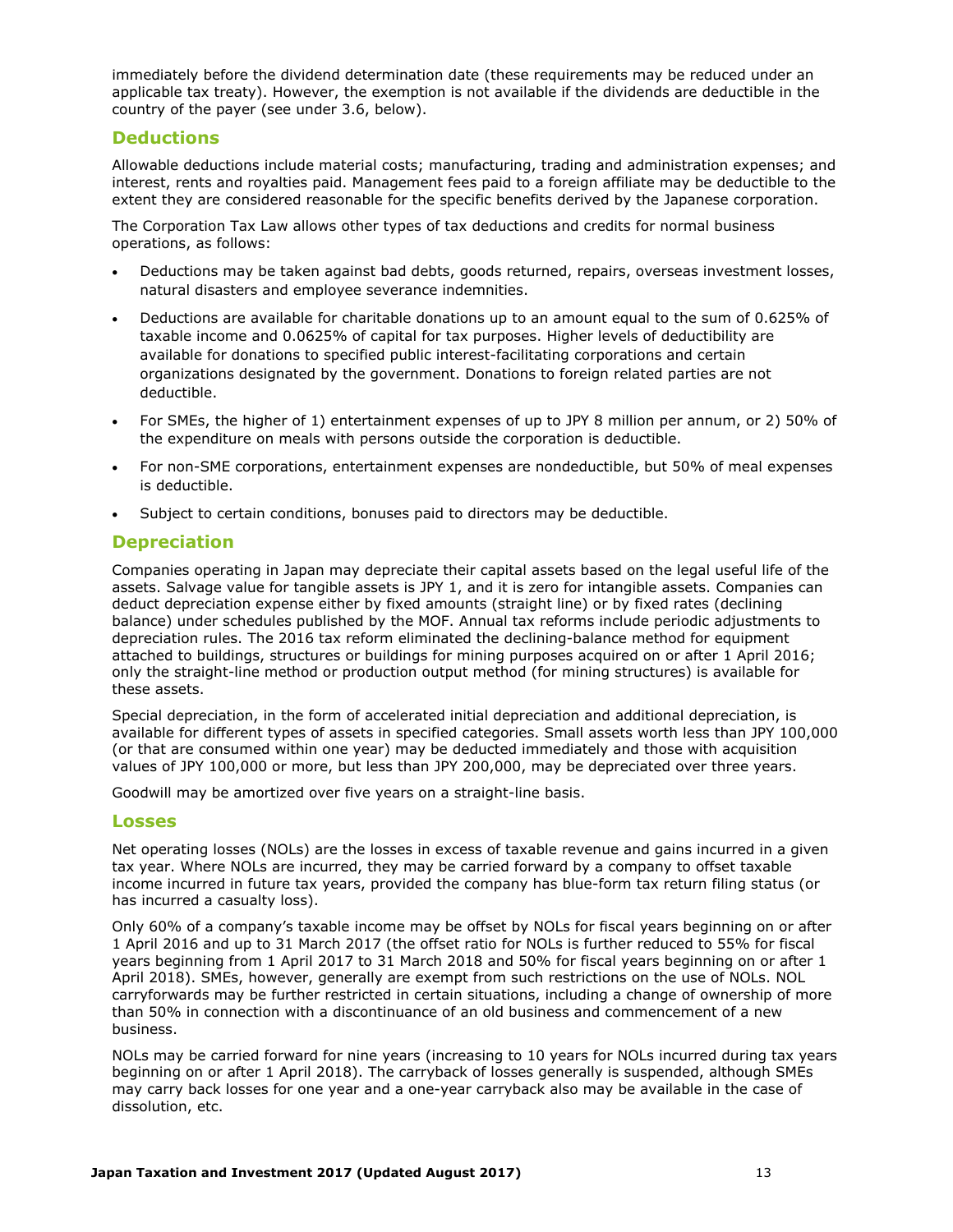## <span id="page-14-0"></span>**3.4 Capital gains taxation**

Capital gains are taxable as ordinary income; capital losses are fully deductible, subject to certain conditions. There are no adjustments for the inflationary component of gains.

A nonresident investor is subject to Japanese income tax on gains realized on the sale of shares in a "real property-rich" corporation, if the nonresident investor, together with its related parties, holds at least 2% (or 5%, if the shares are publicly traded on stock exchanges, etc.) of the shares in the real property-rich corporation and transfers the shares in such corporation. A real property-rich corporation is a corporation that derives at least 50% of its value from 1) real property in Japan (land or a right to land, buildings and fixtures attached to buildings and structures in Japan, and 2) shares of a corporation that derives at least 50% of the total value of its assets from real property in Japan.

A nonresident corporation is subject to Japanese corporation tax on any gains realized on the transfer of shares in a Japanese company if the nonresident corporation transfers 5% or more of the shares in the Japanese company during a fiscal year and owns 25% or more of the shares in the Japanese company at any time during the three-year period prior to the end of the fiscal year of the transfer (often referred to as the "5/25 rule").

For shareholdings held through a partnership, the shareholding test is effectively determined at the partnership level rather than at the level of the partners (however the test may be determined at the partner level if certain conditions are met). The rule does not affect a nonresident or a foreign corporate partner that is a qualified resident of a country that has concluded a tax treaty with Japan that excludes such income from taxation in the other country. Additionally, a 20.42% withholding tax is imposed on partnership income attributable to nonresident partners of a partnership that conducts business in Japan (see under 4.6, below).

## <span id="page-14-1"></span>**3.5 Double taxation relief**

### **Unilateral relief**

Domestic corporations are entitled to a foreign tax credit for taxes paid overseas, subject to certain limitations. Foreign taxes levied on Japanese corporations may be either deducted from taxable income or credited against Japanese corporation and local inhabitants tax (credit only). However, a company may not take both a credit and a deduction in the same tax year. A credit/deduction for foreign tax suffered is not available in respect of dividends qualifying for the 95% foreign dividend exemption. Excess FTC benefits generally may be carried forward for a period of three years.

An indirect foreign tax credit (deemed paid foreign tax credit) generally is unavailable.

#### **Tax treaties**

Japan has an extensive tax treaty network, with most treaties following the OECD model treaty (although some of the older treaties predate the latest OECD version and, hence, contain different provisions). Japan's treaties generally provide for relief from double taxation on most types of income, limit the taxation by one contracting state of companies resident in the other contracting state and protect companies resident in one state from discriminatory taxation in the other state. The treaties generally also contain OECD-compliant exchange of information provisions, or are being updated to include such provisions. Japan has entered into tax information exchange agreements with a number of countries with which it does not have a comprehensive tax treaty. Additionally, Japan has entered into a private-level bilateral agreement on taxation with Taiwan.

The prescribed tax treaty forms must be submitted for a taxpayer to enjoy reduced tax rates under an applicable tax treaty.

Japan was one of the 68 countries that signed the OECD multilateral instrument on 7 June 2017.

| <b>Japan Tax Treaty Network</b> |         |             |              |  |  |
|---------------------------------|---------|-------------|--------------|--|--|
| Armenia                         | Finland | Mexico      | South Africa |  |  |
| Australia                       | France  | Moldova     | Spain        |  |  |
| Austria                         | Georgia | Netherlands | Sri Lanka    |  |  |
| Azerbaijan                      | Germany | New Zealand | Sweden       |  |  |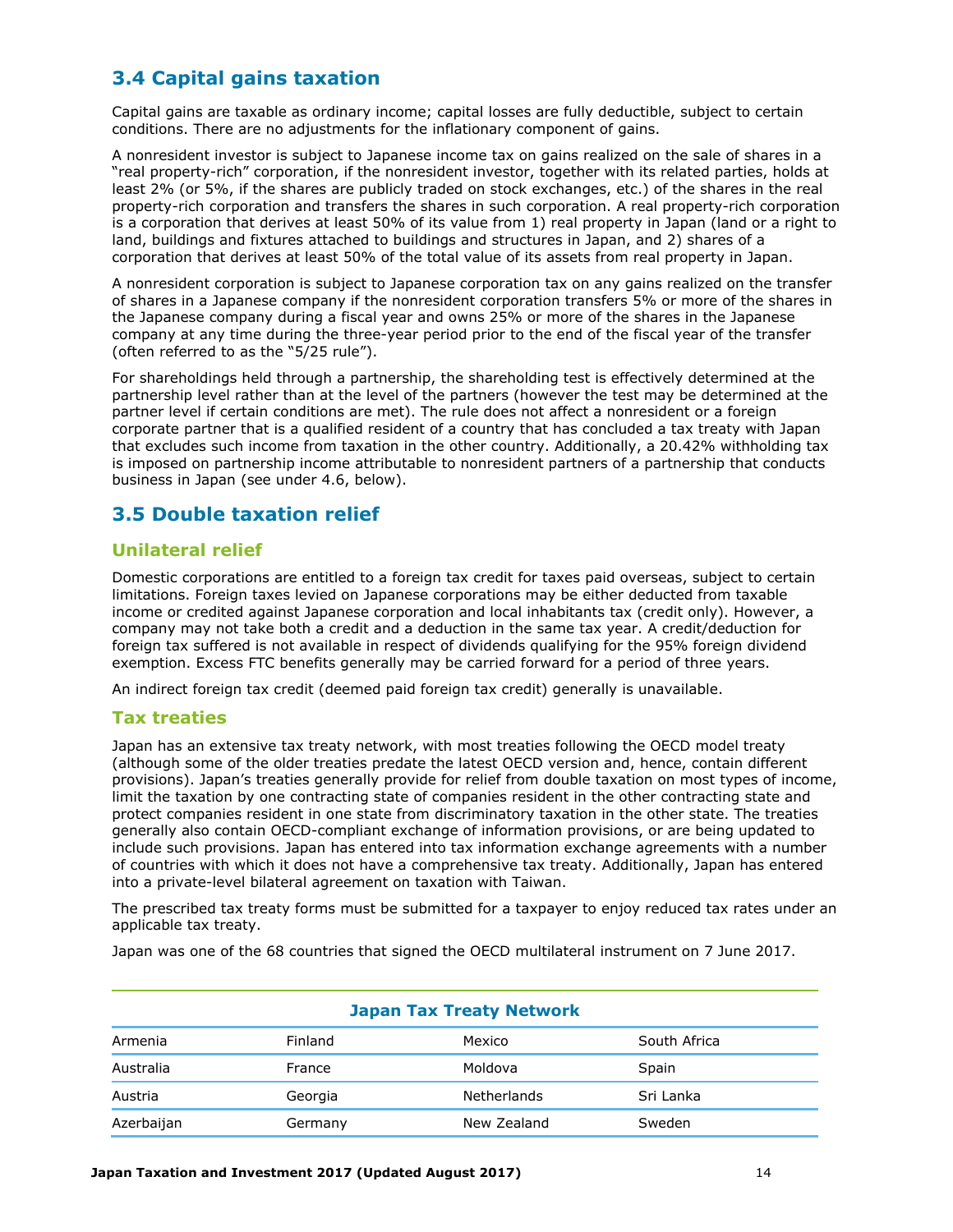| Bangladesh      | Hong Kong   | Norway       | Switzerland          |  |
|-----------------|-------------|--------------|----------------------|--|
| <b>Belarus</b>  | Hungary     | Oman         | Tajikistan           |  |
| Belgium         | India       | Pakistan     | Thailand             |  |
| <b>Brazil</b>   | Indonesia   | Philippines  | Turkey               |  |
| <b>Brunei</b>   | Ireland     | Poland       | Turkmenistan         |  |
| <b>Bulgaria</b> | Israel      | Portugal     | Ukraine              |  |
| Canada          | Italy       | Qatar        | United Arab Emirates |  |
| Chile           | Kazakhstan  | Romania      | United Kingdom       |  |
| China           | Korea (ROK) | Russia       | <b>United States</b> |  |
| Czech Republic  | Kuwait      | Saudi Arabia | Uzbekistan           |  |
| Denmark         | Kyrgyzstan  | Singapore    | Vietnam              |  |
| Egypt           | Luxembourg  | Slovakia     | Zambia               |  |
| Fiji            | Malaysia    |              |                      |  |

## <span id="page-15-0"></span>**3.6 Anti-avoidance rules**

#### **Transfer pricing**

Japan's transfer pricing rules apply to "foreign related transactions," which are transactions between a Japanese entity and a foreign related entity (the term "entity" is used in this publication; the Japanese term "*hojin*" includes corporations, limited liability companies and other legal entities). The definition of a "related entity" includes entities with a special relationship with the Japanese taxpayer. A "special relationship" includes direct or indirect legal control (through shareholding), control in substance (through personnel, transactional, financial or similar dependence factors) or a combination of both.

Japan's transfer pricing rules are based on the arm's length principle, and generally are consistent with the OECD transfer pricing guidelines. Acceptable transfer pricing methodologies include the comparable uncontrolled price, resale price, cost plus, profit split and transactional net margin methods. The Japanese rules require the taxpayer to use the "most appropriate method."

Advance pricing agreements (APAs) that consider the reasonableness of the taxpayer's methodology and results may be obtained from the tax authorities. Both unilateral and bilateral APAs are available. Cost contribution arrangements and cost sharing agreements also may be accepted.

Related party transactions must be reported on schedule 17-4 of the corporate tax return.

Japan's 2016 tax reform introduced the OECD's country-by-country (CbC) reporting, master file and local file framework under BEPS action 13.

**CbC reporting**: Japanese companies that are the ultimate parents of multinational groups and that meet the filing threshold of group revenue of JPY 100 billion or more in the previous year must file a CbC report. The requirement applies for tax years beginning on or after 1 April 2016, and the report must be filed electronically in English within one year after the end of the group's fiscal year.

A Japanese subsidiary of a multinational group or a Japanese permanent establishment of a non-Japanese group company in a group in which the ultimate parent is not a Japanese company may be required to file the CbC report if a report has not been received from the government of another jurisdiction.

**Master file**: Japanese companies or permanent establishments of non-Japanese companies that are members of a multinational group that meets the filing threshold of group revenue of JPY 100 billion in the previous year must file a master file. The master file to be submitted in Japan is required to include the information described in Japan's legislation. The master file must be filed electronically with the NTA for tax years beginning on or after 1 April 2016 and is due within one year after the year end of the ultimate parent company.

**Local file**: For fiscal years beginning on or after 1 April 2017, Japanese companies (and Japanese permanent establishments of foreign companies) must prepare a local file. (For prior periods, Japan's existing documentation rules apply.) Japanese legislation prescribes the information that needs to be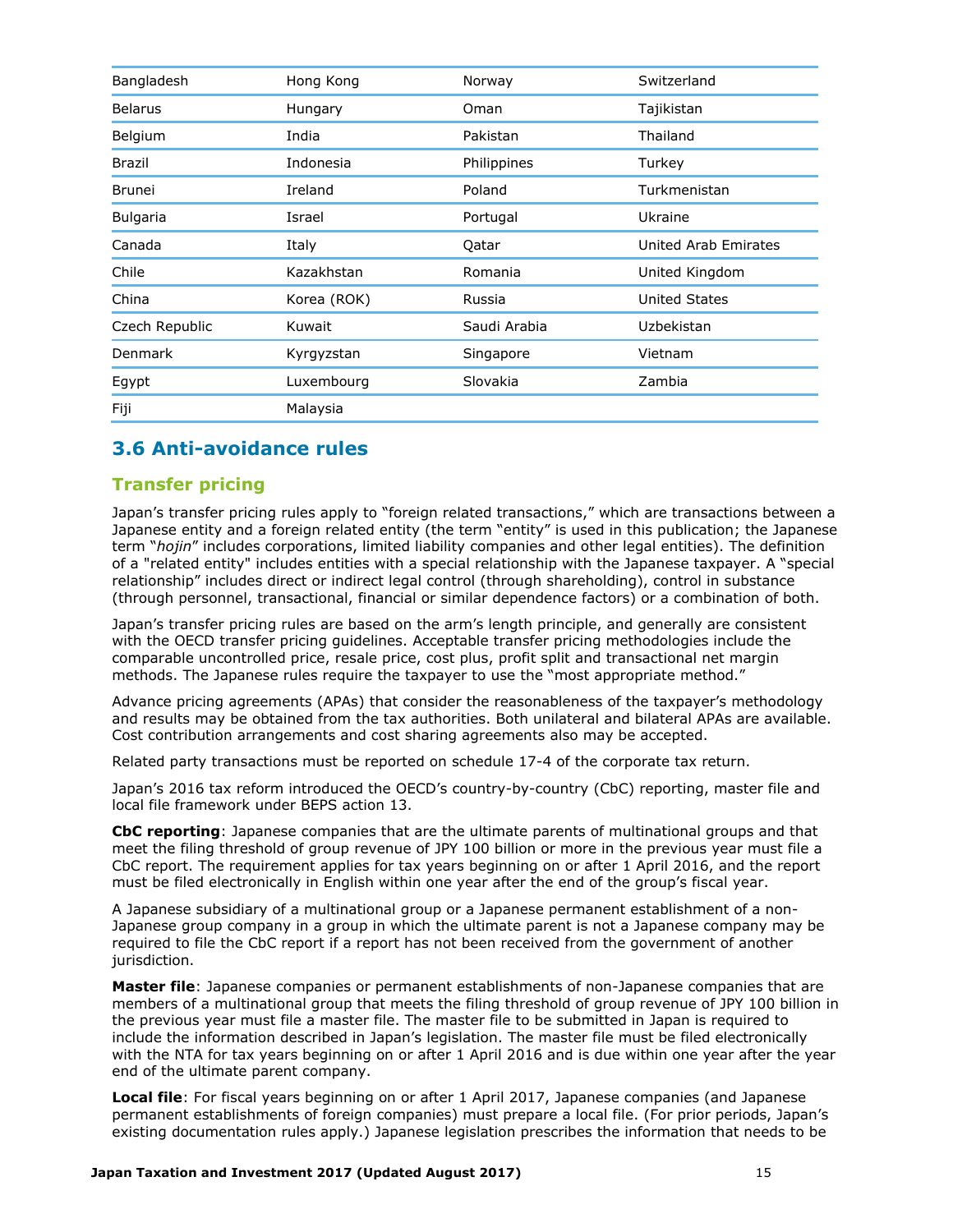included in the local file. Based on the legislation, the local file is to be prepared by the time the entity's income tax return is filed (subject to certain thresholds), but there are no specific penalties for a failure to prepare documentation by such deadline. In practice, the local file must be readily available to the tax authorities if requested in an audit.

**Penalties**: In addition to ordinary corporate tax penalties, a JPY 300,000 penalty may be imposed on a company for failure to submit a CbC report or a master file. A company's officers or employees also may be subject to a similar penalty for failure to provide the CbC report, the master file or the local file.

#### **Thin capitalization**

Japan's thin capitalization rule primarily restricts the deductibility of interest payable (including certain guarantee fees) by a Japanese corporation, or a foreign corporation liable to pay corporate income tax in Japan, to its foreign controlling shareholder (or certain third parties) if the interest is not subject to Japanese tax in the hands of the recipient.

A foreign controlling shareholder is defined as a foreign corporation or nonresident individual that:

- Directly or indirectly owns 50% or more of the total outstanding shares of the Japanese corporation (i.e. a parent-subsidiary relationship);
- Is a foreign corporation in which 50% or more of the total outstanding shares are directly or indirectly owned by the same shareholder that directly or indirectly owns 50% or more of the shares of the relevant Japanese entity (i.e. a brother-sister relationship); or
- Otherwise exercises control over the Japanese entity.

The thin capitalization rule also is applicable in situations involving certain third parties, including where:

- A third party provides a loan to the Japanese entity that is funded by a back-to-back loan arrangement with a foreign controlling shareholder;
- A third party provides a loan to the Japanese entity that is guaranteed by a foreign controlling shareholder; or
- A third party provides a loan to the Japanese entity based on arrangements involving bonds and certain repo transactions.

There is a debt-to-equity safe harbor ratio of 3:1 (2:1 for certain repo transactions). This effectively means that there will be a restriction only if the debt from the foreign controlling shareholder (or specified third party) exceeds three times the amount of net equity that the shareholder/third party owns and the total debt exceeds three times the equity. In such a situation, interest expenses calculated on the excess debt are treated as nondeductible expenses for Japanese corporate income tax purposes. If the taxpayer can demonstrate the existence of comparable Japanese corporations that have a higher debt-to-equity ratio, that higher ratio may be used.

#### **Earnings stripping**

The earnings stripping rules limit deductions for excessive net interest payments made to related parties.

Under the earnings stripping rules, interest paid to certain related parties is limited to 50% of adjusted taxable income, and the deductibility restriction applies in addition to the existing thin capitalization rules. For these purposes, "related parties" are broadly defined, and include similar controlling and third party relationships to those discussed under "Thin capitalization," above. Interest paid by a corporation whose debt is guaranteed by such a related party also is subject to the limitation.

De minimis rules apply where net interest payments to related parties are JPY 10 million or less, or if interest payments to related parties are 50% or less of total interest expenses (excluding interest payments that are subject to Japanese corporation tax in the hands of the related parties), such that a Japanese company is not required to apply the above rules.

If both the thin capitalization and the earnings stripping rules would apply to disallow an interest deduction, the rule that denies the larger amount will apply.

To the extent the application of the above rules gives rise to nondeductible related party interest, such interest expense may be carried forward and deducted within the limitation of the difference between adjusted taxable income and related party interest arising during the following seven fiscal years.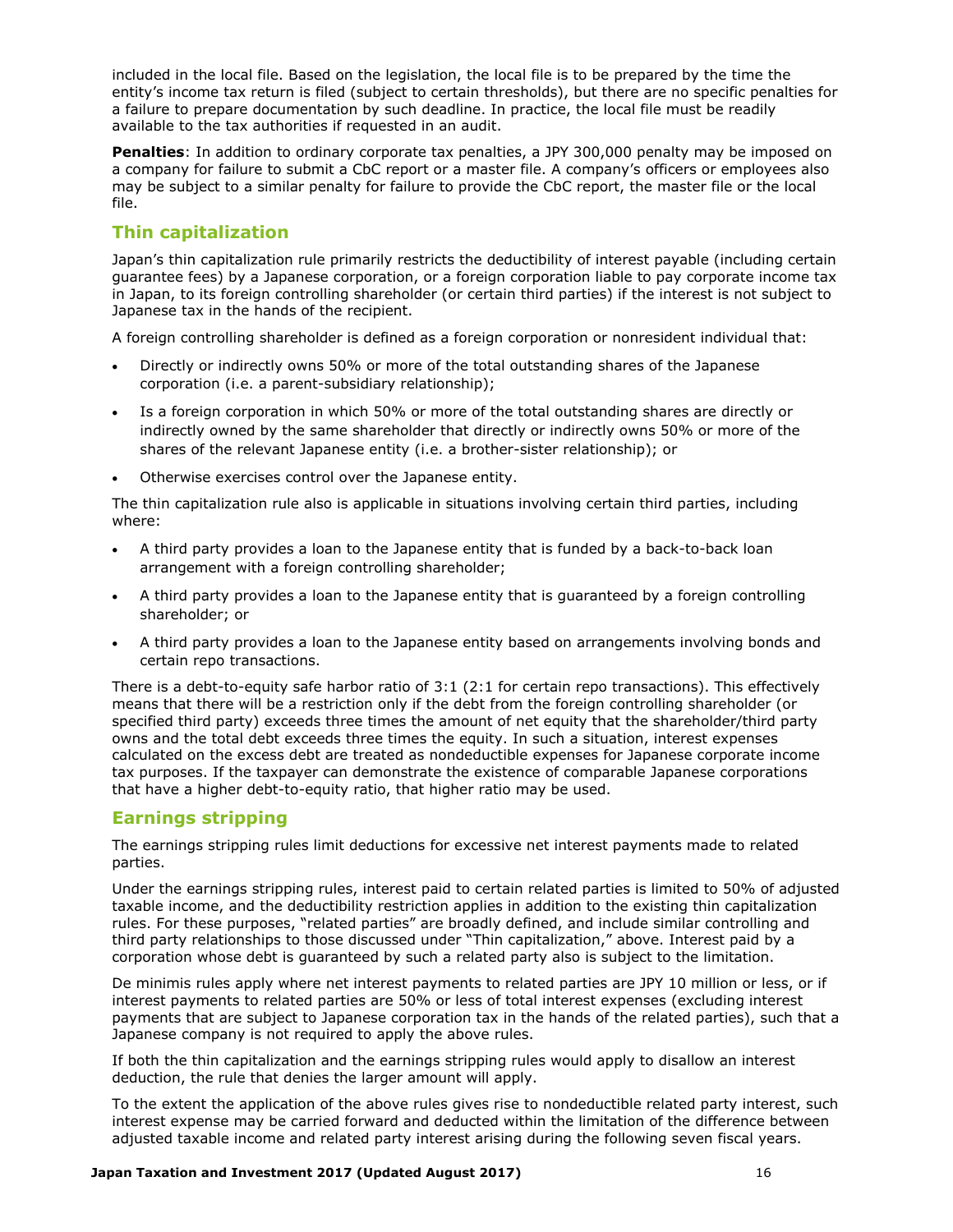### **Controlled foreign companies**

The CFC rules limit the deferral of taxation of income earned by a CFC. If the CFC has profits in any fiscal year, each Japanese resident individual or Japanese corporation that (together with its associated persons) owns directly or indirectly 10% or more of the outstanding shares (or voting shares or dividend rights, if any) of the CFC (a "Japanese 10% shareholder") is required to report its pro rata share of the taxable profits of the CFC.

A non-Japanese corporation is a CFC if both of the following tests are met:

- The non-Japanese corporation is more than 50% controlled, directly or indirectly, by Japanese shareholders (i.e. Japanese resident individuals and/or Japanese corporations). A CFC is considered "controlled" by Japanese shareholders if Japanese shareholders own (directly or indirectly) more than 50% of the outstanding shares, the voting shares or the dividend rights; and
- There are no income taxes in the country in which the CFC is located or the effective tax rate of the CFC is less than 20%. The effective tax rate is calculated by making some adjustments to the local tax rate, and is computed for each fiscal year.

Dividends paid by a CFC are not included in the taxable income of a recipient Japanese 10% shareholder to the extent that shareholder already has been subject to tax on such dividends under the CFC rules.

If the CFC meets all of the following requirements, only certain passive income (e.g. dividends, interest, royalties and capital gains) is subject to CFC taxation:

- *Active business test:* The main business of the corporation is not the holding of shares or debt securities; the licensing of intellectual property rights, know-how or copyrights; or the leasing of vessels or aircraft (except for a qualifying regional headquarters corporation);
- *Substance test:* The corporation has a fixed place of business in the foreign country in which its head office is located;
- *Local management and control test:* The corporation manages, controls and operates its business in the country where the head office is located; and
- *Unrelated party transaction test or local business test:* Under the unrelated party transaction test, the main business of the company is that of wholesale, banking, a trust company, securities, insurance, shipping or air freight, and more than 50% of its business is conducted with unrelated parties. If the main business is not of a type listed for the unrelated party transaction test, then, under the local business test, the corporation must conduct its business mainly in the country where the headquarters are located.

In line with the revision of the "foreign dividend exemption system" mentioned below, a CFC that receives dividends from a 25% or more shareholding that were deductible in the source country no longer may exclude such dividends from its income when calculating the amount to be included in a Japanese shareholder's taxable income under the CFC rules. This revision is applicable starting in the first tax year in which the CFC's income may be included in a Japanese shareholder's taxable income for tax years beginning on or after 1 April 2016.

The 2017 tax reform enacted by Japan's National Diet on 27 March 2017 makes fundamental changes to the CFC rules, in light of the OECD's final report on action 3 of the BEPS project and to address aspects of the existing rules that potentially lead to the under- or over-inclusion of income. The new rules will become effective for accounting years of a foreign related company that begin on or after 1 April 2018.

#### **Disallowance of foreign dividend exemption**

With respect to hybrid mismatch arrangements, the foreign dividend exemption (see under 3.3, above) no longer will be applicable to foreign dividends that are deductible in the source country. These revisions will be applicable to dividends received by Japanese companies from their foreign subsidiaries for tax years beginning on or after 1 April 2016. However, if dividends are received from shares held before 1 April 2016, the revision will not apply to such dividends during tax years beginning from 1 April 2016 to 31 March 2018.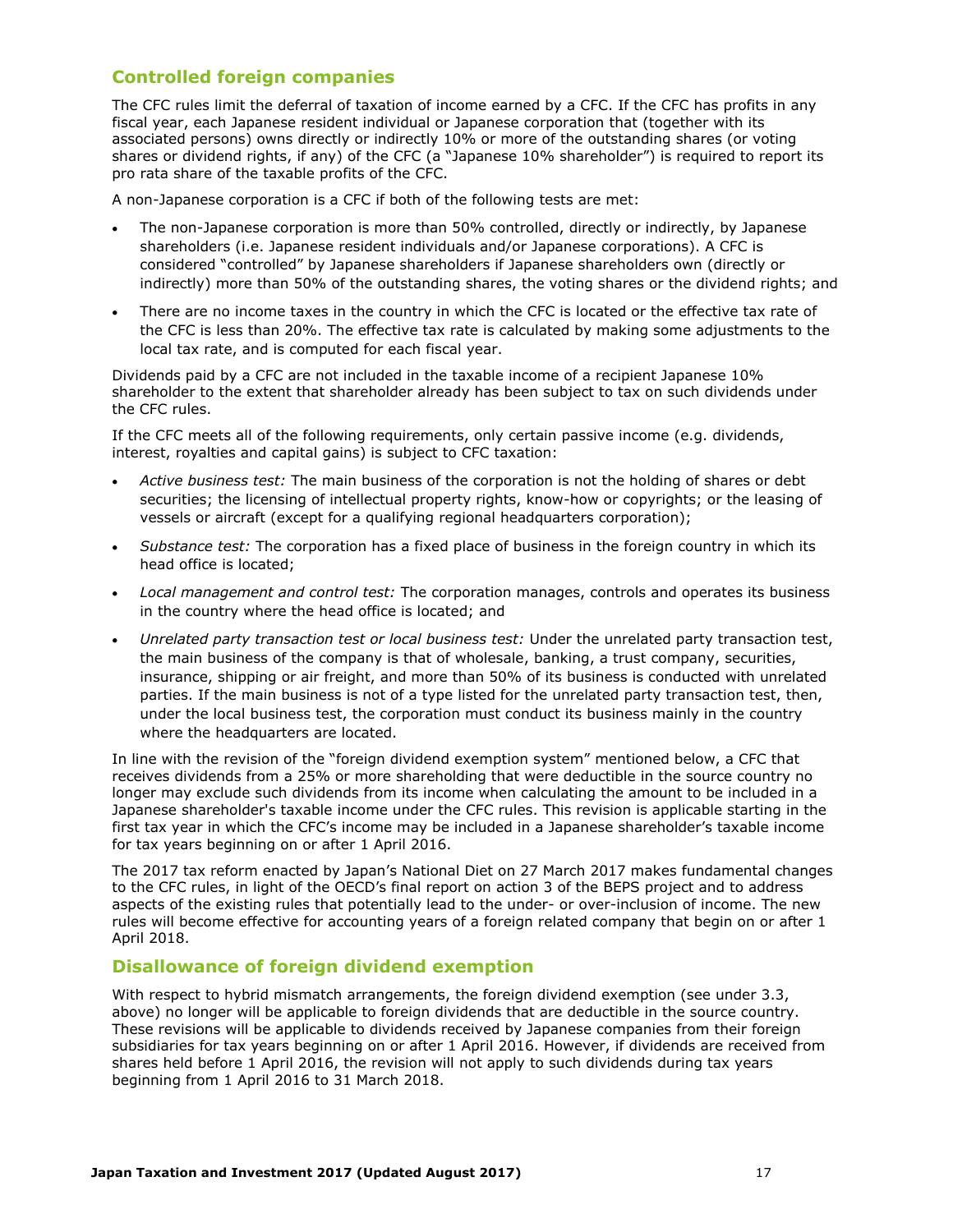### **General anti-avoidance rule**

Japan does not have a GAAR; instead, it has several specific anti-avoidance rules that target potential or perceived manipulation of the tax legislation in the following situations:

- *M&A transactions:* Anti-avoidance rules apply to certain transactions that result in utilization of expiring tax losses and creation of new tax-deductible goodwill.
- *Tax consolidation:* Anti-avoidance rules apply to certain situations in which capital losses are created due to group company transactions and those losses are offset against taxable income of subsidiaries in the tax consolidation.
- *Companies treated as "family corporations":* A family corporation is a company where 50% or more of the shares are held, directly or indirectly, by three or fewer individual shareholders. All affiliated companies and individuals are considered to be one shareholder for these purposes. Such family corporations are subject to the "denial of transactions" rule. Under this anti-avoidance rule, transactions, especially those with the family corporation's shareholders or related entities, may be disregarded for tax purposes if they have the result of unreasonably reducing the family corporation's tax liability.

#### **BEPS**

The Japanese government generally supports the OECD BEPS initiative. The following table summarizes the steps Japan has taken to implement the BEPS recommendations:

| <b>Action</b>                                                                                                                                                                   | <b>Notes on local country</b><br>implementation                                                                                                                                                                                                                                                                                     | <b>Expected timing of</b><br>implementation |  |  |
|---------------------------------------------------------------------------------------------------------------------------------------------------------------------------------|-------------------------------------------------------------------------------------------------------------------------------------------------------------------------------------------------------------------------------------------------------------------------------------------------------------------------------------|---------------------------------------------|--|--|
| VAT on business to customers<br>digital services (Action 1)                                                                                                                     | This issue was addressed in the<br>2015 tax reform and certain<br>inbound digital services are now<br>subject to Japanese consumption<br>tax.                                                                                                                                                                                       |                                             |  |  |
| Hybrids (Action 2)                                                                                                                                                              | This issue was addressed in the<br>2015 tax reform, with the result<br>that deductible dividends will not be<br>considered exempt for Japanese tax<br>purposes.                                                                                                                                                                     | 1 April 2016                                |  |  |
| CFCs (Action 3)                                                                                                                                                                 | This issue is addressed in the 2017<br>tax reform and certain non-active<br>companies (e.g. cash box) will be<br>subject to stricter rules.                                                                                                                                                                                         | 1 April 2018                                |  |  |
| Interest deductions (Action 4)                                                                                                                                                  | Existing earnings stripping rules<br>restrict the deduction of interest<br>where it exceeds 50% of adjusted<br>taxable income. The 50% limitation<br>may be further reduced in the future<br>as a result of the action 4<br>recommendations.                                                                                        | Not yet known                               |  |  |
| Harmful tax practices<br>Japan does not have any regimes<br>(Action 5)<br>that would be considered harmful<br>tax practices (such as a patent box<br>or harmful ruling system). |                                                                                                                                                                                                                                                                                                                                     | N/A                                         |  |  |
| Prevent treaty abuse<br>(Action 6)                                                                                                                                              | The government has been updating<br>Japan's tax treaties with various<br>treaty partners to include limitation<br>on benefits and information<br>exchange clauses. Japan's<br>provisional list of reservations and<br>notifications at the time of signing<br>the multilateral instrument on 7<br>June 2017 indicates the intent to | Ongoing                                     |  |  |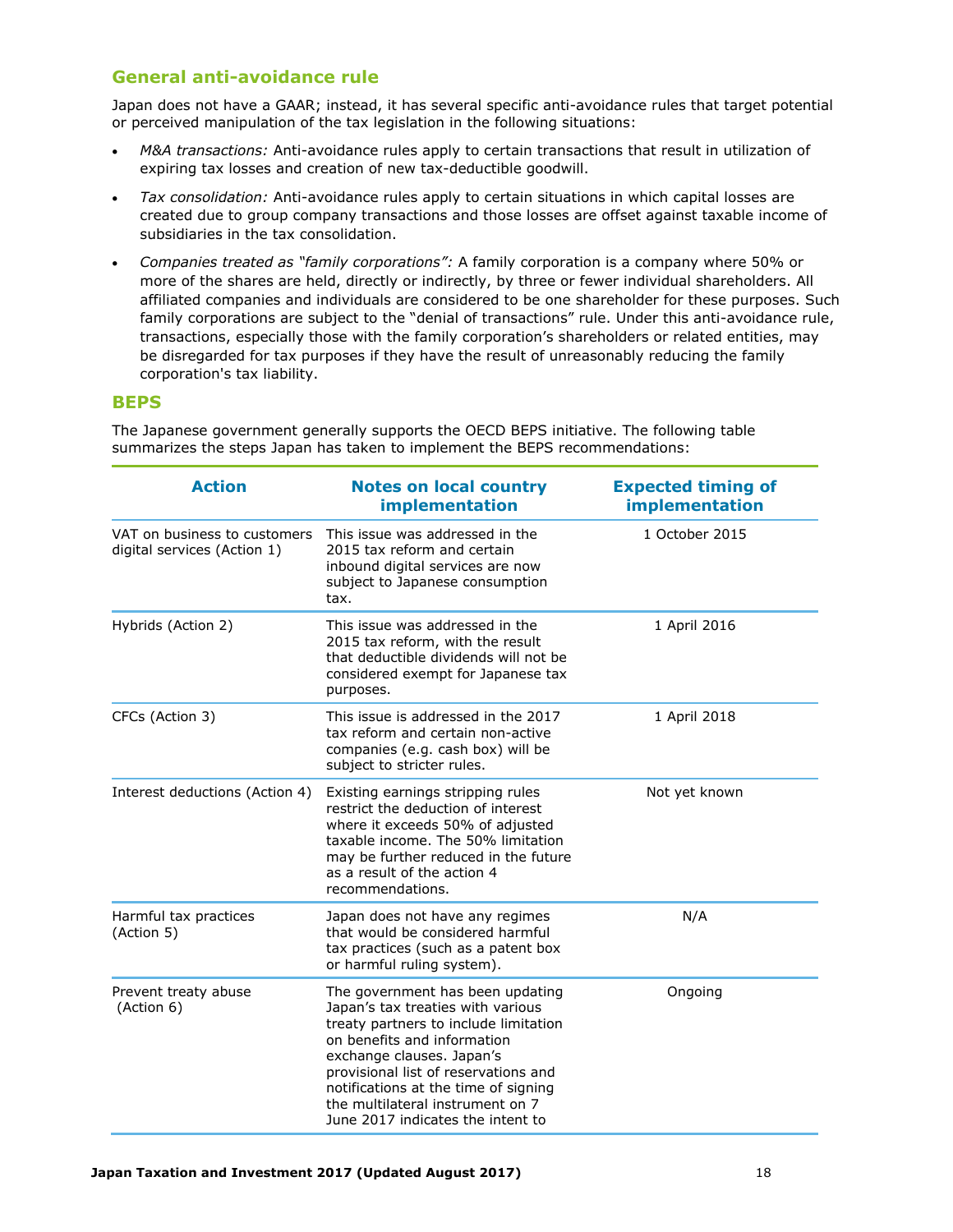| include a principal purpose test<br>within its covered tax agreements.                                                                                                                                                                                                                        |                                                                                                   |
|-----------------------------------------------------------------------------------------------------------------------------------------------------------------------------------------------------------------------------------------------------------------------------------------------|---------------------------------------------------------------------------------------------------|
| Japan has committed to actively<br>participate in the G20/OECD follow-<br>up discussion expected to take place<br>with respect to profit attribution to a<br>permanent establishment.                                                                                                         | Not yet known                                                                                     |
| Japan is looking to the further<br>discussions at the G20/OECD that<br>are expected to take place.                                                                                                                                                                                            | Not yet known                                                                                     |
| The government is discussing<br>whether a mandatory disclosure rule<br>and a GAAR need to be introduced.<br>There is an existing disclosure rule<br>in the Certified Public Tax<br>Accountant Law, but because the<br>disclosure is voluntary rather than<br>mandatory, it is not often used. | Not yet known                                                                                     |
| 2016 tax reform and Japanese<br>companies are required to prepare<br>and maintain transfer pricing<br>documentation. A de minimis<br>exception will apply to certain<br>nonmaterial intercompany<br>transactions.                                                                             | 1 April 2017/1 April 2016                                                                         |
| Japan is one of the countries<br>committed to binding arbitration.                                                                                                                                                                                                                            | Ongoing                                                                                           |
| Japan is one of the 68 countries that<br>signed the multilateral instrument<br>on 7 June 2017.                                                                                                                                                                                                | Not yet known                                                                                     |
|                                                                                                                                                                                                                                                                                               | Transfer pricing (Actions 8-10)<br>Transfer pricing documentation This issue was addressed in the |

## <span id="page-19-0"></span>**3.7 Administration**

#### **Tax year**

A Japanese corporation selects its fiscal year when it begins operations in Japan—the tax year may be the calendar year or another period not exceeding 12 months. A branch generally must adopt the same tax year used by its head office.

#### **Filing and payment**

Corporations in Japan must file a tax return for corporate income tax, inhabitants tax and enterprise tax. A corporation must file a tax return and pay tax within two months of the close of its fiscal year. An extension to the filing deadline is available upon request (generally one month for a Japanese corporation). No extension is available for the payment of tax. In addition, an installment payment is required during the year, in an amount equal to 50% of the tax liability for the previous year. Alternatively, in certain cases, a corporation may elect to pay an amount equal to 50% of the expected current year tax liability. The rules governing the filing of returns generally are the same for both foreign and domestic corporations.

A corporation may file either a "blue" or a "white" return. The blue return filing carries a wide range of benefits, including tax loss carryforwards and accelerated depreciation privileges. To use a blue return, a firm must apply before the beginning of the applicable tax year, it must meet certain standards in relation to its accounting system and recordkeeping and it must have the approval of the tax authorities.

#### **Consolidated returns**

A Japanese domestic parent corporation and its 100%-owned domestic subsidiaries may elect to file a consolidated tax return for national tax purposes. Once such a group has been approved to enter into the consolidated tax regime, in principle, the group cannot voluntarily revoke this status.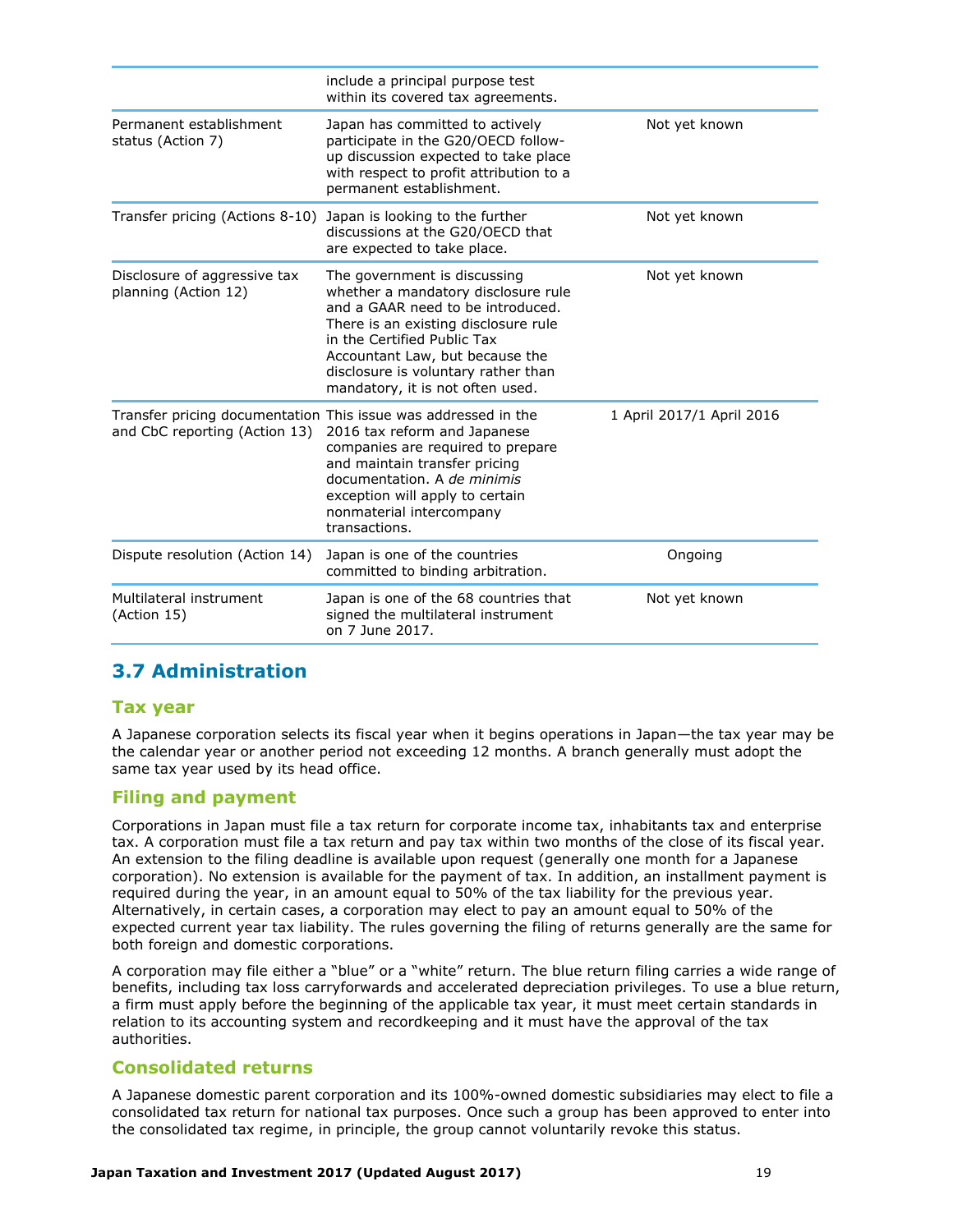Consolidated taxable income is calculated for the consolidated group as a single tax unit, based on the aggregated separate taxable income of each subsidiary in the group and applying necessary adjustments. Consolidated tax liability is calculated based on consolidated taxable income multiplied by the applicable tax rate, adjusted through various tax credits. The group's consolidated tax liability is allocated to the individual corporations in the group based on the taxable income or loss of each corporation.

In principle, when forming/joining the consolidated group, existing subsidiaries are subject to a markto-market rule and forfeiture of their existing NOLs. There are some exceptions whereby mark-tomarket would not apply and a separate return limitation year rule (under which a subsidiary's NOLs incurred before joining the group can be carried forward and offset only against its own taxable income) would be available for subsidiaries held for more than five years and subsidiaries that meet certain requirements.

#### **Statute of limitations**

The tax authorities can issue an additional assessment to a tax return within five years from the date the corporate tax return was due. The period is extended to six years for transfer pricing adjustments, seven years in the case of fraud or tax evasion and nine years for companies with NOLs (10 years for tax losses incurred in fiscal periods beginning on or after 1 April 2018).

#### **Tax authorities**

Administration of the national tax laws is the responsibility of the NTA. While not officially part of the MOF, the NTA administers national tax collection under its supervision. There are 12 regional tax bureaus that report to the NTA, and over 500 local tax offices that are under the direct control of their respective regional tax bureau.

The NTA frequently issues circulars to clarify existing tax laws and ordinances.

#### **Rulings**

Japan has a limited advance ruling system. Rulings generally are available to the public, and the availability of a ruling is subject to certain restrictions (e.g. no hypothetical cases). APAs also are available.

#### <span id="page-20-0"></span>**3.8 Other taxes on business**

#### **Surtax**

A 2.1% surtax applies on the withholding tax for certain income, as discussed under section 4, below.

#### **Fixed asset tax**

In general, fixed asset tax is levied on land, buildings, ships, aircraft or any other kind of depreciable asset (not including intangible assets, goodwill, etc.) that is in use as of 1 January each year. However, the tax is not levied if the fixed asset amounts do not exceed certain thresholds for the municipality. The standard fixed asset tax rate is 1.4% of the adjusted official appraisal value of the asset; the exact tax rate may vary slightly from municipality to municipality. This tax is deductible for corporation tax purposes.

For certain areas, city planning tax also applies, at a maximum rate of 0.3%.

#### **Business premises tax**

Business premises tax is levied by Japan's large cities. However, where the premises' floor space is 1,000 square meters or less and the number of employees is 100 or less, the establishment is exempt from this tax. The tax is based on JPY 600 per square meter of premises used in the business, and 0.25% of the gross payroll. A return must be filed within two months after the end of a company's fiscal year end, and tax paid accordingly.

#### **Business and license taxes**

Registration and license tax is levied on registrations in official books or documents in connection with the acquisition, creation, transfer, alteration or lapse of rights; for the practice of certain professions; and for obtaining a business license. Taxable registrations and licenses include registration of real estate and ships; registration of commercial companies; registration of patent rights, design rights, utility model rights and trademarks; registration for practice by qualified lawyers, doctors, accountants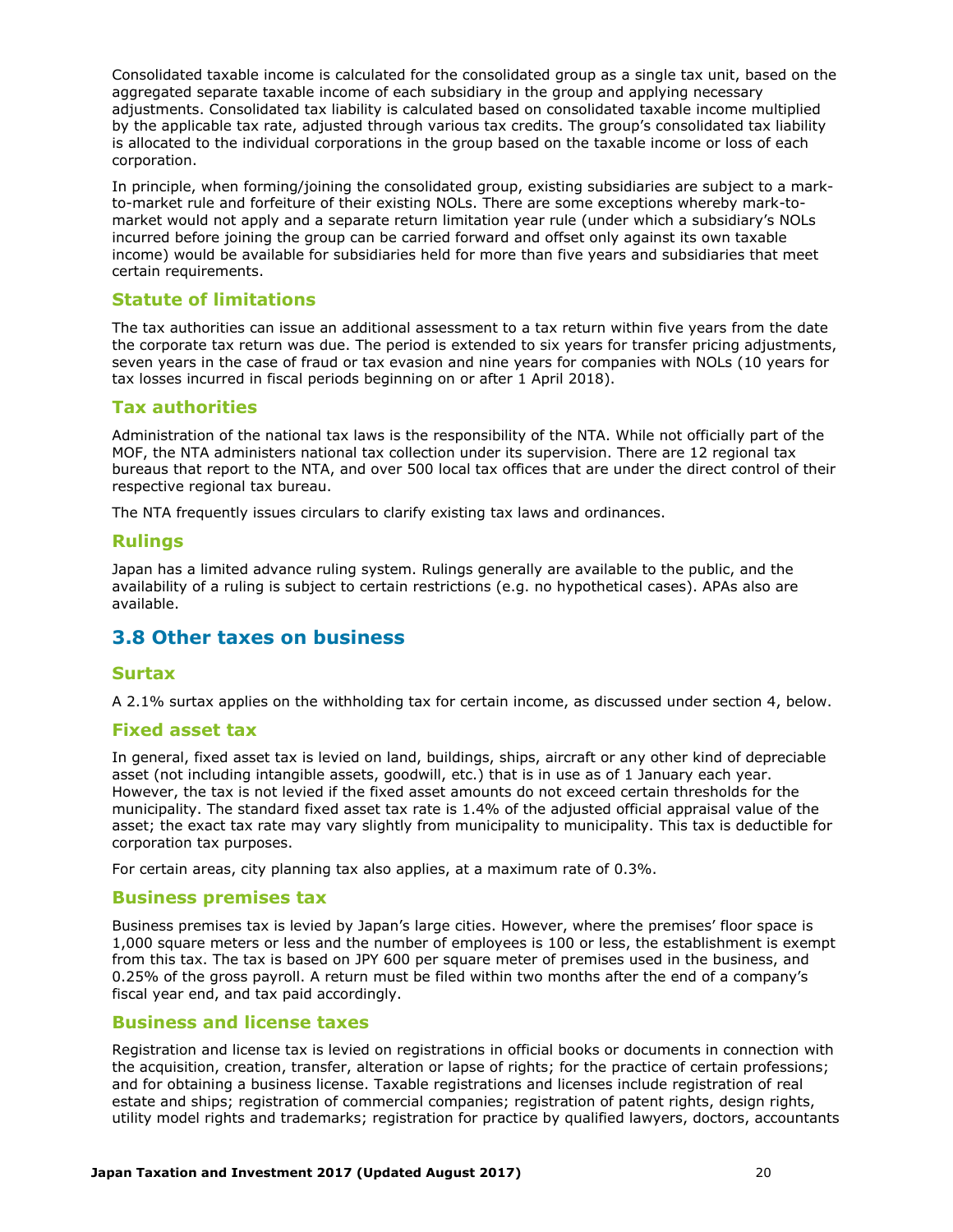and appraisers; a license to operate in the banking business; and a liquor business license. Registration and license tax rates vary according to the value of the property, etc.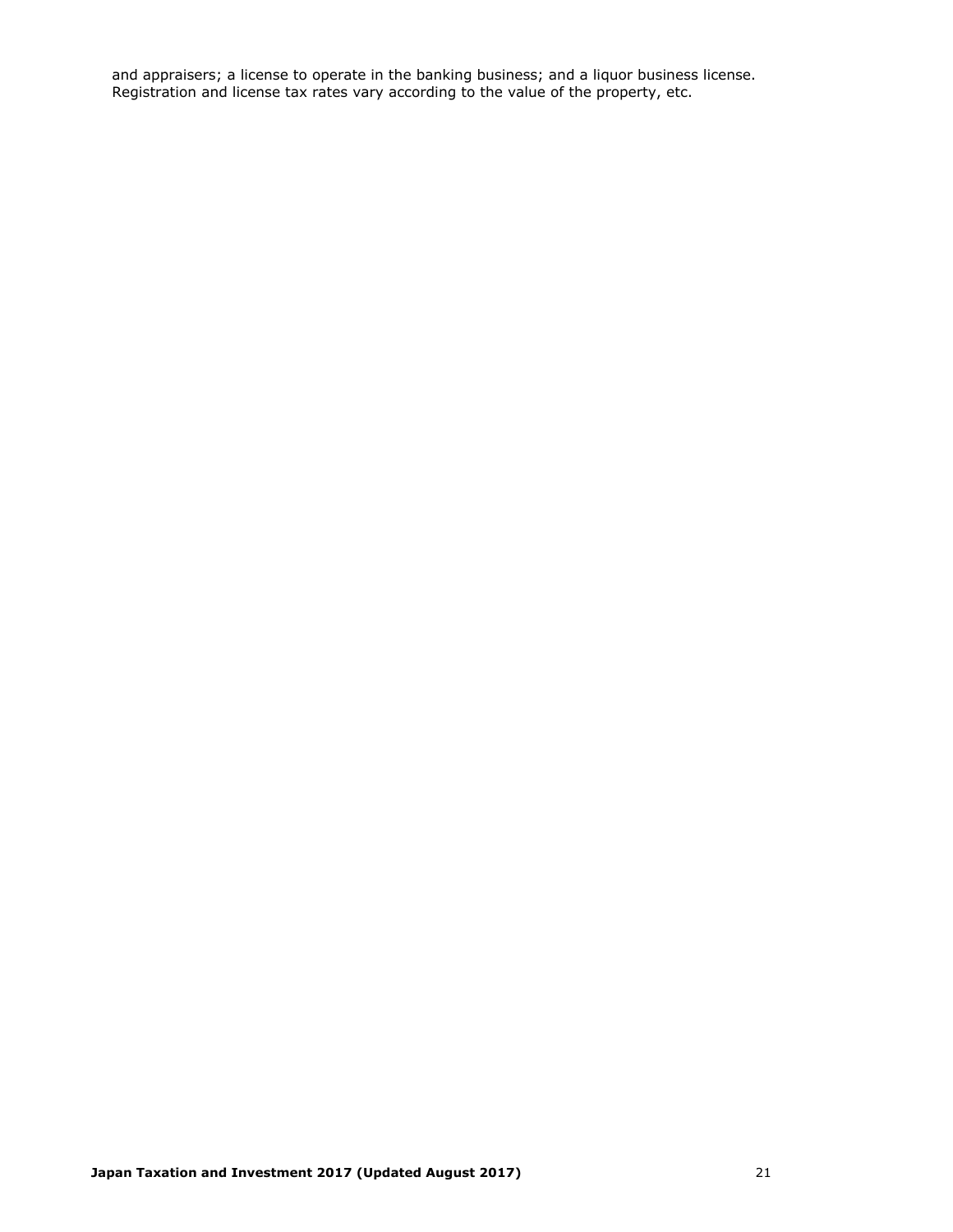# <span id="page-22-0"></span>**4.0 Withholding taxes**

## <span id="page-22-1"></span>**4.1 Dividends**

A 20% withholding tax normally is levied on dividends paid to a nonresident, unless the rate is reduced under a tax treaty. A 2.1% surtax increases the rate to 20.42%. The withholding tax on dividends received from listed companies, including the surtax, is 15.315% for a nonresident and 20.315% for a resident (including the 5% local tax that is applicable only for Japanese residents).

## <span id="page-22-2"></span>**4.2 Interest**

Interest on loans paid to a nonresident corporation generally is subject to a 20% withholding tax, while the rate on deposits and bonds is 15% (usually reduced to 10% in Japan's tax treaties). Due to the 2.1% surtax, the rates are 20.42% and 15.315%, respectively.

## <span id="page-22-3"></span>**4.3 Royalties**

Royalties paid to a nonresident for patents, trademarks, know-how or copyrights and service fees are subject to a 20% withholding tax, unless reduced under a tax treaty. Due to the 2.1% surtax, the effective rate is 20.42%.

## <span id="page-22-4"></span>**4.4 Branch remittance tax**

Japan does not impose a branch remittance tax.

## <span id="page-22-5"></span>**4.5 Wage tax/social security contributions**

The employer must withhold the employee's contribution and make its own contributions to social security, which has several components and income caps. The employer portion (assuming general business rates for labor insurance apply) may be up to 16.283%, and the employee's portion up to 15.451%.

## <span id="page-22-6"></span>**4.6 Other**

A 20.42% withholding tax is imposed on partnership income attributable to nonresident partners of a partnership that conducts business in Japan. Nonresident partners that have a permanent establishment through means other than the partnership interest may be exempt from the withholding tax because they are required to file Japanese income tax returns.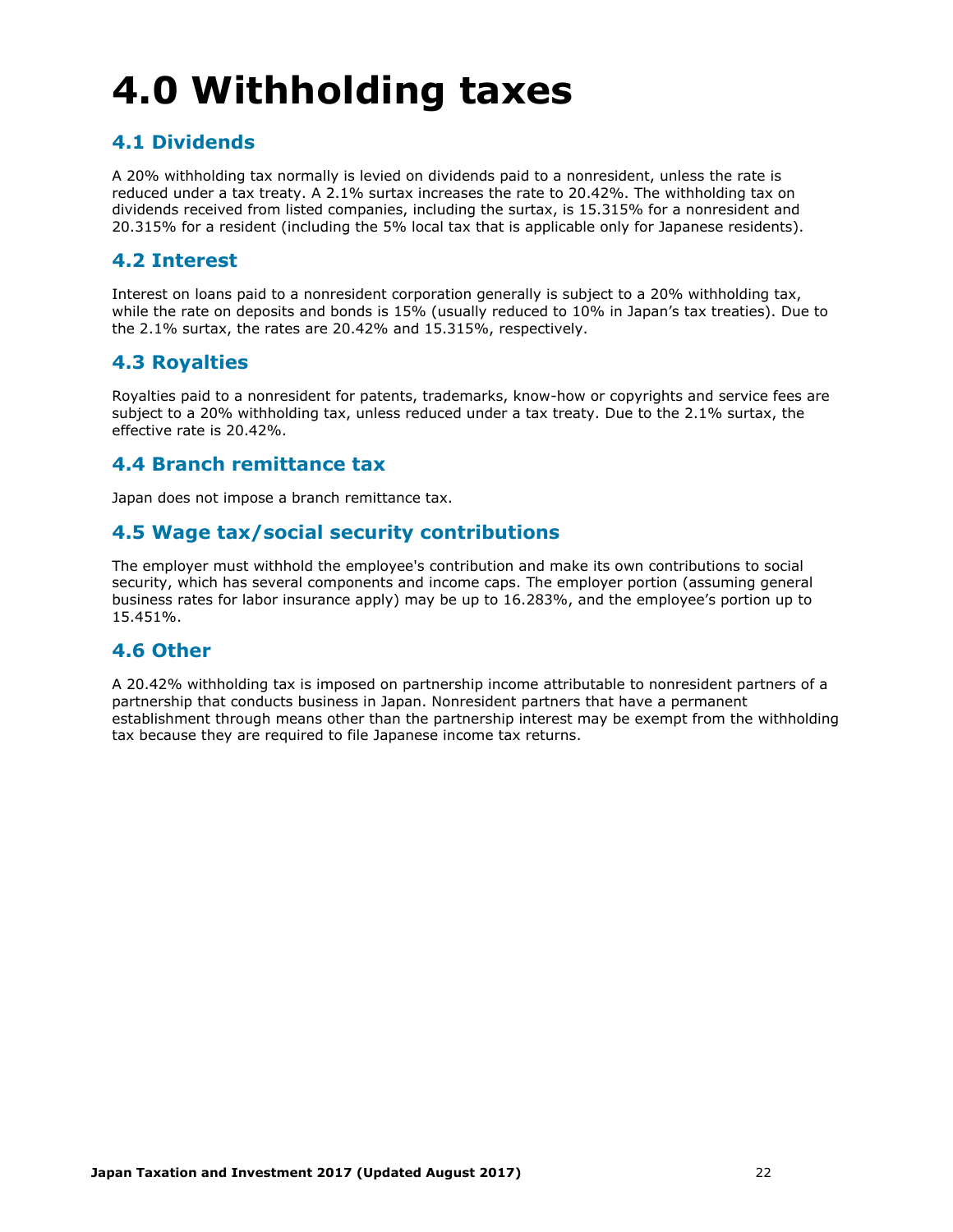## <span id="page-23-0"></span>**5.0 Indirect taxes**

## <span id="page-23-1"></span>**5.1 Consumption tax**

Japan's national and local indirect tax, known as the Japanese consumption tax (JCT), applies to (i) the transfer/lease of goods and the provision of services rendered in Japan by enterprises for business purposes, and (ii) foreign goods removed from bonded areas. It is a broad-based value added tax that is imposed on each stage of the manufacturing, wholesale, retail and service process, with the tax ultimately passed on to end consumers of the goods or services.

The tax rate is 8% (with 6.3% treated as a national consumption tax and 1.7% as a local consumption tax).

Retailers and service providers must display price tags that include the 8% JCT.

The JCT rate is scheduled to increase to 10% as from 1 October 2019 and, at the same time, a reduced JCT rate of 8% for certain goods (i.e. store-bought food items and nonalcoholic drinks, newspaper subscriptions, etc.) is scheduled to be implemented. New invoicing requirements also will be introduced to deal with multiple JCT rates.

The following are examples of domestic transactions that are subject to JCT: (1) the transfer of tangible assets and intangible property rights; (2) services such as transport, contracting and processing; (3) services provided by professionals such as certified public accountants or attorneys; and (4) leasing by businesses (not limited to leasing companies).

The following general criteria basically are used to determine whether a transaction is domestic, and thus subject to JCT: for the transfer or lease of an asset, the physical location of the asset that is the subject of the transaction; and for the performance of services, the performance location. For services provided via the internet (e.g. sale of e-books, etc.), the place of supply is where the head office or domicile of the recipient is located.

Intangible assets purchased abroad are taxable only when the transaction is considered a "domestic" transaction. For example, a royalty payment made for the use of patents or trademarks that are registered only in Japan is subject to JCT, even if the payment is made to a company outside Japan.

Digital services and content provided by foreign enterprises to customers in Japan are subject to JCT. The place of supply of such services will be deemed to be the place where the recipient is located, i.e. in Japan. For business-to-business (B2B) supplies, the tax is collected under a reverse-charge mechanism, under which the Japanese business customer must account for the JCT on the purchase of digital services from the foreign provider. Where a foreign supplier makes business-to-consumer (B2C) supplies, it is required to account for JCT. Foreign suppliers making B2C supplies may register for JCT purposes if they are a JCT taxpayer, have an office or representative in Japan and have no outstanding JCT liability. Business customers will be able to deduct input JCT only on digital services purchased from registered foreign suppliers. Special invoicing requirements apply to B2C supplies by registered foreign suppliers.

The following transactions are exempt from JCT: transfer or leasing of land; transfer of securities; transfer of monetary claims; interest on loans, guarantee fees and insurance premiums; medical care covered by insurance; and leasing of residential buildings, etc. As from 1 July 2017, the supply of virtual currency also is exempt from JCT. Export transactions are zero rated, provided evidence of export is retained. The following defines export transactions: export of tangible goods out of Japan; transfer/lease of foreign goods; transfer or lease of intangible assets to a nonresident of Japan; performance of services for a nonresident of Japan (except when services are consumed within Japan (e.g. accommodations, transportation, etc.); international transport of passengers or freight, and international telecommunications services, etc.

#### **JCT taxpayers**

There is no registration system for JCT purposes, and an enterprise needs to self-assess its JCT status (whether it is a JCT taxpayer or JCT-exempt enterprise) based on several tests. Basically, an enterprise will be regarded as a JCT taxpayer for the current fiscal year if the amount of its JCT taxable sales during the "base period" (generally the fiscal year two fiscal years prior to the current fiscal year) exceeds JPY 10 million. A JCT taxpayer must file a JCT return and pay the balance of output JCT and input JCT to the tax office. On the other hand, a JCT-exempt enterprise is allowed to keep collected output JCT as its revenue, but cannot treat input JCT incurred on JCT taxable purchases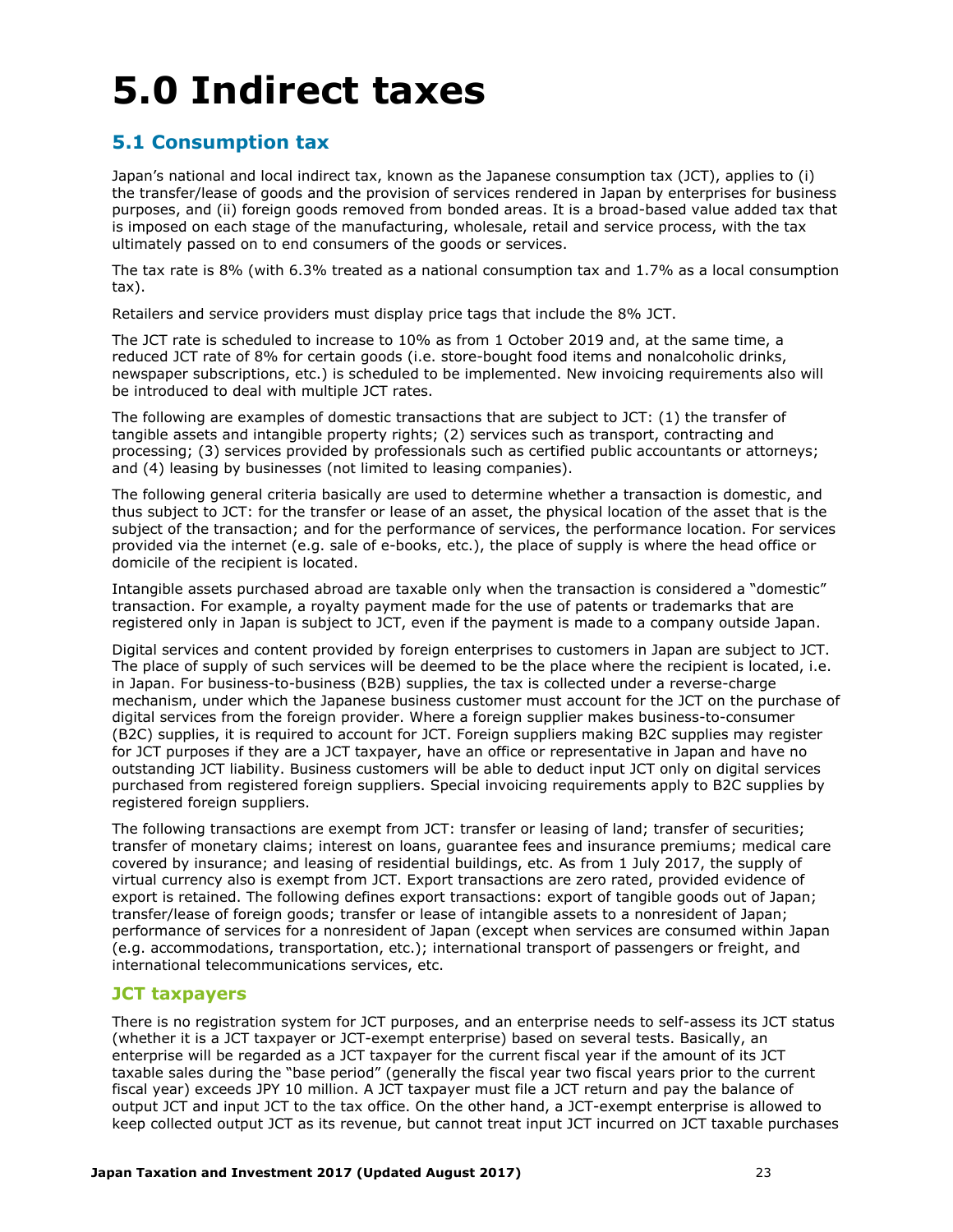as creditable or refundable. A JCT-exempt enterprise may elect to become a voluntary JCT taxpayer by filing a notification with the jurisdictional tax office.

JCT taxpayers are allowed to treat input JCT as creditable against output JCT. Whether input JCT is fully creditable depends on the volume of taxable sales and the taxable sales ratio during the relevant taxable period. The taxable sales ratio is calculated by the following formula: (8% taxable sales + zero-rated sales) /  $(8\%$  taxable sales + zero-rated sales + exempt sales).

- For JCT taxpayers with taxable sales of JPY 500 million or less and a taxable sales ratio of 95% or more, input JCT is fully creditable.
- Other enterprises must elect either the proportional method or the itemized method to calculate the amount of creditable input JCT.
	- Under the proportional method, the amount of creditable input JCT is calculated by multiplying the total input JCT by the taxable sales ratio.
	- Under the itemized method, input JCT is categorized into (a) input JCT attributable to taxable sales or foreign transactions; (b) input JCT attributable to exempt sales; and (c) input JCT attributable in common to taxable sales and exempt sales, and the amount of creditable input JCT is calculated as:  $(a) + (c)$  x taxable sales ratio.

To take an input JCT credit, JCT taxpayers must maintain the relevant books and invoices for seven years.

JCT taxpayers whose taxable sales during the base period are JPY 50 million or less may adopt the simplified method for calculating JCT, under which the amount of creditable input JCT is calculated as a certain percentage of the amount of output JCT for the relevant taxable period. The applicable percentage varies depending on the industries in which the JCT taxpayer is active.

#### **Return filing**

A JCT return is due two months after the end of the taxable period. A taxable period basically coincides with the taxpayer's fiscal year, but shortening taxable periods to one month or three months also is allowed. Based on the amount of JCT liability for the previous taxable period, JCT taxpayers may be required to make half-yearly, quarterly or monthly interim JCT payments.

## <span id="page-24-0"></span>**5.2 Capital tax**

Capital duty is included in the local inhabitants tax (per capita levy) and the factor-based local enterprise tax as a levy on capital.

#### <span id="page-24-1"></span>**5.3 Real estate tax**

Real estate acquisitions tax applies to the transfer of real property at a rate of 3% of the assessed value for land and residential buildings and 4% for nonresidential buildings (temporarily, 1.5%-2%) at the time the land or buildings are acquired. Real estate registration tax is imposed on the assessed value of real property at rates ranging from 0.4% to 2%, depending on the type of transfer.

## <span id="page-24-2"></span>**5.4 Transfer tax**

The transfer of certain assets is subject to stamp duties on contracts.

## <span id="page-24-3"></span>**5.5 Stamp duty**

Stamp duty of JPY 200 to JPY 600,000 is imposed on the execution of taxable documents, such as deeds of contract and certificates.

## <span id="page-24-4"></span>**5.6 Customs and excise duties**

Customs duties are imposed on imports into Japan, mainly at *ad valorem* rates, which cover about 90% of all tariff items. Nevertheless, specific tariffs apply to a range of imported products, including vegetable oils, foodstuffs, alcoholic beverages and petroleum products. Japan uses high tariffs to protect its high-cost but politically sensitive farming sector.

A simplified tariff system for low-value imported freight valued at less than JPY 100,000 (e.g. small packages for personal imports) simplifies the determination of tariff rates, eliminates the extra time

#### **Japan Taxation and Investment 2017 (Updated August 2017)** 24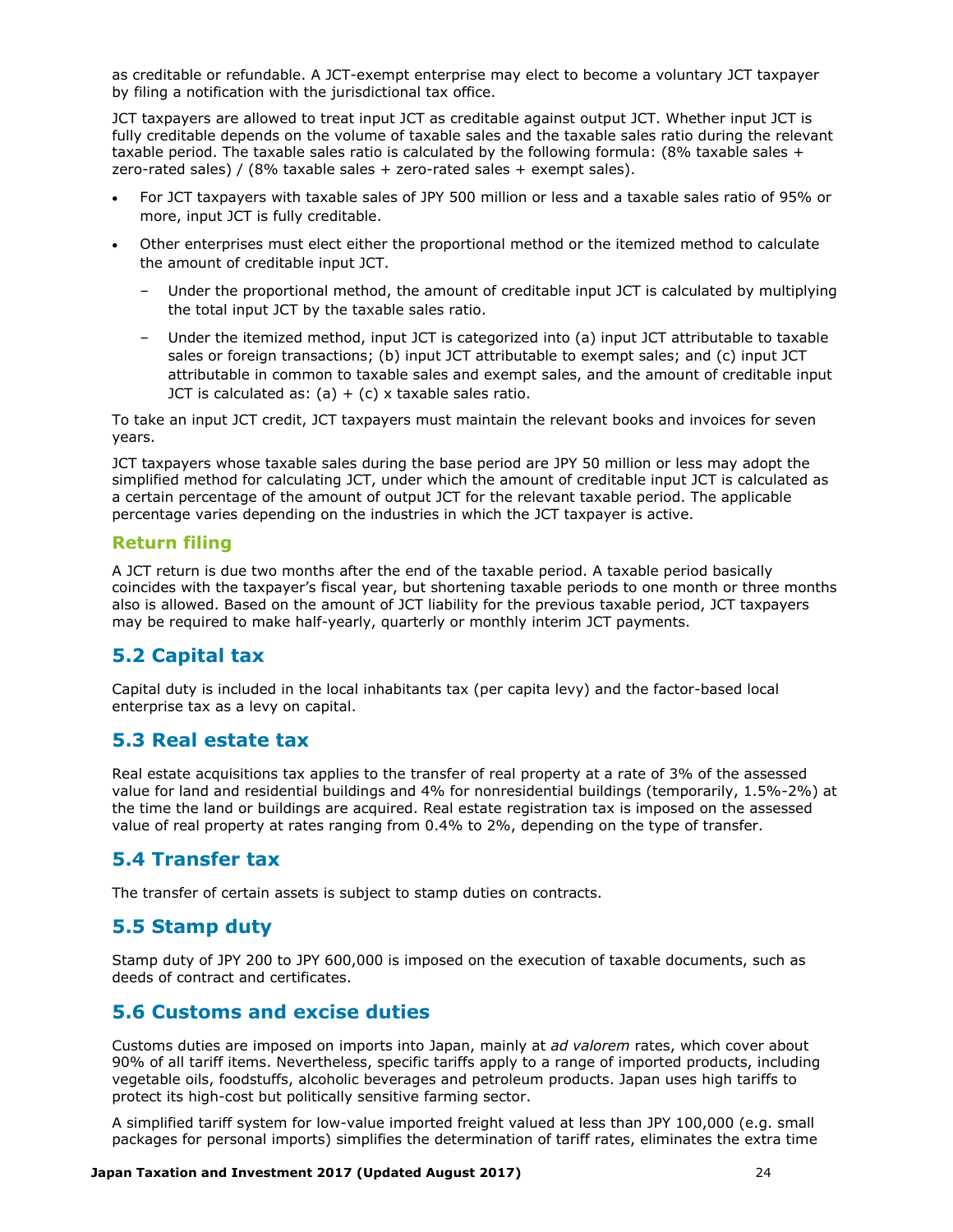necessary to determine the type of product and the precise value and minimizes customs brokers' handling charges. Importers may choose either the normal rate or the simple tariff, which may be higher or lower. An advance ruling may be obtained on tariff classification and duty rates from a local customs office.

Other than the customs duty and stamp duty, there are various national excise tax systems for liquor tax, tobacco tax, gasoline tax, petroleum gas tax, aviation fuel tax, petroleum and coal tax, automobile weight tax and promotion of power resources development tax, etc.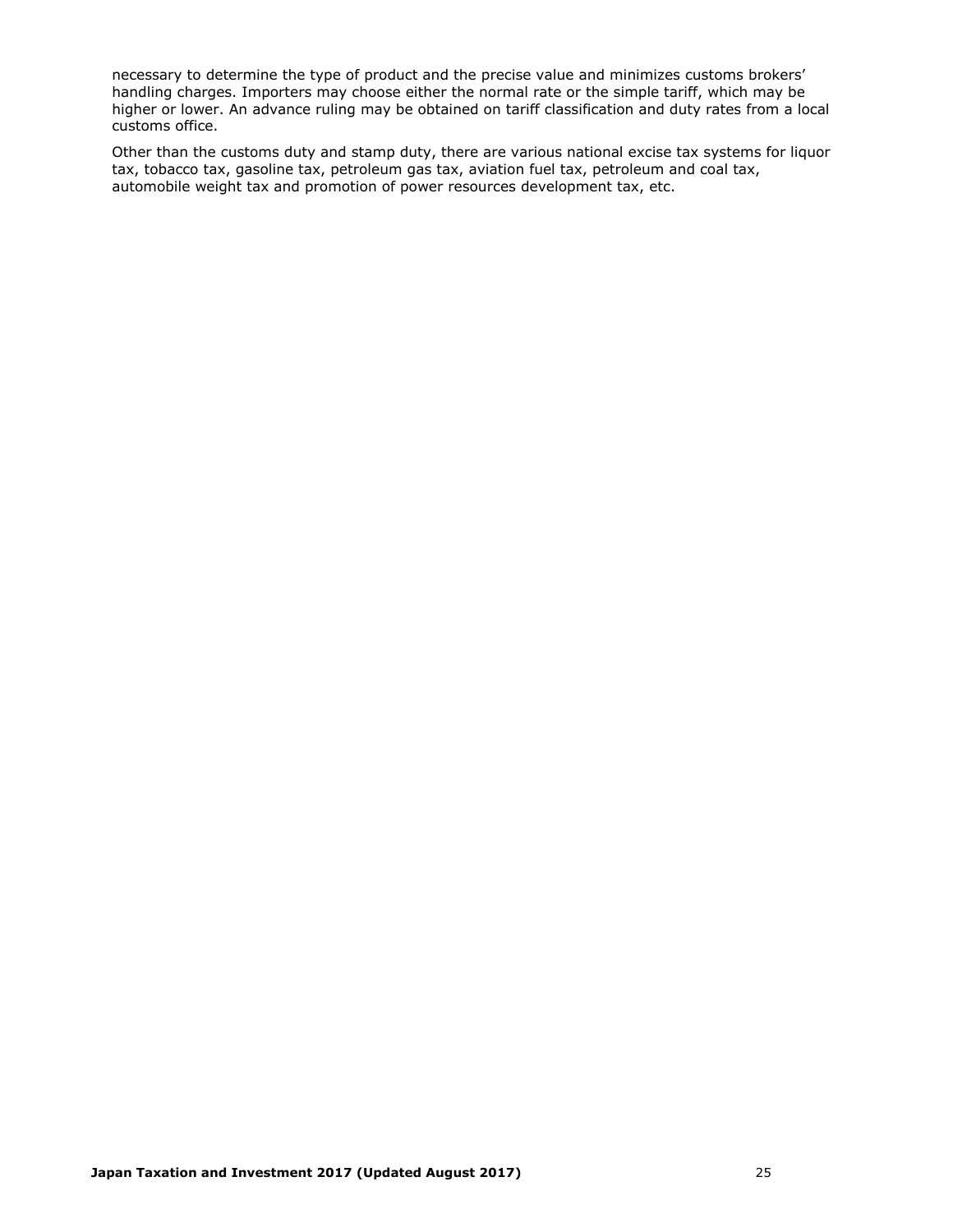## <span id="page-26-0"></span>**6.0 Taxes on individuals**

The main taxes affecting individuals in Japan are the national income tax, local inhabitants tax, social security tax and, potentially, the exit tax.

| <b>Japan Quick Tax Facts for Individuals</b> |                                                                                  |  |  |  |
|----------------------------------------------|----------------------------------------------------------------------------------|--|--|--|
| Income tax rates                             | Progressive to 45%                                                               |  |  |  |
| Local inhabitants tax rate                   | 10%                                                                              |  |  |  |
| Earthquake surtax                            | 2.1%                                                                             |  |  |  |
| Capital gains tax rates                      | 20%/39%                                                                          |  |  |  |
| <b>Basis</b>                                 | Worldwide income                                                                 |  |  |  |
| Double taxation relief                       | Yes                                                                              |  |  |  |
| Tax year                                     | Calendar year                                                                    |  |  |  |
| Return due date                              | 15 March following the tax year (if required)                                    |  |  |  |
| <b>Withholding tax</b>                       |                                                                                  |  |  |  |
| Dividends<br>٠<br>Interest<br>٠              | 20%, plus 2.1% surtax<br>20% (residents)/15% (nonresidents), plus 2.1%<br>surtax |  |  |  |
| Royalties<br>٠                               | 20%, plus 2.1% surtax                                                            |  |  |  |
| Social security                              | Up to 15.451%, assuming general business rates for<br>labor insurance apply      |  |  |  |
| Net wealth tax                               | No                                                                               |  |  |  |
| Inheritance tax                              | Progressive rates up to 55%                                                      |  |  |  |
| Fixed assets levy                            | 1.4%                                                                             |  |  |  |
| Real estate acquisitions tax                 | 3%-4% (temporarily, 1.5%-2%)                                                     |  |  |  |
| Real estate registration tax                 | $0.4\% - 2\%$                                                                    |  |  |  |
| Exit tax                                     | 15.315% (including earthquake surtax)                                            |  |  |  |
| Consumption tax                              | 8%                                                                               |  |  |  |

## <span id="page-26-1"></span>**6.1 Residence**

An individual that has a domicile in Japan may be a permanent resident or a nonpermanent resident. Permanent residents are subject to tax on their worldwide income. Until 31 December 2016, nonpermanent residents were taxed only on Japanese-source income, provided foreign-source income was not paid in or remitted to Japan. Under new domestic rules, as from 1 January 2017, nonpermanent residents are taxed on all income except foreign-source income that is not paid in or remitted to Japan. Capital gains arising from the sale of shares and securities after 1 April 2017 that were acquired by nonpermanent residents on or before 1 April 2017 are able to be excluded when determining taxable income for nonpermanent residents.

An individual who is domiciled or who has an abode in Japan for one year or more is considered a resident. A non-Japanese national who has spent five years or less in Japan in the preceding 10-year period is regarded as a nonpermanent resident. A resident other than a nonpermanent resident is regarded as a permanent resident. A nonpermanent resident must report Japanese-source income and foreign-source income paid in or remitted to Japan as taxable income.

An individual who does not qualify as a permanent or nonpermanent resident is a nonresident. A nonresident pays tax only on Japanese-source income. Salaries, wages, bonuses and other allowances are viewed as income from sources in Japan if services are performed in Japan.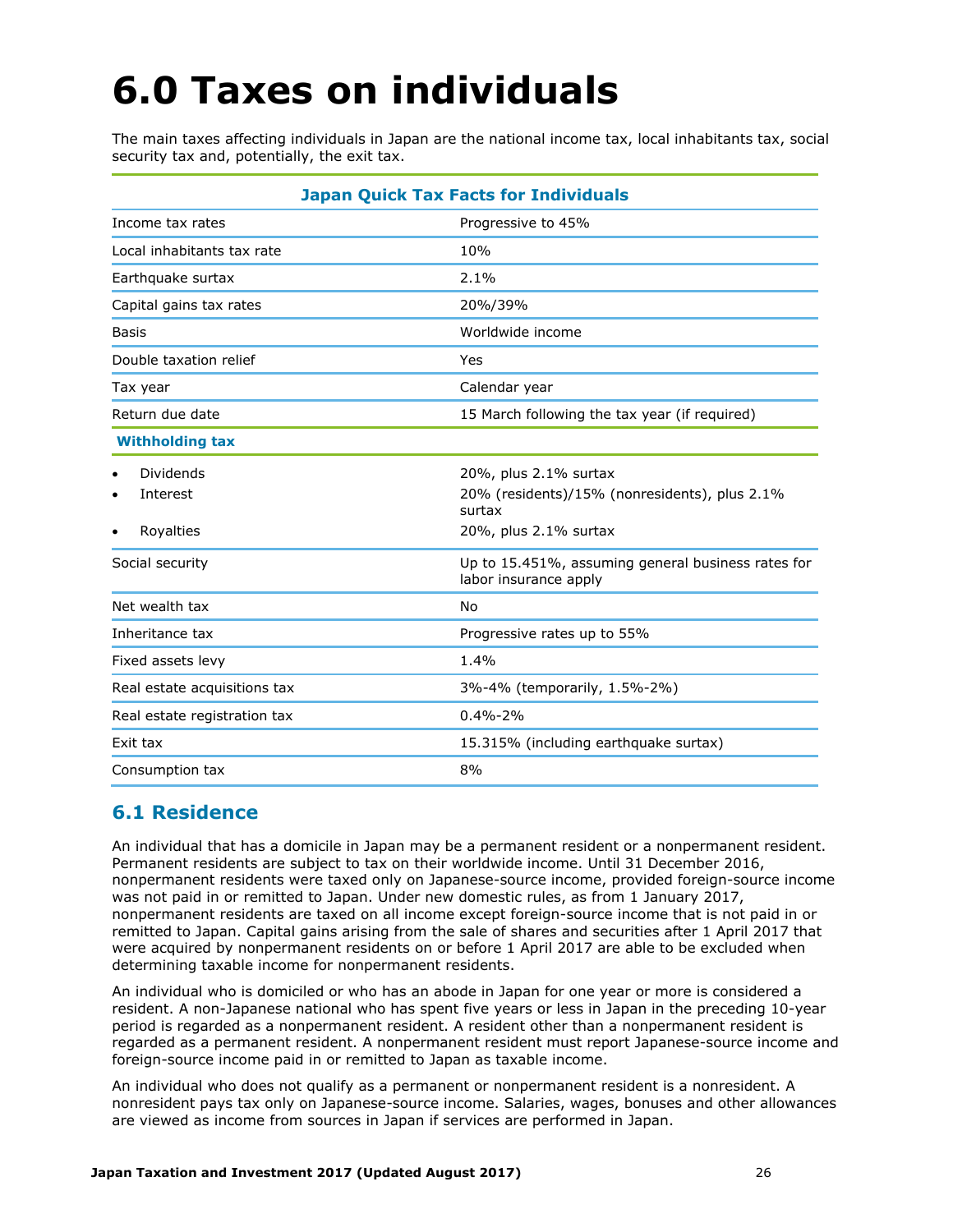Individuals entering Japan as employees are presumed to be residents on the day after entry, unless evidence shows that their stay in Japan is to be for less than one year. A nonresident who is a resident of another country may be exempt from Japanese tax under an applicable tax treaty.

An individual who is a registered resident of his/her ward office as of 1 January of the following year will be assessed for local inhabitants tax. Unlike national income tax, the local inhabitants tax is levied on income derived in the previous year.

## <span id="page-27-0"></span>**6.2 Taxable income and rates**

Residents are liable to income tax on their worldwide income, while nonresidents generally are liable to tax only on Japan-source income.

#### **Taxable income**

Taxable income of individuals is based on the calendar year. Income tax is levied on a self-assessment basis, with the income tax liability determined by the taxpayer's declaration based on proper records of the tax base and the tax amount due.

There are 12 separate classes of income defined under the tax law. It is important to ascertain the classification of income and the source of income to determine how it should be taxed.

National income tax on employment income is withheld at source, according to various tax tables, based on a taxpayer's income and personal deductions. There are separate tables on salary for withholding national income tax for periodic employment income, bonuses and other special payments. Taxable income for the local inhabitants tax is calculated under rules in the Income Tax Law, unless otherwise specified by local tax laws.

Employment income includes salaries, wages, bonuses and other allowances (such as cost of living, housing, tax, children's education or medical) received as compensation for services provided as an employee. Some allowances (such as commuting expenses, subject to a cap of JPY 150,000 per month) are not taxable, but low-interest loans provided by an employer for an employee's purchase of a home and other expenditure may be taxable as employment income.

#### **Investment income**

Taxable dividend income received by resident taxpayers generally is taxed at marginal rates. A 20% (15% national, 5% local) withholding tax may be imposed on dividends paid from Japanese companies. The withholding tax may be reduced under a tax treaty. Any tax withheld from dividends paid by Japanese companies to nonresident individual taxpayers is considered a final tax.

A 20% withholding tax (15% national, 5% local) is levied on Japanese bank interest paid to individual resident taxpayers. The normal withholding tax on interest paid to nonresidents is 15%, but the rate may be lowered under an applicable tax treaty.

Where a final withholding tax is applied at source, a 2.1% surtax also will be payable.

#### **Share options**

The NTA generally treats share option gains as employment income. The difference between the grant price and fair market value at the exercise is taxed at the time the share options are exercised. In practice, the NTA accepts a time-apportionment basis for the sourcing of a gain relating to share options exercised by an individual who was resident in Japan at any time during the period between grant and exercise. Therefore, where nonresident or nonpermanent resident taxpayers exercise share options, only a portion of the gain may be subject to tax if the options relate to overseas stocks and are not delivered in Japan.

There generally are no withholding requirements on the exercise of shares of non-Japanese companies, and the individual is required to report the income on his/her annual personal national income tax return. Compliance requirements for companies using approved Japanese stock option plans can be onerous when option holders travel outside of Japan and trigger reporting obligations in a host location, in addition to any reporting and tax obligations in Japan.

Branches and qualifying subsidiaries of overseas parent companies are required to disclose to the tax office details of equity-related income (including cash payments such as bonuses that are linked to the company share price). This report should be submitted by 31 March following the relevant tax year.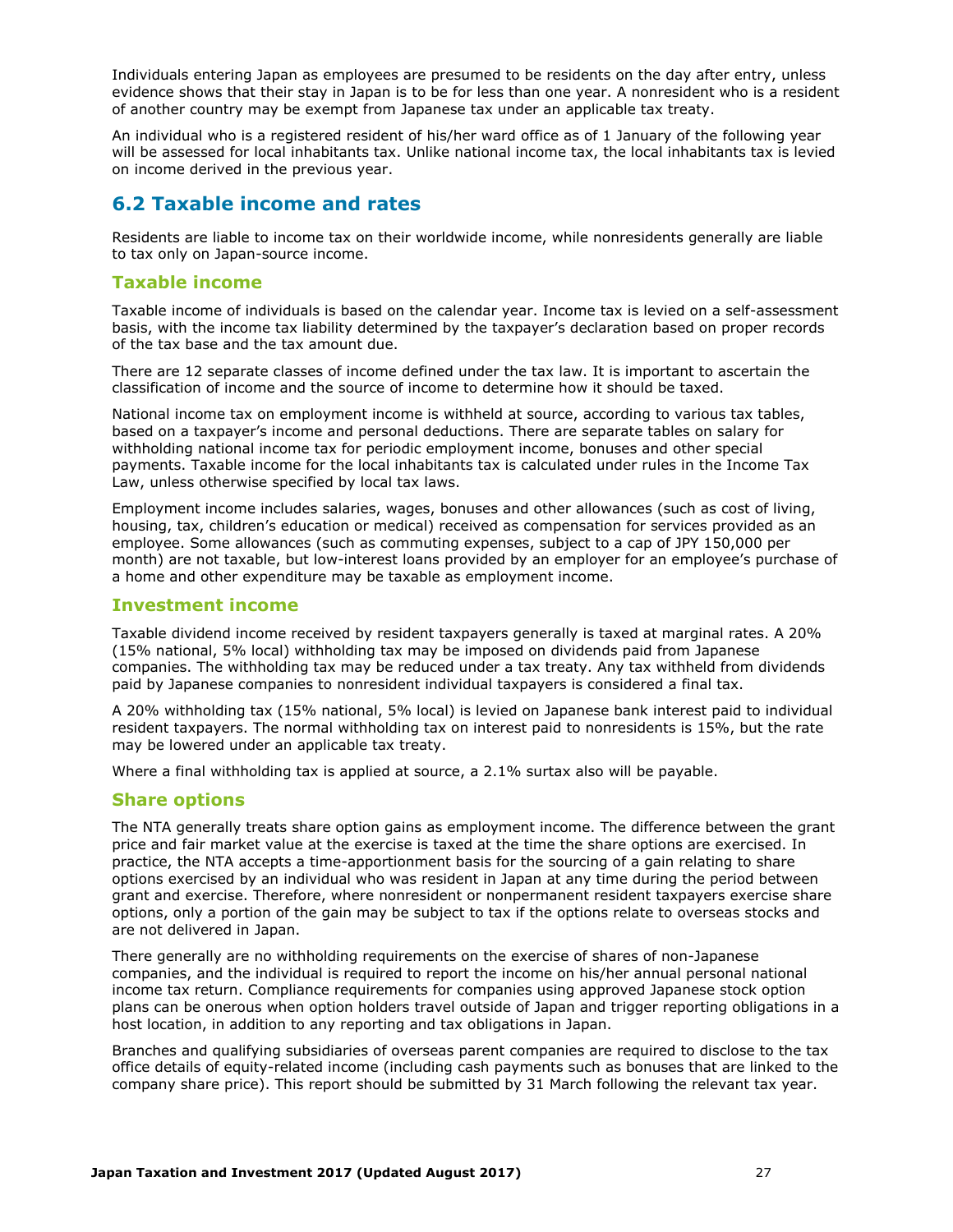#### **Special expatriate tax regime**

There is no special expatriate tax regime in Japan. However, most expatriates fall into the nonpermanent resident category discussed above. A nonpermanent resident is taxed on all income from Japanese sources, and on non-Japanese source income to the extent the non-Japanese source income is remitted into or paid in Japan.

Japanese-source employment income is determined by a ratio calculated as follows: 365 days (or the number of days worked if less than 365) minus home leave and foreign working days, divided by 365 days (or the number of days worked if less than 365), minus home leave days.

#### **Deductions and reliefs**

In computing taxable income, an individual is entitled to certain allowances and deductions for national income tax purposes. A resident taxpayer is entitled to a basic personal deduction and exemptions for a dependent spouse and other qualifying dependents. Special exemptions exist for the disabled. Similar exemptions and deductions are available for purposes of the local inhabitants tax.

In addition, a cumulative employment income deduction may be taken according to the following schedule: 40% of gross employment income up to JPY 1.8 million, with a minimum of JPY 650,000; 30% on income exceeding JPY 1.8 million and up to JPY 3.6 million; 20% on income exceeding JPY 3.6 million and up to JPY 6.6 million; 10% on income exceeding JPY 6.6 million and up to JPY 10 million; and 5% on income exceeding JPY 10 million. The maximum allowable employment deduction is capped at JPY 2.3 million for the year 2016 and JPY 2.2 million for the year 2017.

Social insurance premiums paid to the Japanese government are fully deductible, and life insurance premiums paid to Japanese companies may be deducted up to JPY 40,000. Taxpayers may deduct earthquake insurance premiums of up to JPY 50,000.

Medical expenses and contributions to qualifying charities are partially deductible. The first JPY 2,000 in qualifying charitable contributions is not deductible; amounts exceeding that amount may be deducted up to a maximum of 40% of gross taxable income. Qualifying contributions include those made to governments, municipalities, organizations, corporations, the Japanese Red Cross and foundations for educational, social welfare, scientific or similar purposes. Qualified medical expenses are deductible up to JPY 2 million, after deducting the lower of 5% of gross income or JPY 100,000. Other deductions also may be available.

A tax credit on housing loans may be available for 10 years under certain conditions. The amount of the credit is determined by the year in which a taxpayer began residing on the property and the mortgage balance at the end of the year. Other tax credits may be available for home improvements for energy savings or disabled access.

Foreign income taxes paid by residents may be credited against their Japanese tax.

#### **Rates**

National income tax rates are progressive and increase from 5% to 45%; the rates are uniform and are not dependent on marital or other status. Local inhabitants tax is assessed on income at a flat rate of 10%.

An earthquake surtax of 2.1% of tax due applies on all payments of national tax. Combined, these taxes mean that that the highest effective tax rate that an individual may be subject to is 55.945%.

Individuals are taxed on gains from the sale of shares at 20%. Long-term gains of individuals from the sale of real property are taxed at 20%, and short-term gains are taxed at 39%.

#### <span id="page-28-0"></span>**6.3 Inheritance and gift tax**

Inheritances and gifts that exceed basic exempt amounts are taxable at steeply graduated rates (generally 10%-55%).

## <span id="page-28-1"></span>**6.4 Net wealth tax**

Japan does not impose a net wealth tax.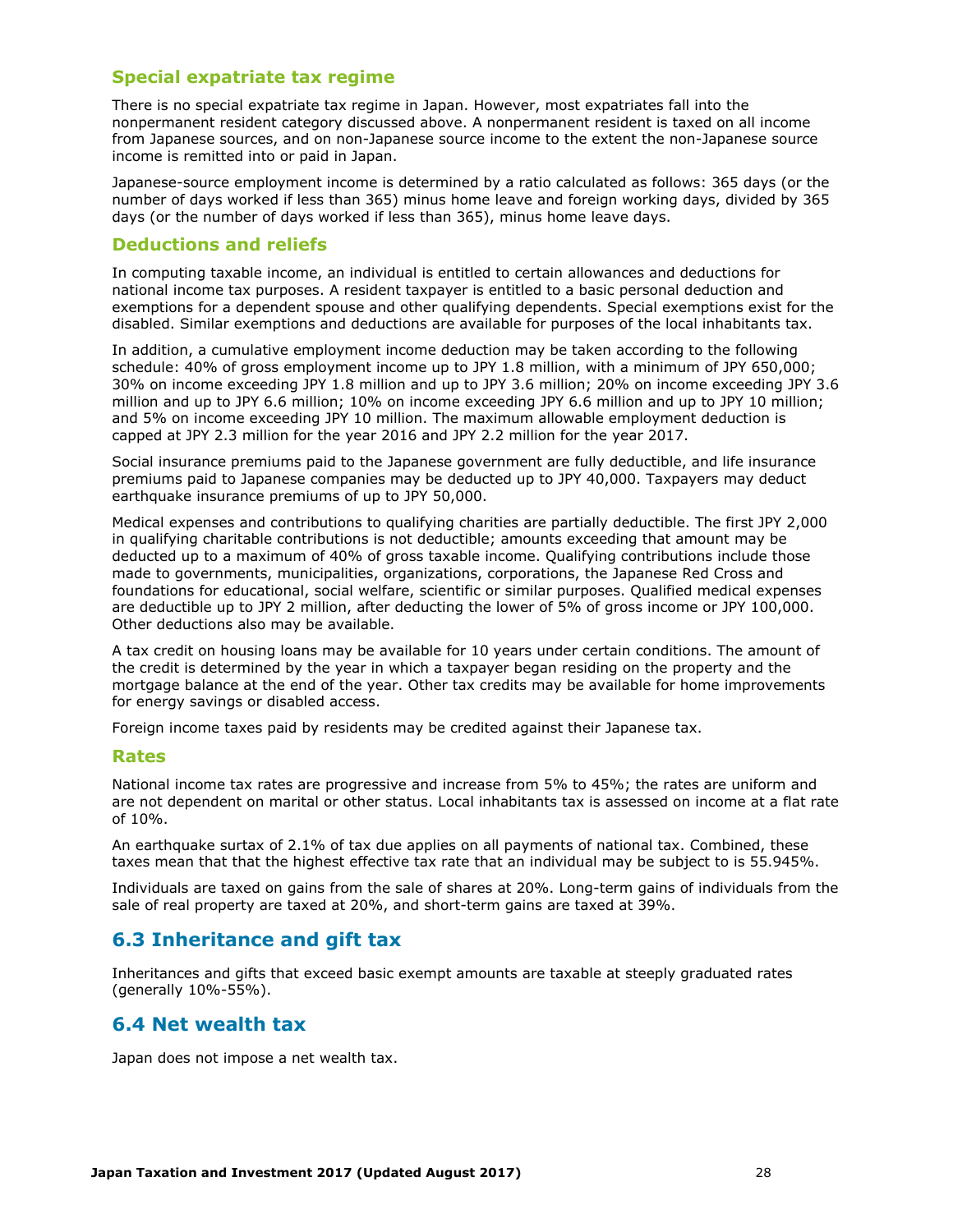## <span id="page-29-0"></span>**6.5 Real property tax**

A municipal fixed assets levy is assessed at an annual rate of 1.4%. City planning tax is levied on land and buildings in certain urban areas as a surtax to the fixed asset tax. Additionally, a real estate acquisitions tax of 3%-4% (temporarily, 1.5%-2%) of the assessed value applies at the time land or buildings are acquired, and a real estate registration tax is imposed on the assessed value of real property at rates ranging from 0.4% to 2%, depending on the type of transfer.

## <span id="page-29-1"></span>**6.6 Social security contributions**

Social security tax comprises several components. The employee's portion can be up to 15.451% and the employer's portion can be up to 16.283% (assuming the general business rates for labor insurance apply). The employer must withhold the employee's contribution.

## <span id="page-29-2"></span>**6.7 Other taxes**

#### **Earthquake reconstruction surtax**

An earthquake reconstruction surtax is in effect from January 2013 to December 2037. During this 25 year period, individuals will be subject to a 2.1% surtax that will be applied to any national income tax due during the year. In addition a JPY 1,000 charge will be levied on individuals when they settle their local taxes for the year.

#### **Exit tax**

When covered persons (Japanese resident individuals, including foreign nationals) break residency with Japan and certain conditions are fulfilled, income tax of 15.315% (including the earthquake surtax) will be imposed on the unrealized gains on their covered financial assets, as if these assets were disposed of on the departure date.

A Japanese tax resident, regardless of his/her nationality, will be subject to the exit tax if the individual fulfills the following conditions:

- He/she holds covered assets of JPY 100 million or more at the time of breaking residency; and
- He/she has stayed in Japan for more than five out of the previous 10 years at the time of breaking residency.

For a foreign national resident in Japan, certain periods may be excluded from the residence period when determining whether the "five years out of 10" condition is satisfied, if the individual holds a certain type of working visa (including, but not limited to, those for a journalist, investor/business manager, engineer, specialist in humanities, international services, etc.). Under a transition rule for foreign nationals, no periods in Japan prior to 1 July 2015 will be counted and, therefore, no foreign nationals will be caught by the new exit tax before 1 July 2020, regardless of their visa status.

Local inhabitants tax will not be imposed.

## <span id="page-29-3"></span>**6.8 Compliance**

The tax year for individuals is the calendar year.

Income derived from employment, dividends, interest and retirement in Japan is taxed at source at the time of payment. When salaries, wages and other allowances are paid, the employer withholds national income tax at source. Because the employer also makes year-end adjustments of withholding tax in final payments for the year, individual taxpayers generally are not required to file final tax returns. There are a few exceptions, however, when an employee must itself report earned income (i.e. when total employment income receipts exceed JPY 20 million or the individual earns employment income from abroad). The Income Tax Law provides the rules for individual income tax on a withholding or self-assessment basis. If a taxpayer must file a return, the due date is 15 March following the end of the tax year. Joint filing by spouses is not permitted.

Japan imposes various penalties on taxpayers who underreport their total tax due and who fail to timely submit tax payments and tax returns. Penalties are not deductible for Japanese tax purposes.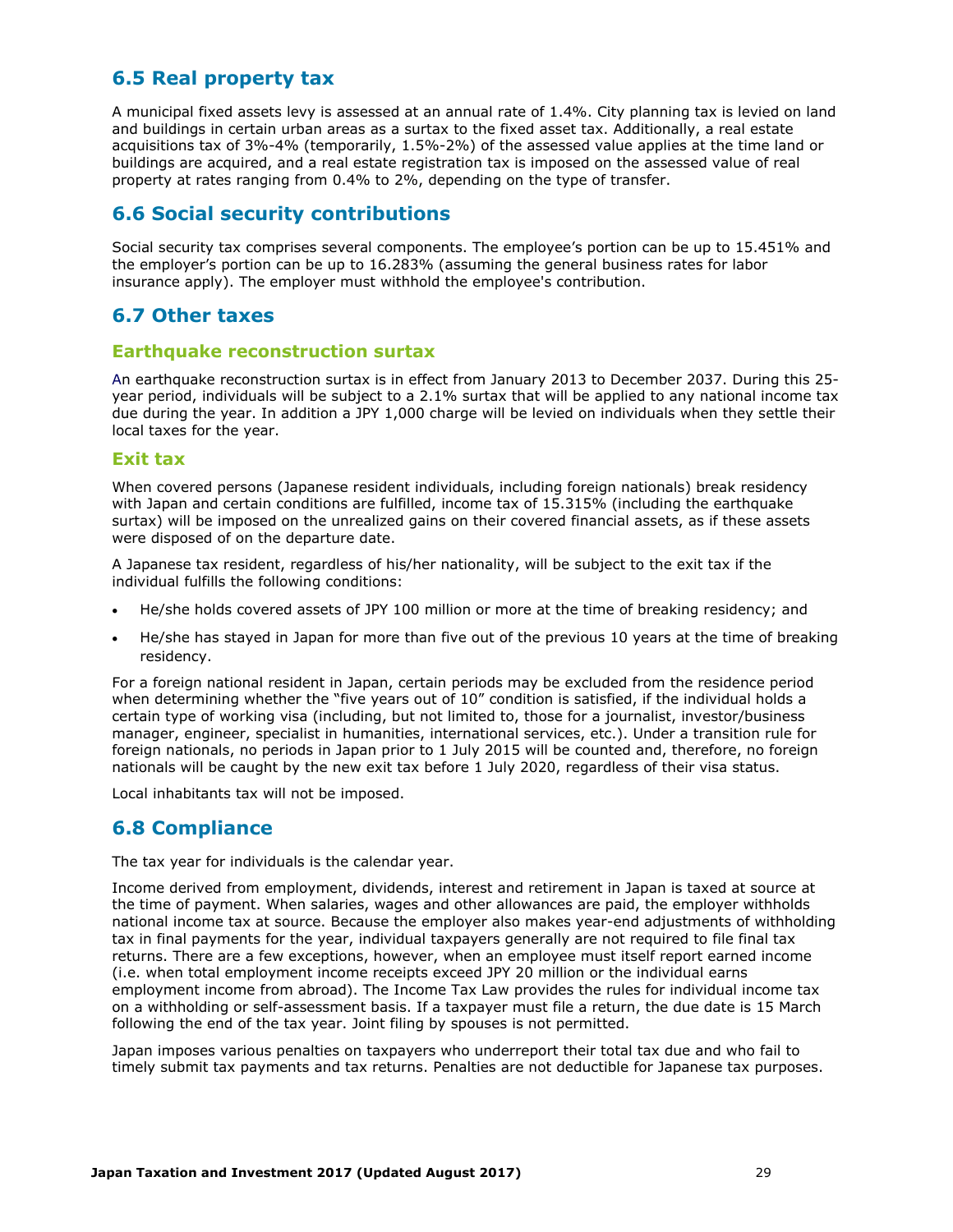#### **Assets and liabilities reporting**

Japanese tax residents (excluding nonpermanent residents) who own assets outside of Japan with a combined value of JPY 50 million or more as of 31 December must submit a statement to the tax office (a "Foreign Asset Report") to declare those assets.

With effect from 1 January 2016, individuals in receipt of earned income over JPY 20 million and holding assets with a fair value of JPY 300 million or more, or assets subject to the exit tax amounting to JPY 100 million or more, as of 31 December are required to file a "Statement of Assets & Liabilities" report on a worldwide basis (i.e. assets and liabilities in Japan are included).

The due date for submission of both reports will be in line with the tax return filing deadline (15 March following the end of the tax year, i.e. by 15 March 2018 for assets owned as of 31 December 2017).

The reports are separate from any requirement to file a tax return, and a penalty will apply for noncompliance. The disclosure is not limited to financial assets and any overseas land or property held by a qualifying individual also should be included in the reports.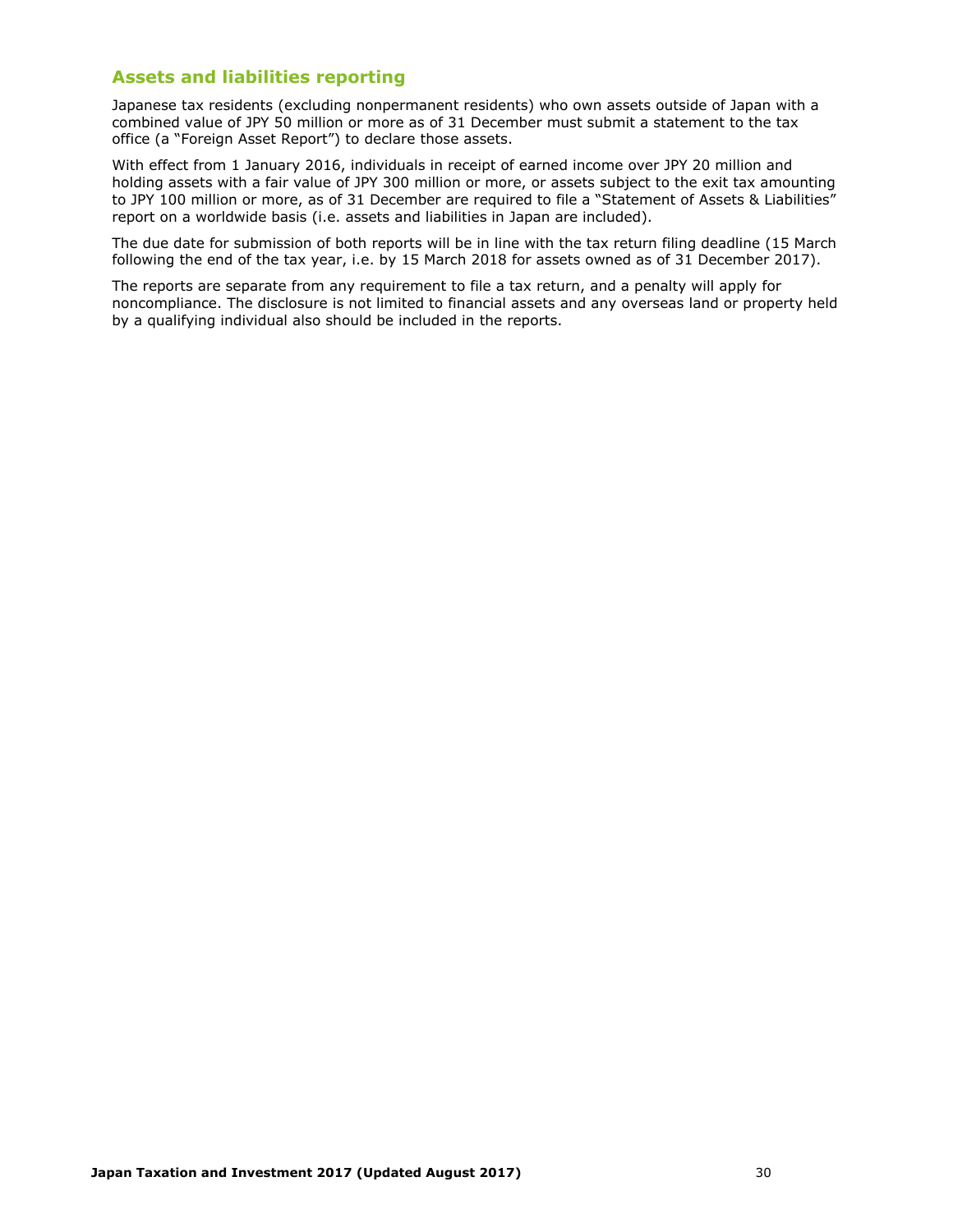# <span id="page-31-0"></span>**7.0 Labor environment**

## <span id="page-31-1"></span>**7.1 Employee rights and remuneration**

Major Japanese labor statutes include the following: the Labor Standards Law, which regulates the minimum working conditions; the Labor Union Law, which guarantees workers the rights to organize, bargain collectively and act collectively; the Labor Relations Adjustment Law, which specifies adjustments and covers resolution of labor disputes; the Minimum Wage Law, which stipulates the minimum amount of wages; the Industrial Safety and Health Law, which provides instructions to establish standards for hazard prevention and other means to prevent industrial accidents; and the Labor Contract Law, which provides for the formation, amendment and termination of labor contracts.

The labor and social insurance systems are well established. There are four different systems that companies must participate in, in principle: workers' accident compensation insurance, employment insurance, health insurance and employees' pension insurance, all of which are supported by Japanese laws and regulations.

Laws to facilitate equality and diversity in the Japanese working environment include the Equal Employment Opportunity Law, the Law on Employment Security for Elderly Workers and the Law Promoting Employment of the Handicapped, among others.

These laws apply to all businesses located in Japan, regardless of whether they are domestic or foreign funded. In addition, these laws protect foreign workers, as long as they fall under the definition of "workers" or "employees" in the relevant law.

The Ministry of Health, Labor and Welfare (MHLW) publishes a variety of administrative guidelines on issues such as applying and interpreting labor-related laws and enforcing safety rules in the workplace.

#### **Working hours**

In terms of statutory working hours, the Labor Standards Law requires companies to limit working hours to eight per day and 40 per week. In special cases, a limit of 44 work hours per week is allowed (movie theaters and health and hygiene companies, as well as restaurants and entertainment companies with 10 or fewer employees).

There is a limitation to the period of time that employers may require workers to work in excess of the statutory working hours; for example, the limit is a total of 15 hours for one week, 27 hours for two weeks, etc.

The required increase rate in wages for overtime work also is specified: it is 25% when an employee works in excess of the statutory working hours; 25% when an employee works late at night (from 10 pm to 5 am); 50% when an employee works late at night in excess of the statutory working hours, 35% when an employee works on national holidays; and 60% when an employee works late at night on national holidays.

If an employee has worked for six consecutive months from the time of hiring and has worked for at least 80% of scheduled work days, he/she must be granted a minimum of 10 paid leave days. The number of paid leave days granted to employees with additional years of service are as follows:

| <b>Years of</b><br><b>Service</b> | 0.5 | 1.5 | 2.5 | 3.5 | 4.5 | 5.5 | 6.5 |
|-----------------------------------|-----|-----|-----|-----|-----|-----|-----|
| <b>Paid Leave</b><br><b>Days</b>  | 10  |     | 12  | 14  | 16  | 18  | 20  |

## <span id="page-31-2"></span>**7.2 Wages and benefits**

The salary structure of Japanese corporations often is based on seniority. There has been an increase in the percentage of salary tied to job performance, but pay remains closely linked to the age of the employee and the number of years of service. Foreign-owned firms are popular among younger workers, partly because they give less priority to seniority. Leading Japanese companies also are beginning to change their compensation practices.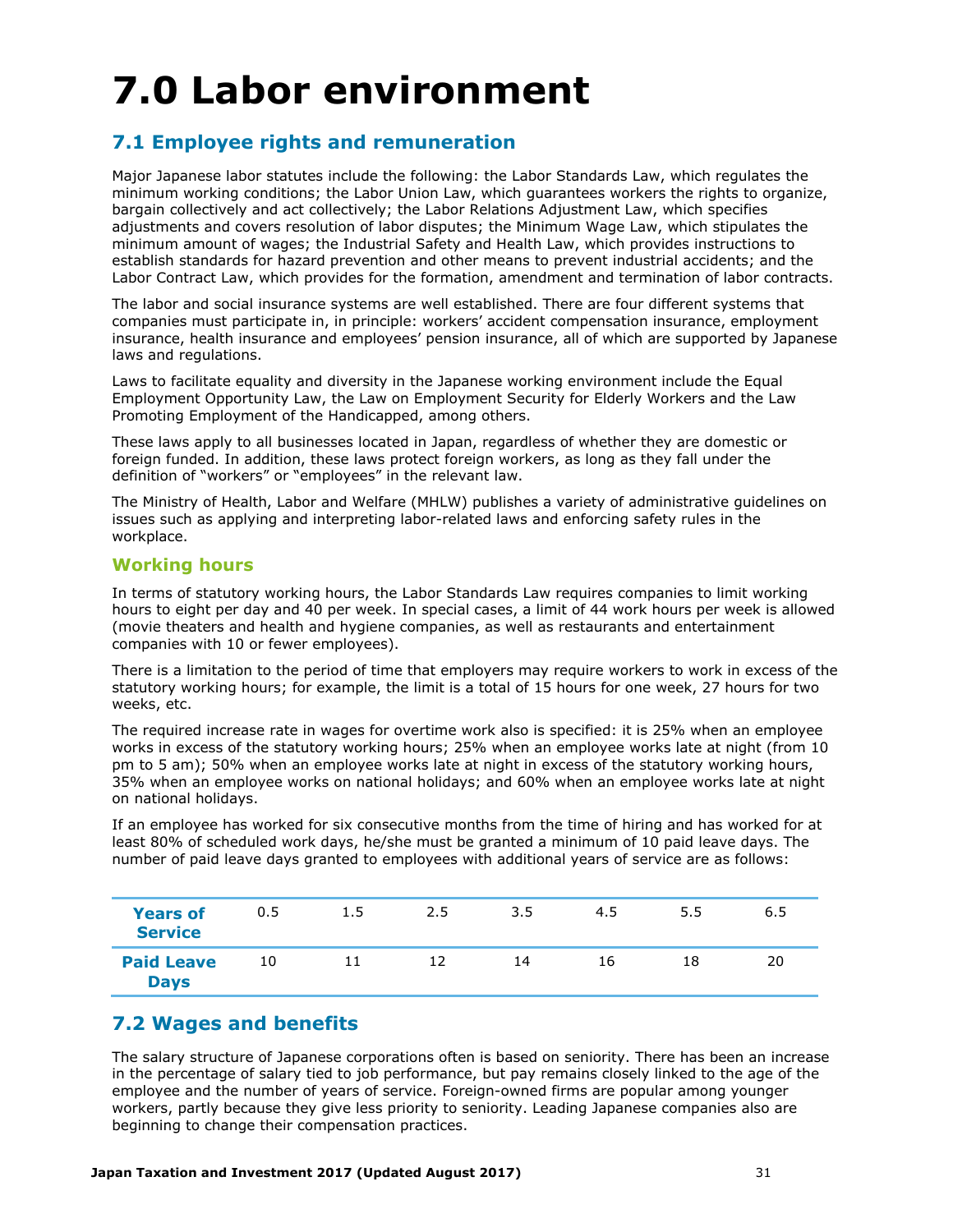More Japanese companies are adopting stock options as noncash incentives for their employees. Stock options were first permitted under the Commercial Code in 1997, and recent reforms have increased their flexibility. For example, companies may grant share options to directors and employees, as well as to anyone outside of the company, if approved by shareholders.

Japanese companies traditionally provide a much wider range of fringe benefits than companies in other countries. Some are required by law (e.g. the four different types of social and labor welfare systems mentioned above). Larger companies also offer family allowances, subsidized medical and dental care, subsidized meals, holidays and excursions, housing and recreational facilities.

The total annual compensation package usually consists of 12 regular monthly payments and two bonuses (summer and winter) that are separate from monthly wages. The decisive factors in determining the amount of the bonus are the performance of the company at large, and the evaluation of the individual. Although the amount of bonus is regarded as fairly stable in Japan, some foreign firms do not adhere to the bonus system (and they are not legally obliged to do so).

Bonuses generally are paid as a multiple of the monthly base salary. Many Japanese companies disclose to employees the number that will be multiplied to each of their monthly wages. The total amount paid throughout the year typically amounts to four to five months' salary (which is why the payment of bonuses is regarded as one of the most important features of the Japanese wage practices).

Japan has a multi-layered minimum wage system, which varies by region and industry. Hence, 47 minimum wages are set annually for the local prefectures, and 235 industry-based minimum wages also are set. If an employee is eligible for two different types of minimum wage, the higher wage is applied. The MHLW issues recommendations to local governments on minimum wage policies.

#### **Retirement allowances**

There is no law in Japan requiring employers to provide retirement allowances. However, many companies stipulate the mandatory retirement age in their internal rules, as well as the retirement allowances that will be paid at the time of retirement. The amount of an allowance is determined based on the years of service and the contribution of the employee.

#### **Labor insurance**

Companies (including sole proprietorships with one or more employees) must take part in the workers' accident compensation insurance system once they hire one or more employees. The insurance covers employees' injuries, illness or death resulting from work or while commuting to the workplace.

Unemployment insurance is another form of labor insurance that companies (including sole proprietorships with one or more employees) must take part in. Currently, the premiums are shared between the company and the employee. To qualify for unemployment insurance, an employee's working hours (for part-time workers, in particular) must not be less than 20 hours per week and the employee must expect to be employed for no less than 31 days. The period for which employees may receive unemployment benefits ranges from 90 to 360 days and is determined based on the years of service, the reason for unemployment, etc.

#### **Social insurance and pensions**

Health insurance in Japan is designed so that anyone can afford medical treatment when he/she is sick, injured, etc. It entitles employees and their dependent family members to receive medical treatment at a cost of 30% of the actual medical fees.

Employees' pension insurance provides pension benefits when employees reach the age of 65 or become disabled.

All incorporated companies or sole proprietorships with five or more regular employees are legally obliged to take part in health insurance and employees' pension insurance for the benefit of employees. For these purposes, Japanese sales offices and branches of foreign companies are regarded as companies incorporated in Japan, and representative offices are regarded as sole proprietorships.

## <span id="page-32-0"></span>**7.3 Termination of employment**

If a labor contract provides no specific terms on resignation or termination of employment, an employee may resign on any grounds by providing two weeks' prior notice, while an employer may dismiss an employee if the dismissal does not lack objective and reasonable grounds and is considered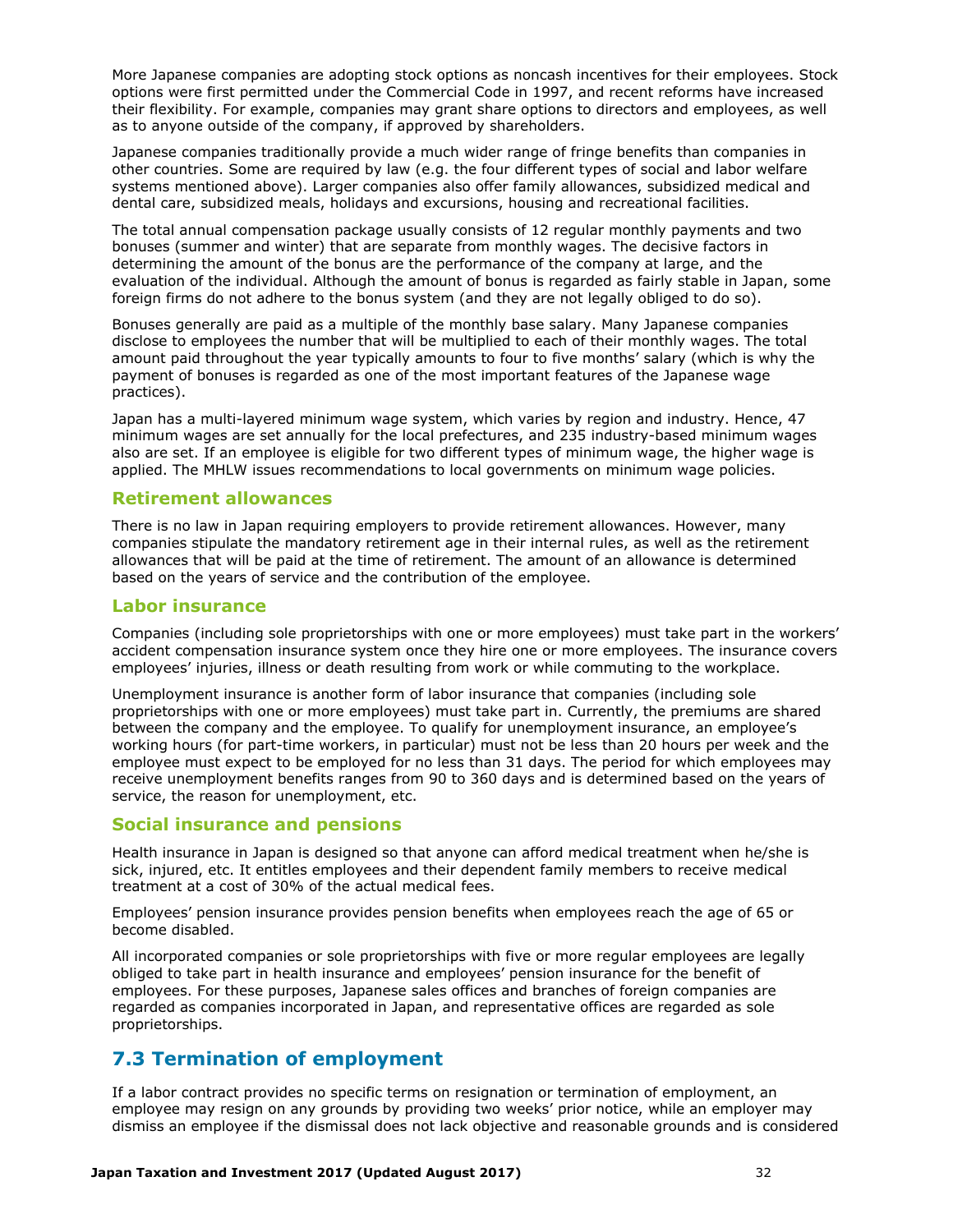to be appropriate in general social terms. In addition, according to the Labor Standards Law, the company must specify the grounds for dismissal in the firm's internal work rules (*shugyo-kisoku*).

Thirty days' prior notice must be given for dismissals. In lieu of such notice, the employer must pay the average wage of that employee, in advance, for a period of no less than 30 days.

### <span id="page-33-0"></span>**7.4 Labor-management relations**

According to the MHLW statistics (as of 30 June 2015), the union membership ratio is approximately 17.4%. Most labor unions in Japan are company-based, and industry-wide unions are actually federations of such company-based unions.

Most enterprise unions cover a range of regular employees, including blue- and white-collar workers. Union officials almost always retain their status as company employees.

According to the Trade Union Law, a "union shop" provision is allowed, if the specific union represents a majority of workers at work. However, Japanese court decisions, in which the courts have carefully reviewed the workers' freedom of association provided for in the Constitution of Japan, have limited the application of union shop provisions by adding further requirements for such provisions to be accepted.

## <span id="page-33-1"></span>**7.5 Employment of foreigners**

A foreign national who wishes to work in Japan must first apply for a Certificate of Eligibility (COE) at the Ministry of Japan (the immigration office). The applicant then must bring the issued COE to the relevant Japanese embassy or consulate to have a visa issued. Although the COE is not a guarantee of issuance of a visa, it usually takes no more than a week to have the visa issued after the application, once the COE is issued. The COE certifies the activity in which the applicant is permitted to engage in Japan. Usually, no further work permits are required for foreigners with a proper working visa.

Since 2012, the government has held a policy of encouraging highly skilled foreign professionals or specialists as workers, to enhance the status and improve the efficiency of the Japanese labor market.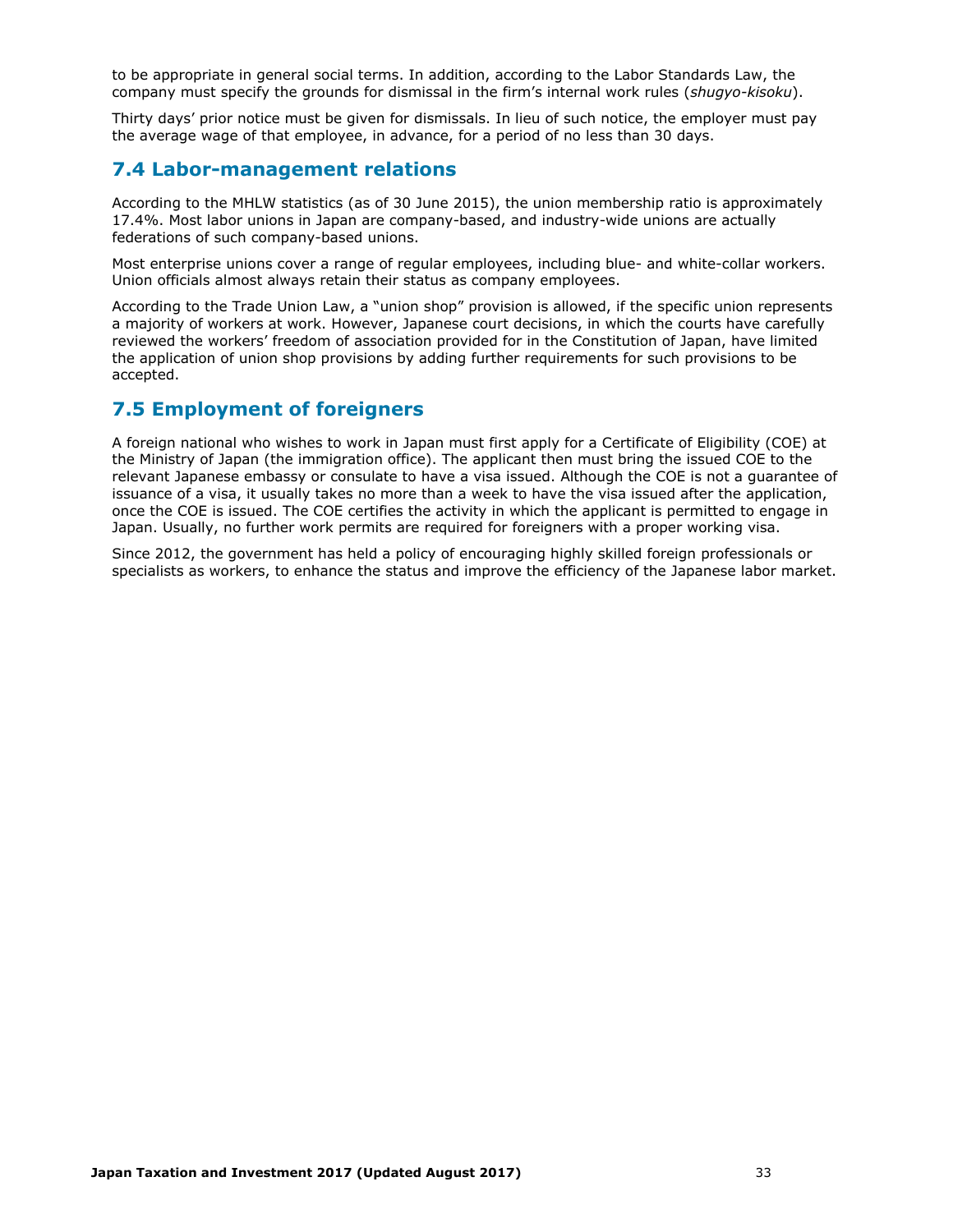## <span id="page-34-0"></span>**8.0 Deloitte International Tax Source**

The Deloitte International Tax Source (DITS) is a free online database that places up-to-date worldwide tax rates and other crucial tax information within easy reach. DITS is accessible through mobile devices (phones and tablets), as well as through a computer.

#### **Connect to the source and discover:**

### **A database that allows users to view and compare tax information for different jurisdictions that includes:**

- Corporate income tax rates;
- Historical corporate rates;
- Domestic withholding tax rates;
- In-force and pending tax treaty withholding rates on dividends, interest and royalties;
- Indirect tax rates (VAT/GST/sales tax); and
- Information on holding company regimes.

**Guides and Highlights:** Deloitte's Taxation and Investment Guides analyze the investment climate, operating conditions and tax systems of most major trading jurisdictions, while the companion Highlights series concisely summarizes the tax regimes of over 100 jurisdictions.

**Jurisdiction-specific pages:** These pages link to relevant DITS content for a particular jurisdiction (including domestic rates, tax treaty rates, holding company information, Taxation and Investment Guides and Highlights).

**Tax publications:** Global tax alerts and newsletters provide regular and timely updates and analysis on significant cross-border tax legislative, regulatory and judicial issues.

**Tax resources:** Our suite of tax resources includes annotated, ready-to-print versions of holding company and transfer pricing matrices; an R&D incentive matrix; monthly treaty updates; and expanded coverage of VAT/GST/sales tax rates.

**Webcasts:** Live interactive webcasts and Dbriefs by Deloitte professionals provide valuable insights into important tax developments affecting your business.

**Recent additions and updates:** Links from the DITS home page provide easy access to new and updated content.

#### **DITS is free, easy to use and readily available!**

**[https://www.dits.deloitte.com](https://www.dits.deloitte.com/)**